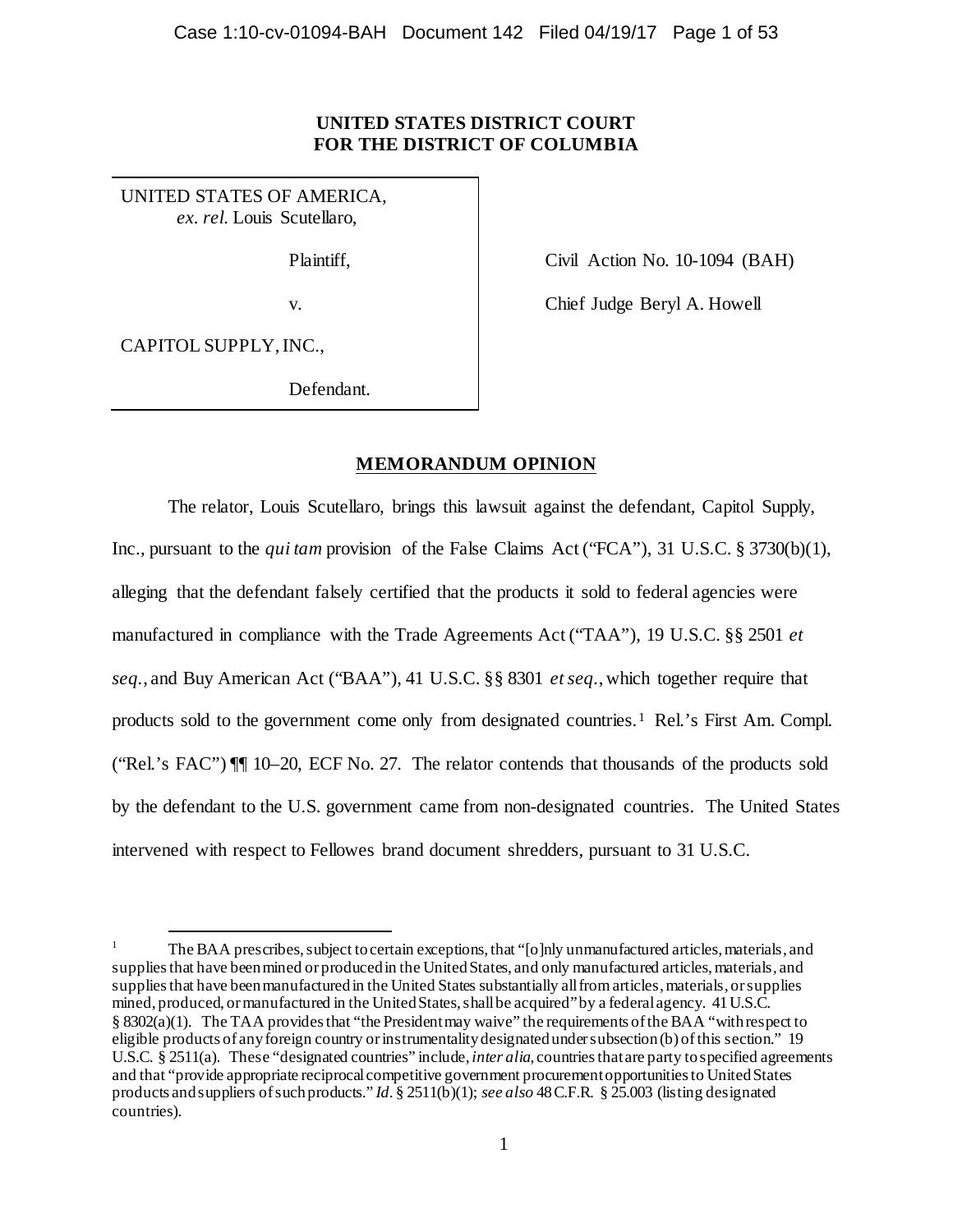§ 3730(b)(4)(A). *See generally* U.S. First Am. Compl. in Partial Intervention ("U.S. FAC"), ECF No. 31.

Thus far, this litigation has spanned seven years. The relator filed his initial complaint in June 2010, *see generally* Rel.'s Compl., ECF No. 1, and the government subsequently served the defendant with two subpoenas *duces tecum*, in 2010 and 2011, to obtain country of origin ("COO") information for products sold by the defendant to federal agencies. U.S. Pet. Summ. Enf. OIG Subpoena ("U.S. Pet."), Ex. 1, Decl. of Crystal Johnson, Special Agent, OIG ("Johnson Decl.") ¶¶ 10, 12, Misc. No. 13-373 (BAH), ECF No. 1-1. The defendant, however, failed to comply fully with the subpoenas, leading this Court to grant the government's Petition for Summary Enforcement of the subpoenas. *See generally* Order Granting U.S. Pet., No. 13-mc-373-BAH, ECF No. 17; *see also generally United States v. Capitol Supply, Inc. ("Capitol Supply")*, 27 F. Supp. 3d 91 (D.D.C. 2014). When the defendant's failure to comply with the subpoenas persisted, the government moved for sanctions, and this Court entered a Conditional Order of Contempt against the defendant on August 6, 2014. *See generally* Order Granting in Part and Denying in Part U.S. Mot. Sanctions ("Civil Contempt Order"), No. 13-mc-373-BAH, ECF No. 27. Ultimately, the defendant filed a certification conceding that it had retained no COO information responsive to the subpoenas prior to July 2009 and only incomplete information thereafter. Def.'s Supp. Cert. at 1, Feb. 27, 2015, ECF No. 72-1. Discovery was then temporarily stayed for mediation, *see* Minute Order (dated Aug. 3, 2015), which proved unsuccessful.

The stay having been lifted, *see* Minute Order (dated Feb. 8, 2016), the parties have now filed a total of five motions. First, the relator and the government have each filed a motion for an adverse inference. *See generally* Relator's Mot. Adverse Inference ("Rel.'s Mot. Adv. Inf."),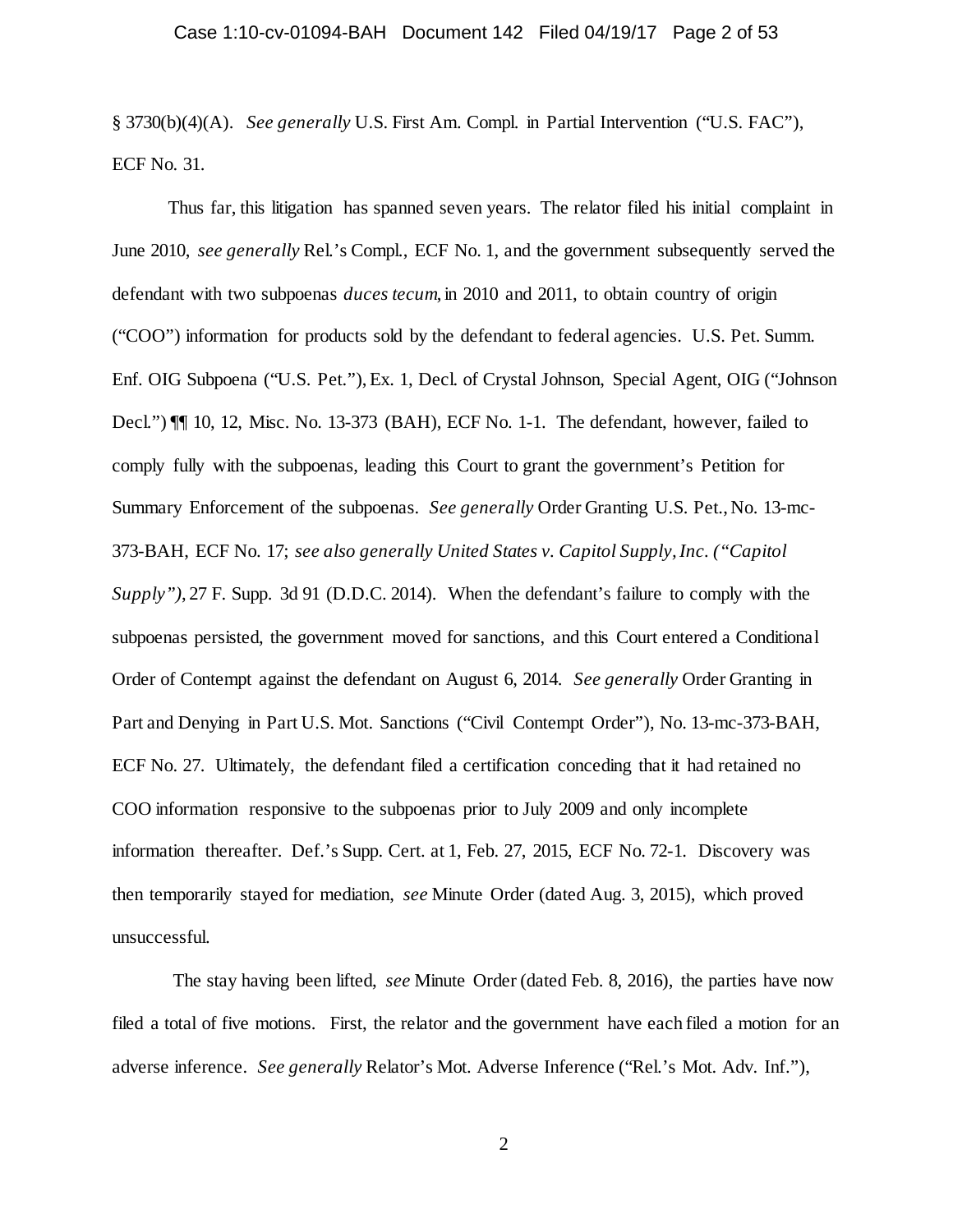### Case 1:10-cv-01094-BAH Document 142 Filed 04/19/17 Page 3 of 53

ECF No. 93; U.S. Mot. Adverse Inference ("U.S. Mot. Adv. Inf."), ECF No. 95. Second, the defendant has filed a motion for summary judgment predicated on the public disclosure bar. *See* Def.'s Supp. Mot. Summ. J. ("Def.'s MSJ"), ECF No. 92. The relator and the government also have each moved for summary judgment. U.S. Mot. Summ. J. ("U.S. MSJ"), ECF No. 94; Rel.'s Mot. Summ. J. ("Rel.'s MSJ"), ECF No. 96. For the reasons set forth below, the motions for adverse inference are granted, and all three motions for summary judgment are denied.

## **I. BACKGROUND**

Given the longevity of this litigation, the procedural history is described after setting out the facts pertinent to the pending motions, which facts have also been summarized in a prior opinion. *See Capitol Supply*, 27 F. Supp. 3d 91, 93–94 (D.D.C. 2014)*.* 

### **A. Factual History**

### **1. The Defendant's Business with the Federal Government**

The defendant offers for sale to the federal government nearly one million products from thousands of manufacturers under various Federal Supply Schedule contracts with the General Services Administration ("GSA") through the GSA Advantage! website. Def.'s Opp'n U.S. Pet., Ex. 1, Decl. of Robert Steinman Supp. Opp'n U.S. Pet. ("Steinman Decl.") ¶¶ 2–3, Misc. No. 13- 373 (BAH), ECF No. 8-1.2 The defendant obtained its first contract with GSA in 1985 and, by 1996, the federal government was its primary source of business. Rel.'s SMF ¶¶ 8–9. As of April 2016, the defendant held eight federal contracts, six of which are GSA contracts. *See*  Def.'s Omnibus Stmt. Genuine Issues of Material Fact ("Def.'s SMF") ¶ 9, ECF No. 114. During the pendency of this litigation, the government has renewed seven of the defendant's contracts, and awarded the defendant two new contracts. *Id.* ¶ 11.

 <sup>2</sup> Robert Steinman is the President and CEO of the defendant and its predecessor Capitol Furniture Company. *See* Rel.'s Stmt. Undisputed Material Facts ("Rel.'s SMF") ¶ 4, ECF No. 96-3.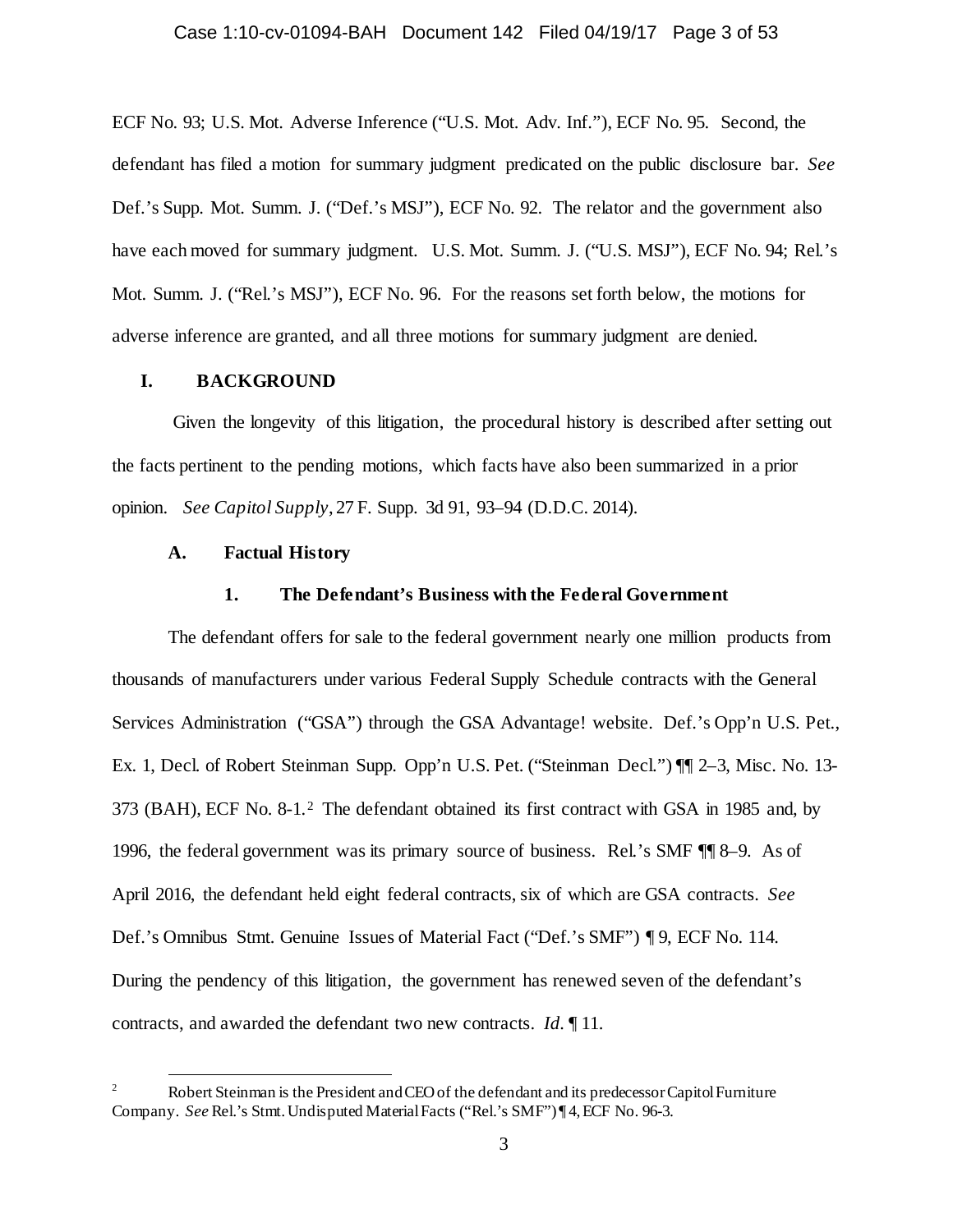### Case 1:10-cv-01094-BAH Document 142 Filed 04/19/17 Page 4 of 53

The defendant entered into one of these contracts with GSA, Multiple Award Schedule Contract No. GS-02F-0100N, U.S. MSJ, Ex.1A, MAS Contract 0100N, ECF No. 94-3, on January 6, 2003. The contract, which permits the defendant to advertise and sell certain office supplies to various federal agencies through the GSA Advantage! website, is governed by specific regulations and provisions of the Federal Acquisition Regulation ("FAR"). These regulations require, *inter alia*, that all vendors selling products to federal agencies retain records regarding the COO of each of their products. MAS Contract 0100N at 64 (incorporating 48 C.F.R. § 52.225-5); Def.'s Am. Answer ¶ 10, ECF No. 54-1; Johnson Decl. ¶ 8a. Under the FAR applicable to MAS Contract 0100N, the defendant certifies that each "end product" sold is TAA compliant. *See* MAS Contract 0100N at 84–86; Def.'s SMF ¶ 6; *see also* 48 C.F.R. § 52.225-6(a) ("The offeror certifies that each end product, except those listed in paragraph (b) of this provision, is a U.S.-made or designated country end product, as defined in the clause of this solicitation entitled 'Trade Agreements.'"); 48 C.F.R. § 52.225-5(b) ("The Contractor shall deliver under this contract only U.S.-made or designated country end products except to the extent that, in its offer, it specified delivery of other end products in the provision entitled 'Trade Agreements Certificate.'"). In its invoices, however, the defendant does not expressly certify the COO for its products, or, for that matter, compliance with the TAA. Def.'s SMF ¶¶ 19–20.

Under MAS Contract 0100N, the defendant sold a variety of office supplies, including document shredders manufactured by Fellowes, Inc. ("Fellowes"), to a number of federal agencies through the GSA Advantage! website. U.S. FAC ¶¶ 8; Def.'s Am. Answer ¶ 8. The defendant obtained the goods from several suppliers, none of which expressly certified that the Fellowes document shredders were TAA compliant. *See, e.g.*, U.S. MSJ, Ex. 6, United Stationers' Letter of Supply, ECF No. 94-9; *id.*, Ex. 8, Tech Data Terms & Conditions of Sale,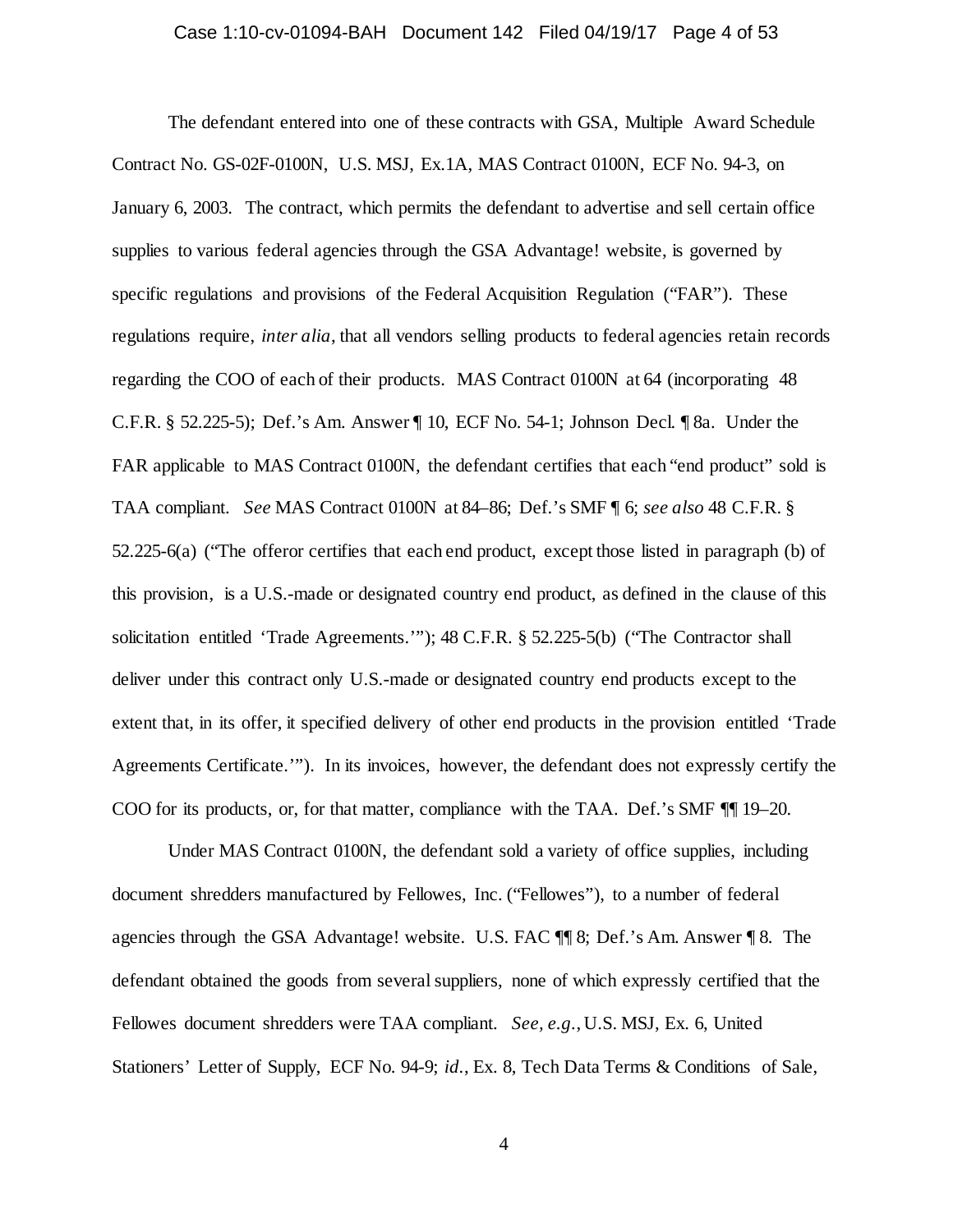ECF No. 94-11; *id.*, Ex. 7, Ingram Micro Letter of Supply and accompanying Fellowes Letter of Supply ("Ingram Micro Letter of Supply"), ECF No. 94-10.3

### **2. The Defendant's Tracking of COO Data**

According to the defendant, its "computer system and management of COO information has significantly evolved over time." Def.'s SMF ¶ 21. When the defendant entered the officeproducts business in 2003, its only supplier was United Stationers. *Id.* ¶ 23. The original price list was compiled in a spreadsheet and a "rudimentary database in Microsoft Access was developed." *Id.* ¶ 24. United Stationers provided the defendant with COO data "approximately four times per year," and, accordingly, the defendant manually updated its COO information on a quarterly basis in the Microsoft Access database. *Id.* ¶¶ 25, 29.

Sometime in 2005 or 2006, over the course of more than one year, the defendant migrated its COO files from Microsoft Access to a more automated system housed on an "SQL Server." *Id.* ¶ 30. In order to track the COO of products offered for sale, suppliers transmitted the COO "data feeds" to the SQL server directly. Rel.'s MSJ, Ex. 4, Dep. of Stuart Fox ("Fox Dep.") at 38–40, ECF No. 96-8.4 The vendors had different "update schedules," and some information was updated "daily, some weekly, some monthly, some quarterly, and some only when [the vendor] sent [the defendant] new pricing." Def.'s SMF [131. According to the defendant, if a product was TAA non-compliant, the system was designed to prevent that product from being either advertised or sold through the GSA Advantage! website. Fox Dep. at 141:14–

 <sup>3</sup> For example, United Stationers explained that it was a "wholesale distributor" and "does not manufacture the products it sells," and thus, while it "asks each of its suppliers to verify the Country of Origin Information," it "cannot independently verify the Country of Origin information provided by its suppliers and accordingly does not warrant its accuracy." United Stationers' Letter of Supply, Attachment A. Ingram Micro also made no independent promise that its products were TAA compliant, indicating only that Fellowes products may be compliant if ordered from the Fellowes' GSA Product/Pricelist, which was periodically updated by Fellowes. *See* Ingram Micro Letter of Supply.

<sup>4</sup> Stuart Fox's firm was hired by the defendant to assist with IT matters. *See id.* at 18:3–19:11.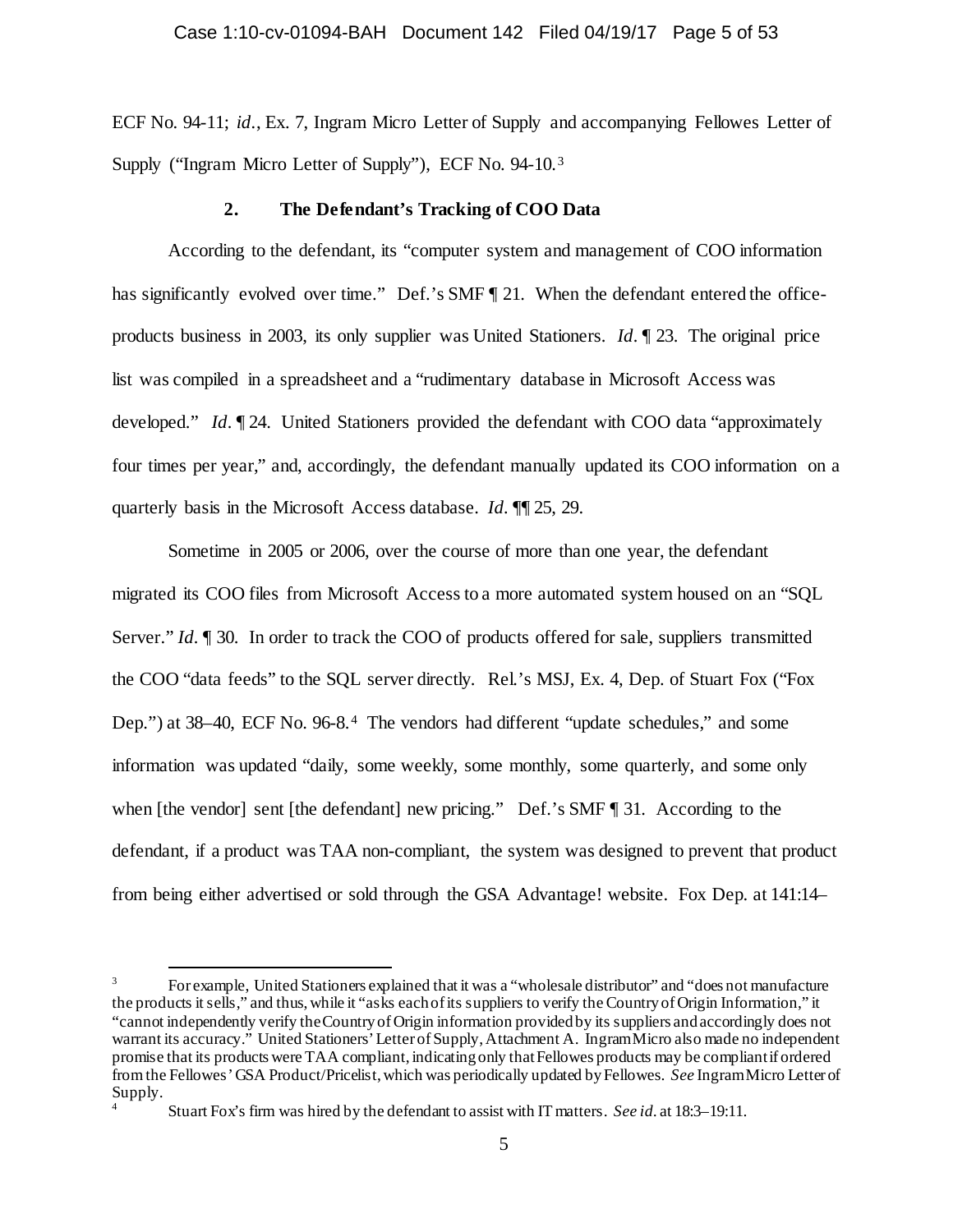#### Case 1:10-cv-01094-BAH Document 142 Filed 04/19/17 Page 6 of 53

142:5; *see also* Def.'s SMF ¶ 33 ("When non-compliant COO information was detected (whether from a manufacture [sic], vendor, or the GSA itself), Capitol would seek a contract modification to have the product removed from the schedule and the GSA website."). The defendant later asserts, however, that under this system, "even though a product with non-compliant COO information may be listed for sale on the GSA website, if/when the product is ordered through the GSA website, Capitol's internal system will not process the sale because such products are identified as unavailable." Def.'s SMF ¶ 37. Given the differing descriptions of the defendant's handling of non-compliant products, the record is unclear whether the company's system actually prevents non-compliant products from being listed for sale on the GSA Advantage! website or from being sold.

Before June or July 2009, the historical COO data for the products offered for sale by the defendant under its GSA contracts was not retained in the system. Def.'s Supp. Cert. at 1; *see also* Steinman Decl. ¶ 6. Instead, it was overwritten as new data came in from each of the defendant's suppliers. Def.'s Supp. Cert. at 1; *see also* Steinman Decl. ¶ 6; Fox Dep. at 51–55. From July 2009 to November 2010, the defendant transitioned to a new system whereby COO information was "tracked by vendor and a history of what a vendor indicated was the COO was preserved on each update." Def.'s SMF ¶ 35. Although the defendant explains that this transition was prompted because it learned that suppliers often had "conflicting COO information," *id.* ¶ 34, the defendant's IT contractor, Stuart Fox, testified that the defendant began retaining COO information in response to the September 2010 subpoena "just to be safe," Fox Dep. at 53:13–55:20.<sup>5</sup> Thereafter, in December 2010, the defendant created a "country of

Under questioning by the relator's counsel, Mr. Fox later testified that he was not "100 percent sure that it was the subpoenas that triggered" the tracking of COO information because some COO information was retained before the 2010 subpoena "[s]o, there might be some other event that happened." Fox Dep. at 56:4–9.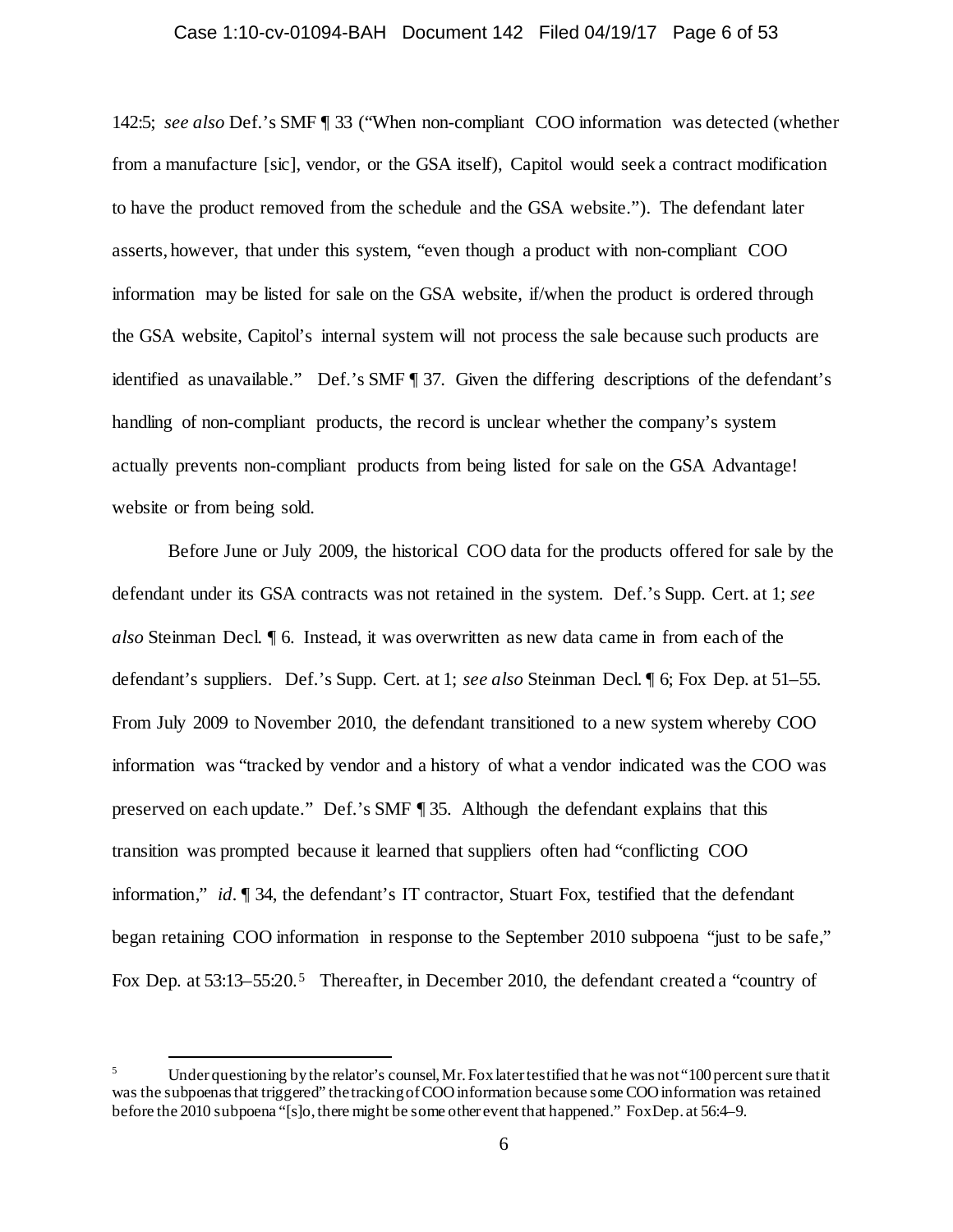### Case 1:10-cv-01094-BAH Document 142 Filed 04/19/17 Page 7 of 53

origin history table" that preserved COO information from the "data feeds" received from its suppliers. *Id.* at 69:17–72:16; *see also* Steinman Decl. ¶ 6. The defendant does not explain why it waited until 2009 to retain COO data when GSA began notifying the defendant about issues with the company listing non-compliant products on the GSA Advantage! website as early as 2005. *See infra* Part I.A.4.

## **3. GSA Contractor Assistance Visits**

Pursuant to the defendant's contracts, Industrial Operations Analysts ("IOAs") from the GSA conduct regularly scheduled "Contractor Assistance Visits" ("CAVs"). Def.'s SMF ¶ 42. According to the GSA, "a CAV serves several purposes: to clarify the terms and conditions of the subject contract; to assist with contractor questions and concerns; to identify potential problems; to gather contractor performance data; and to verify processes including the contractor's sales tracking system, trade agreements, and other key contract requirements." *Id.* ¶ 44 (citing *id.*, Ex.3, GSA's New Contractor Orientation PowerPoint dated August 2012 ("GSA PowerPoint") at 11, ECF No. 114-3). Following a CAV, a "Report Card" is issued to the contractor based on observations made during the visit. *See* GSA PowerPoint at 13. The GSA explains that a Report Card is a "'snap-shot' in time of [the contractor's] Multiple Award Schedule contract after a  $\left[CAV\right]$ " and "deals directly with performance against some of the main MAS Terms and Conditions." *Id.* at 14.

Tom Brady, the GSA Director of the Supply Management Division, testified that "[i]n part, the CAV visit evaluates record retention practices." Dep. of Tom Brady ("Brady Dep.") at 72:12–14, ECF No. 102. Mr. Brady stated that "maintenance of COO information [is] a key contract requirement." *Id.* at 73:20–22. IOAs who conducted CAVs of the defendant were advised that the defendant did not retain historical COO information for every product, at least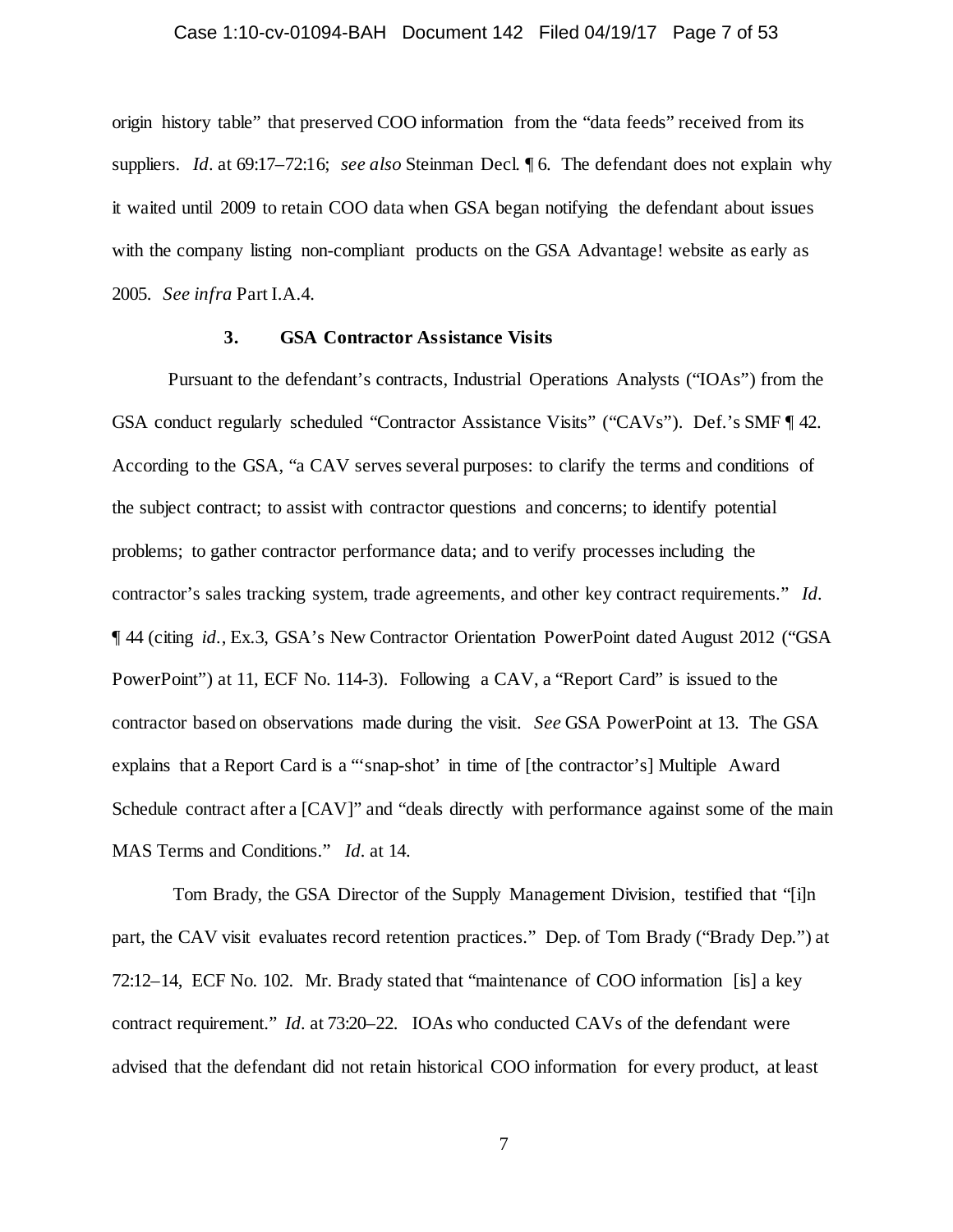#### Case 1:10-cv-01094-BAH Document 142 Filed 04/19/17 Page 8 of 53

until approximately 2009 or 2010. Def.'s SMF ¶ 57. For every Report Card in the record, ranging in date from 2007 through 2014, one IOA, Wendy Springer, who worked in the Atlanta Regional Office, was the "assigned IOA." *See generally* Def.'s Opp'n U.S. & Rel.'s MSJs, Composite Ex. 2, GSA Report Cards, ECF No. 113-2; *see also* Dep. of Wendy Springer, Vol. I ("Springer Dep. I") at 6:12, ECF No. 103.6 Ms. Springer, who never gave the defendant a critical mark for its COO tracking, testified that she "didn't see anything wrong with their process or their understanding of the Trade Agreements Act." Springer Dep. I at 67:2–6. Ms. Springer also testified that she could not recall having informed the defendant "that it would be violating any law by failing to retain contemporaneous COO records." *Id.* at 106:1–12. Further, in one of her CAV reports, dated September 26, 2007, Ms. Springer stated that the defendant "demonstrate[d] compliance with the Trade Agreements Act" and "maintains a database of all products with a listing of country of origin to ensure all products offered are TAA compliant." Def.'s SMF, Ex. 4, CAV Report dated Sept. 26, 2007 at 1–2, ECF No. 114-4. The IOAs' review of documentation and processes was, however, limited. Ms. Springer explained that the defendant controlled the scope of the CAVs by selecting three small samples of data, such as "a letter of supply or just any document that shows that they have some sort of documents that are source documents," that Ms. Springer would review. Springer Dep. I at  $58:8-60:2$ .

### **4. GSA Notices of TAA Violations**

While the IOAs in the Regional Office were issuing the defendant favorable reviews, back at the GSA's New York City offices, Michelle Williams, the GSA Trade Agreements Act and GSA Advantage! Coordinator, was regularly notifying the defendant via email that certain TAA non-compliant products were being offered for sale by the defendant on the GSA

For report cards in the record prior to January 2010, the visit was conducted by Christopher George, though Ms. Springer was still the assigned IOA for those report cards. *See id.* at 1–30.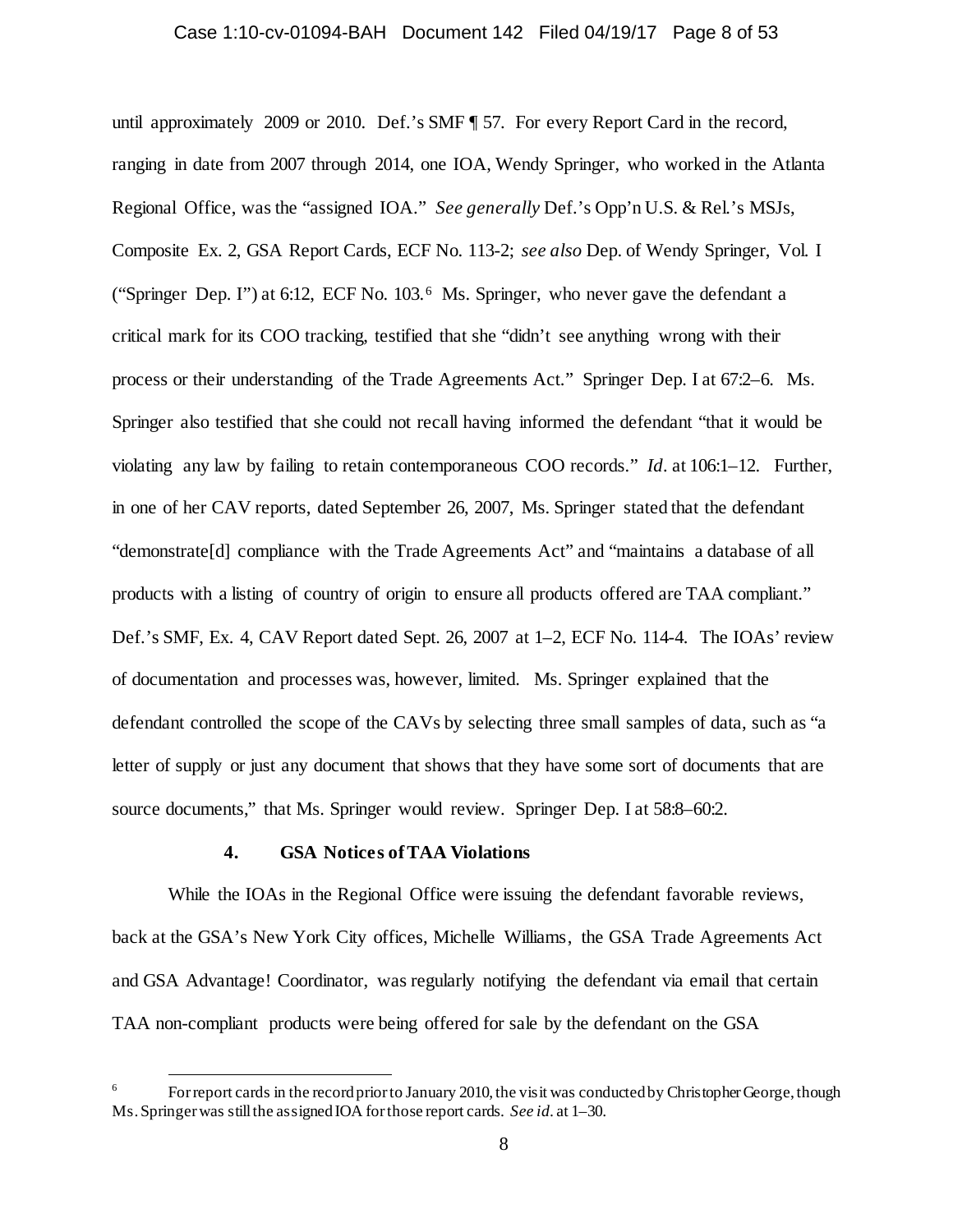#### Case 1:10-cv-01094-BAH Document 142 Filed 04/19/17 Page 9 of 53

Advantage! website. *See, e.g.*, U.S. MSJ, Ex. 4A at 1, ECF No. 94-7. On September 21, 2005, for example, Ms. Williams informed the defendant that over 400 Chinese-made goods were being offered for sale by the defendant on the website, in breach of the TAA and MAS Contract 0100N. *Id.*, Ex. 4A at 1–10. China is not included on the list of designated countries under the TAA. *See* 48 C.F.R. § 25.003 (listing designated countries). Among the 400 products were 45 office products manufactured by Fellowes, including document shredders. *See* U.S. MSJ, Ex. 4A at 1–10. Mr. Steinman acknowledged the email and pledged to remove the defendant's TAA non-compliant products from the GSA Advantage! website within two weeks. *See generally* Rel.'s MSJ, Ex. 16, ECF No. 96-20.

Later the same month, however, on September 29, 2005, Ms. Williams again notified the defendant that the U.S. Army had complained that hundreds of Chinese-made products were offered for sale by the defendant on the GSA Advantage! website, as well as a Department of Defense website. *See* U.S. MSJ, Ex. 4B, ECF No. 94-7. Among these products were twenty-one office products made by Fellowes, including document shredders. *See id.* at 1–6. Ms. Williams sent at least fifteen additional notices of possible TAA violations between 2006 and 2012 on the following dates: April 21, 2006; August 22, 2006; November 5, 2007; March 16, 2009; April 13, 2009; July 2, 2009; August 24, 2009; October 15, 2009; August 3, 2010; November 15, 2010; April 11, 2011; April 19, 2011; January 9, 2012; June 8, 2012; and February 13, 2012. *Id.*, Exs. 4C–4Q, ECF No. 94-7.

In an April 2006 notice, Ms. Williams informed the defendant that it needed to "conduct a self-assessment of the current processes, procedures and/or systems . . . in place to monitor the country of origin for all products offered under [its] Schedule contract." *Id.*, Ex. 4C; *see also id.*, Ex. 4D–4Q. Further, Ms. Williams stressed that "compliance with the Trade Agreements Act is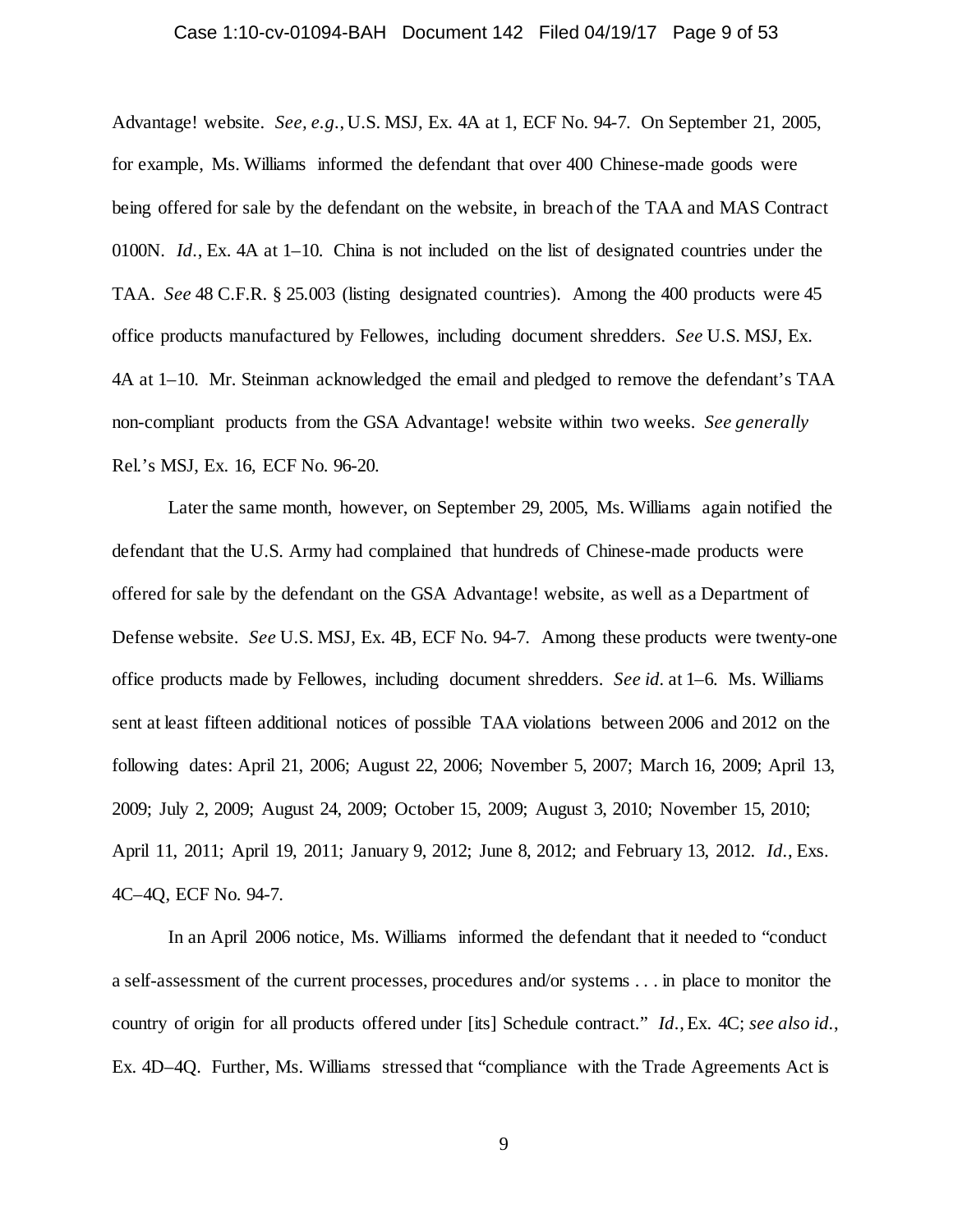### Case 1:10-cv-01094-BAH Document 142 Filed 04/19/17 Page 10 of 53

a serious issue" and warned the defendant that the Department of Justice "has been proactive in conducting investigations, and a number of settlements have already been reached under the *qui tam* provision of the False Claims Act." *Id*., Ex. 4C at 1–2.

Despite over a dozen notices during a six year period, the defendant continued to offer TAA non-compliant products for sale on the GSA Advantage! website. Consequently, on September 14, 2011, the defendant received a "Cure Notification Letter" from Edward Lew, a Senior Contracting Officer with GSA Federal Acquisition Services, due to the defendant's "continued contract violations," citing in particular "non-TAA items listed on [the defendant's] schedule." *Id.*, Ex. 5, Cure Notification Letter ¶ 4, ECF No. 94-8. The letter informed the defendant that until the violations were rectified, it would not be permitted to offer any products for sale on the GSA Advantage! website. On September 22, 2011, however, Mr. Lew informed the defendant that the GSA had determined that the defendant's cure plan "met the necessary requirements set forth in the cure letter." *Id.*, Ex. 10 at 2, ECF No. 94-13. The record is unclear what the defendant included in the "cure plan" to show that "necessary requirements" were met. Mr. Lew expected that the GSA Advantage! website and the DOD website would "be fully operational" for the defendant "some time [the next day]." *Id.* The defendant, however, was apparently dissatisfied with this result, as it responded to Mr. Lew's notification by declaring that "GSA should make best efforts to restore [the defendant] to all purchasing channels" that same day "to mitigate the harm the GSA ha[d] arbitrarily, capriciously and needlessly imposed on Capitol Supply." *Id.* at 1. Moreover, one of the defendant's attorneys notified Mr. Lew that she was sharing Mr. Lew's notification with the defendant's lobbying firm, which would "in turn, share [Mr. Lew's] response with Members of Congress including those who have appropriations authority over" the GSA. *Id.* Later that day, the defendant's lobbyist wrote to Mr. Lew that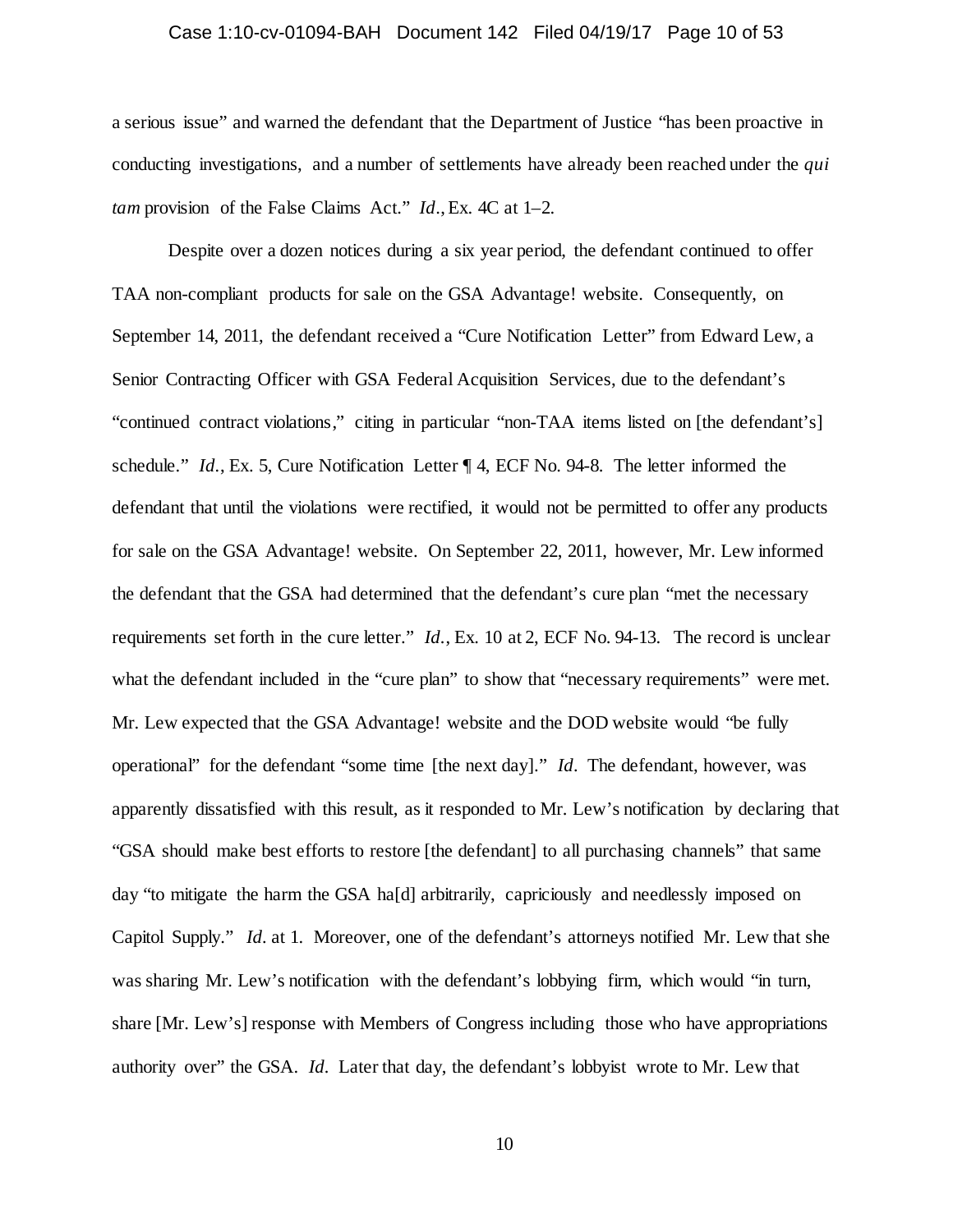### Case 1:10-cv-01094-BAH Document 142 Filed 04/19/17 Page 11 of 53

"Congressional oversight [was] now reviewing [GSA's] progress and contracting methodology." *Id.*, Ex. 11 at 1, ECF No. 94-14.

#### **5. The Relator's and the Government's Damages Analyses**

The damages calculations performed by the relator's and the government's experts are not the most accessible, in part because the plaintiffs had to cull sales and COO data from disparate sources given the defendant's deficient recordkeeping procedures for many years. The relator retained Dr. Dwight Steward, an economist and statistician, to calculate damages based on sales and COO data. *See* Rel.'s SMF ¶ 114. In performing his calculations, Dr. Steward relied upon sales and COO data supplied by the GSA, the defendant, and the defendant's suppliers.7 *Id.* ¶¶ 117, 130, 139, 150.

Dr. Steward's damages calculation proceeded in four stages. *See* Decl. of Dr. Steward, PhD ("Steward Decl.") ¶ 3, ECF No. 96-52 ("I was asked to break down the analysis into four stages based on the information used in each stage."). In the first stage, Dr. Steward relied on sales and COO data provided by suppliers as well as sales data provided by the defendant. *Id.* ¶ 4. In stages two and three, Dr. Steward relied upon GSA sales data and COO data provided by the defendant. *Id.* ¶¶ 13, 20. Stage four utilized GSA sales data supplied by the defendant and COO data provided by the defendant's vendors. *Id.* ¶ 29. Dr. Steward performed an "overlap analysis" to ensure that "sales of products were not double-counted by being included in multiple stages of the calculations." *Id.* ¶ 38. "The total number and value of the TAA non-compliant

In 2014 and 2015, both the relator and the government is sued subpoenas to the defendant's suppliers to gather information, including COO data. The relator sent nine subpoenas to the defendant's suppliers: Cisco, D&H Distributing, Hewlett Packard, Ingram Micro, SP Richards, Tech Data, Trimega Purchasing Association, Synnex, and United Stationers. Def.'s MSJ, Ex. 6, Rel.'s Supp. Resps. Def.'s First Interrogatories, at 8, ECF No. 92-6.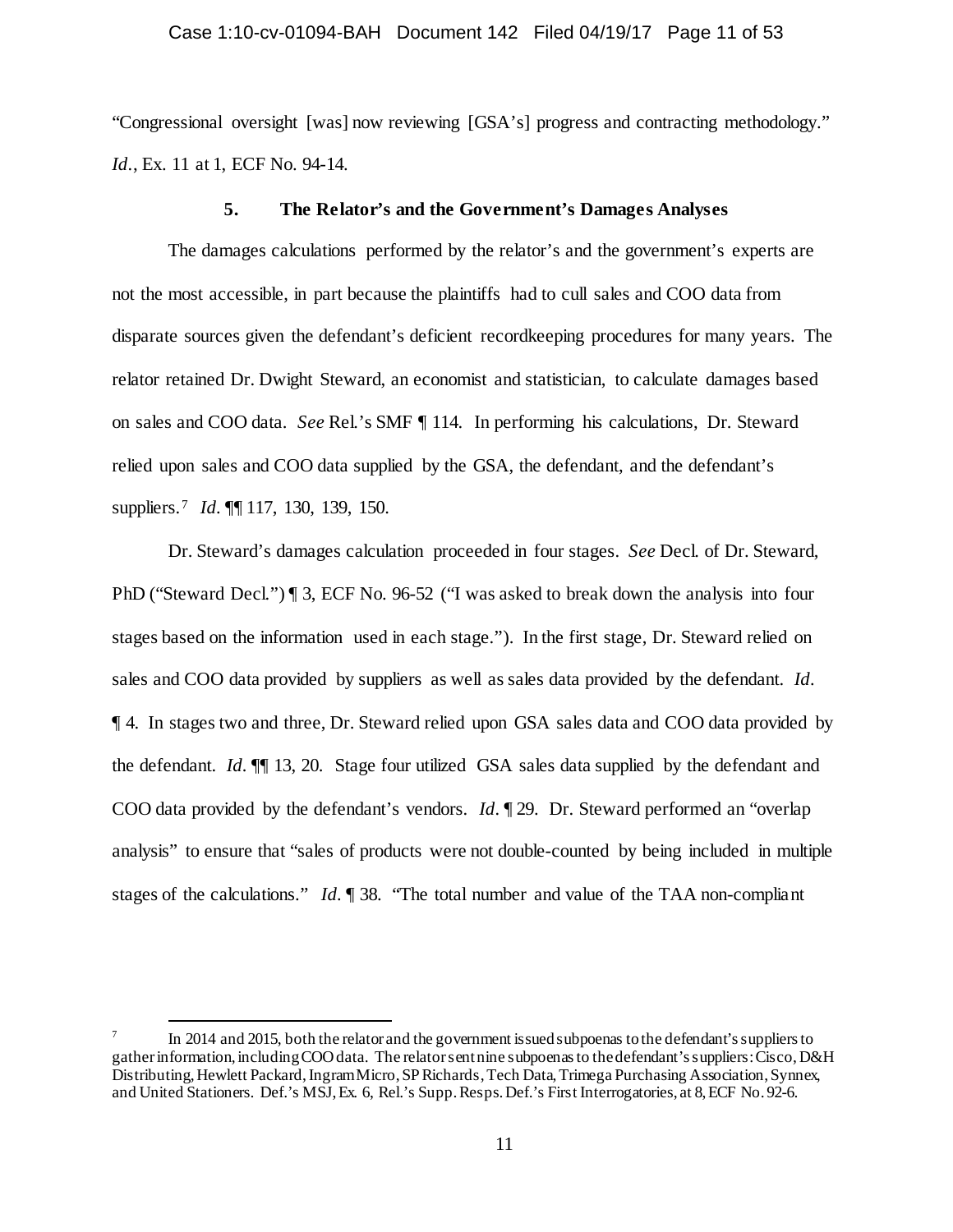#### Case 1:10-cv-01094-BAH Document 142 Filed 04/19/17 Page 12 of 53

sales for all four stages were calculated by adding the totals for all four stages and subtracting the overlaps." *Id.* ¶ 40.

Dr. Steward's report contains "four possible single damages amounts" depending on how the calculations were performed, *id.* ¶ 41:

- 1. 21,860 TAA non-compliant sales worth \$4,223,734.00
- 2. 24,245 TAA non-compliant sales worth \$4,788,156.06
- 3. 22,471 TAA non-compliant sales worth \$4,271,335.00
- 4. 24,808 TAA non-compliant sales worth \$4,834,716.06

Dr. Steward suggests that his stage one damages calculation is probably "most accurate" because the underlying data was obtained via subpoenas to the defendant's suppliers, and the subpoenas "limit themselves to GSA sales," and because the defendant's own sales files "regularly did not include original manufacturer identification numbers needed to match [the defendant's] sales files to vendor supplied COO files." *Id.* ¶ 5.

For its part, the government retained Richard P. Kozlow, an accountant, auditor, risk management professional, and consultant on financial and operational control. U.S. MSJ, Ex. 12, Richard P. Kozlow Expert Report ("Kozlow Rep.") ¶ 1, ECF No. 94-15. Mr. Kozlow relied on sales data provided by the defendant and COO information provided by the defendant, Fellowes, and the defendant's suppliers (United Stationers and Ingram Micro). *Id.* ¶ 4. In performing his calculations, Mr. Kozlow "followed the relevant elements of" the International Standards for the Professional Practice of Internal Auditing and Generally Accepted Audit Standards. *Id.* Mr. Kozlow opines that, from December 24, 2003, through December 5, 2011, the defendant sold to the government 827 Fellowes shredders worth \$579,919.65. *Id.* ¶ 7. Of these sales, Mr. Kozlow concluded that 588 (or 71.1%) of those shredders, worth \$183,709.92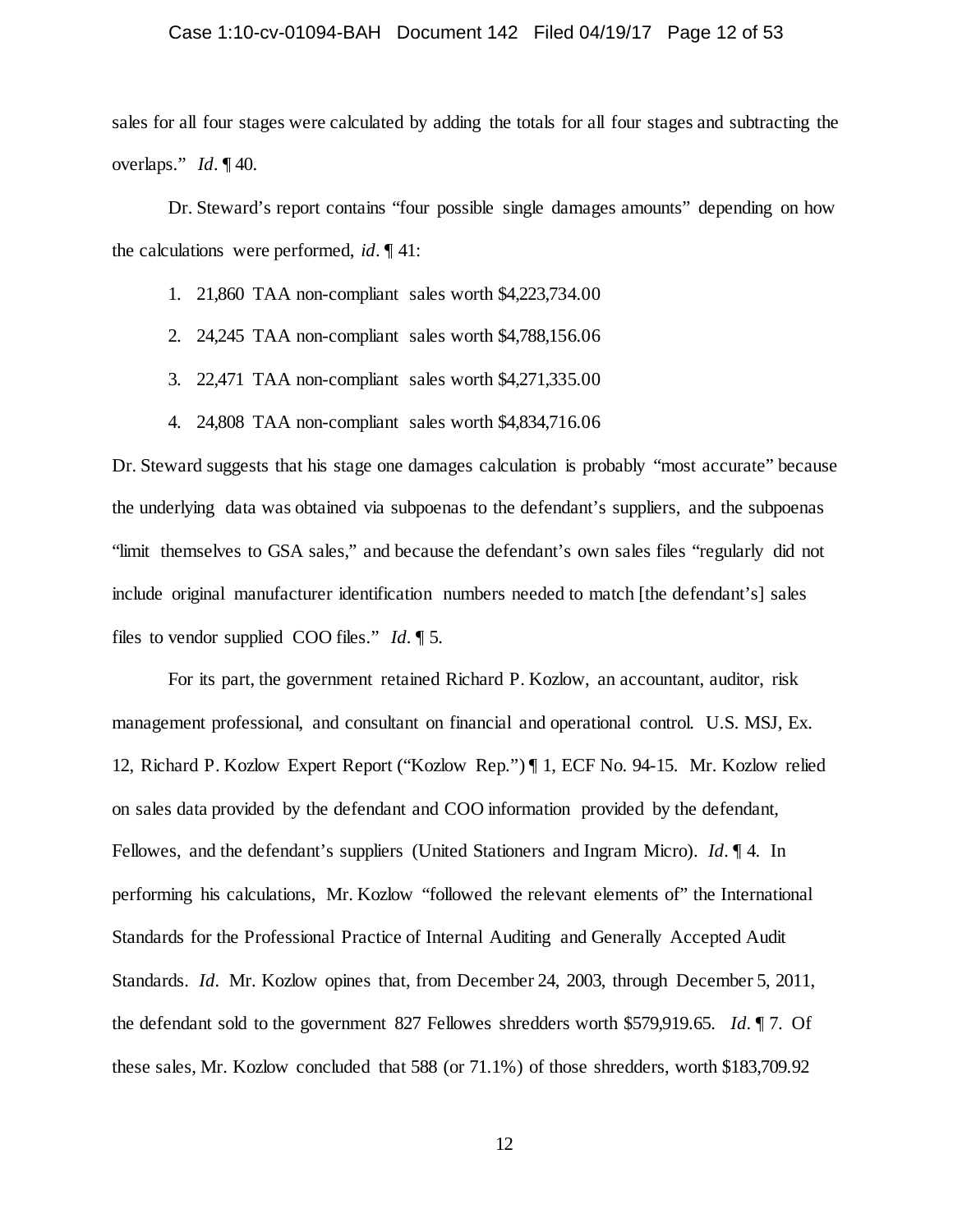#### Case 1:10-cv-01094-BAH Document 142 Filed 04/19/17 Page 13 of 53

(or 31.7%) were manufactured in China. *Id.* Mr. Kozlow reported that he was unable to determine the COO of 65 Fellowes shredder sales, totaling \$62,824.51, because "Capitol Supply failed to include accurate information on model numbers that could be related back to Fellowes, Inc. product listings." *Id.* ¶ 9.

Mr. Kozlow revised his initial report because he had originally duplicated 81 items. Dep. of Richard P. Kozlow at 52:4–16, ECF No. 110. Further, Mr. Kozlow explained that his analysis for identifying COO information "was not an exact science" because "[t]he vendor line items file had a variety of different descriptions for the same product. . . . It was also not consistent in listing model numbers. Sometimes model numbers were included in the description line; sometimes they were not. Sometimes model numbers showed in the model number column; very often they did not." *Id.* at 66:8–67:1.

Since the government seeks treble damages, the government concludes that the gross total for damages under the FCA, for just the Fellowes document shredders, is \$551,129.76. U.S. MSJ at 14. The government assumes "that the value of the Chinese-made shredders was the price paid by the United States in each transaction" and, thus, \$183,709.92 may be subtracted from the trebled damages, resulting in a total damages award of \$367,419.84. *Id.* The government also asks for an award of "civil penalties in the amount of \$10,000 for each false claim or certification, totaling \$5.88 million." *Id.*

The defendant takes issue with Dr. Steward's and Mr. Kozlow's damages analyses. *See* Def.'s SMF ¶¶ 110, 113–57; Def.'s Opp'n U.S. & Rel.'s MSJs at 13–24.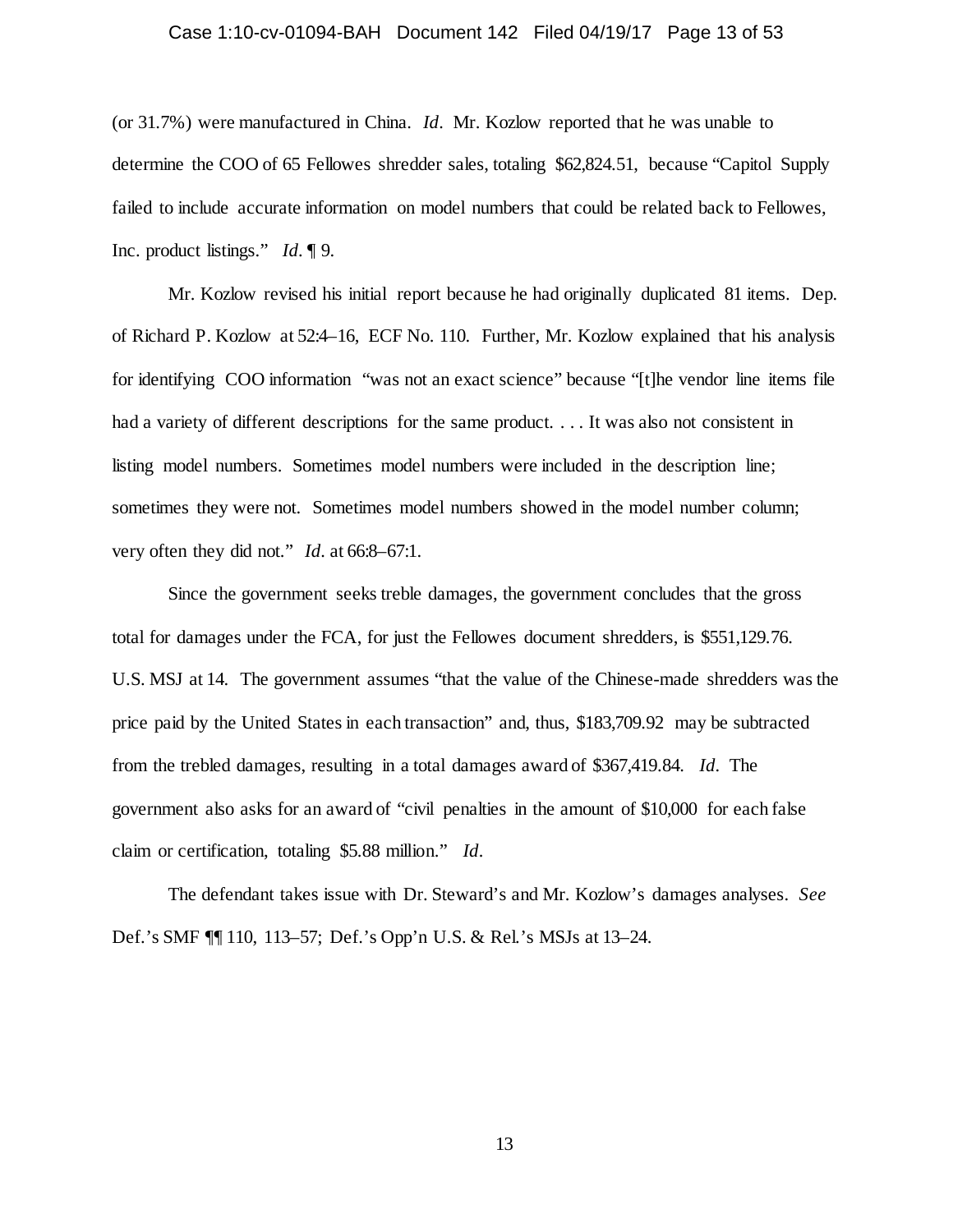### **B. Procedural History**

### **1. Relator's Complaint**

The relator's original complaint, filed on behalf of the United States against the defendant, pursuant to the *qui tam* provisions of the FCA, 31 U.S.C. § 3730(b), alleges that the defendant was "selling products to the United States Government that did not originate in designated countries under the Trade Agreements Act, and therefore . . . present[ed] false claims to the United States Government for payment," Rel.'s Compl. ¶ 5, ECF No. 1. Specifically, the complaint alleges that the defendant "falsely claimed that Fellowes Manufacturing Company's paper shredders," which were offered for sale through Capitol's Federal Supply Schedule contracts, "were made in the United States, whereas, in truth and in fact, they were manufactured in China." *Id.* ¶ 16. The complaint also alleges that the defendant "falsely market[s] numerous other products . . . as being manufactured in the United States when they are not, including, but not limited to: light bulbs (incandescent, fluorescent, halogen, sodium, etc.), light fixtures (indoor and outdoor), thermostats, televisions, computer monitors, computer back up power supplies, electric heaters, exhaust fans, batteries, ballasts for fluorescent fixtures, vacuum cleaners, clocks and timers. Most, if not all, of the products are made in China or Mexico." *Id.*  $\P$  20.

### **2. The Government's Investigation and Intervention**

After receiving the relator's *qui tam* complaint, the GSA's Office of Inspector General ("OIG") initiated an investigation into the alleged FCA violations. *See* Johnson Decl. ¶ 9. On November 4, 2010, OIG "served the first of two subpoenas duces tecum upon Capitol Supply requesting all product, sales and country of origin information for Fellowes brand shredders sold pursuant to all GSA schedule contracts from January 2004 through the date of the subpoena."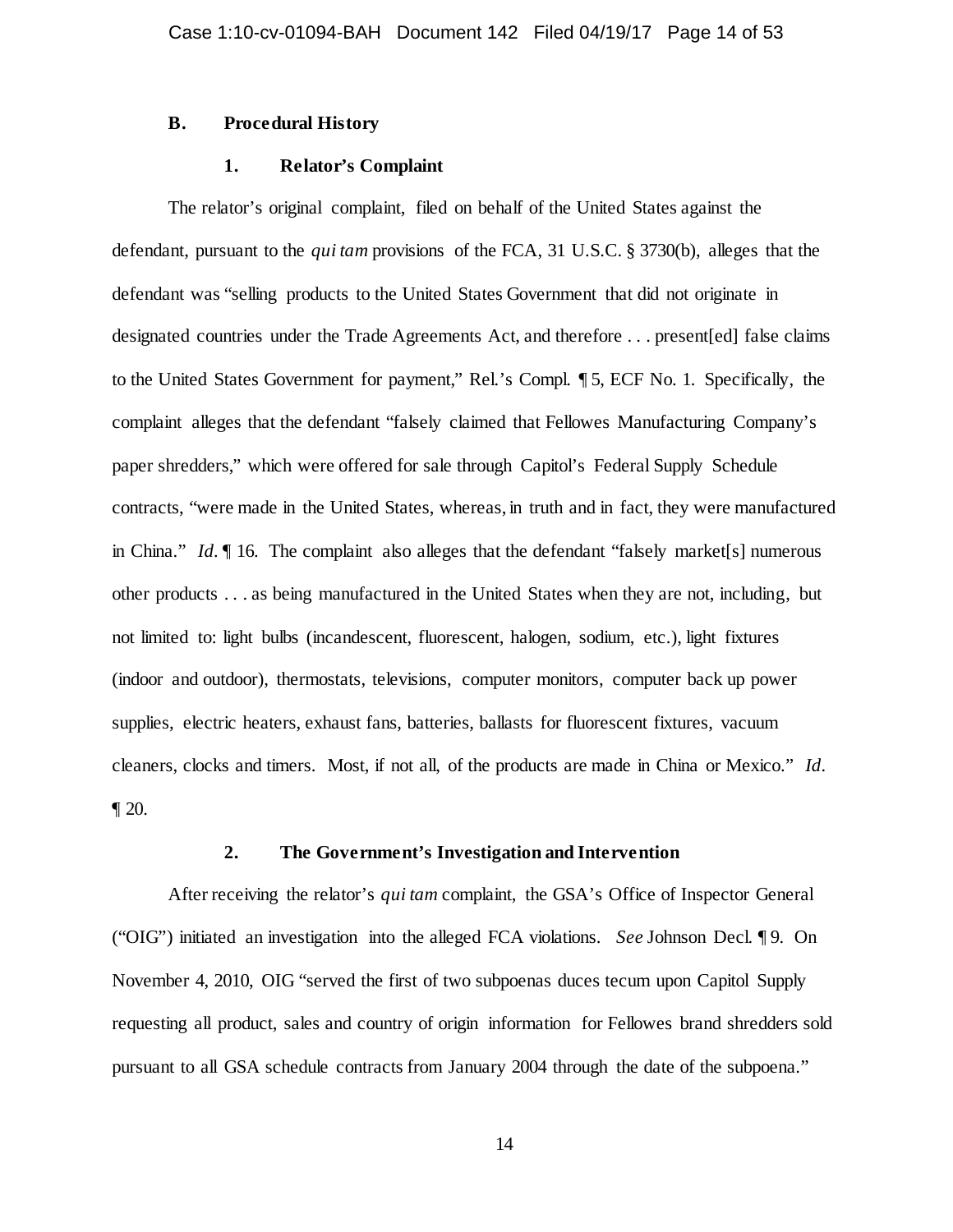*See* U.S. Pet. ¶ 5(a), Misc. No. 13-373 (BAH), ECF No. 1.8 A second subpoena was issued in June 2011 "requesting all information on Multiple Award Schedule Contract No. GS-02F-0100N, including all sales and country of origin information for all products sold during the period of January 1, 2004 through the date of the subpoena." *Id.* ¶ 5(b). The government intervened only with respect to Fellowes document shredders, allegedly made in China. U.S. FAC ¶¶ 11–12.

Meanwhile, unsatisfied with the defendant's document production in response to the two subpoenas, the government filed a Petition for Summary Enforcement of Inspector General Subpoena on April 16, 2013, which was granted and the defendant directed to comply with the subpoenas. *See generally* Order Granting U.S. Pet., Misc. No. 13-373 (BAH), ECF No. 17; *see also generally Capitol Supply*, 27 F. Supp. 3d 91 (rejecting the defendant's argument that further compliance with the subpoenas would be unreasonable because (1) the defendant had already produced voluminous documents and further production would be an undue burden; (2) the defendant had produced documents in the format in which the documents are received and had no obligation to convert records into any other format requested by the OIG; and (3) the defendant had no obligation to produce records already in the government's possession). Notwithstanding the Court's pellucid instruction, the defendant continued to drag its feet in producing the information sought in the subpoenas, prompting the government to move for sanctions in July 2014. *See generally* Pet.'s Mot. Sanctions, Misc. No. 13-373 (BAH), ECF No. 20. After another hearing, the Court entered a Conditional Order of Contempt against the defendant on August 6, 2014, giving the defendant until September 2, 2014, to comply with the Court's previous Order. *See* Civil Contempt Order.

The GSA OIG is empowered to issue subpoenas in connection with investigations of fraud and abuse in GSA programs pursuant to the Inspector General Act of 1978, 5 U.S.C. § 6(a)(4).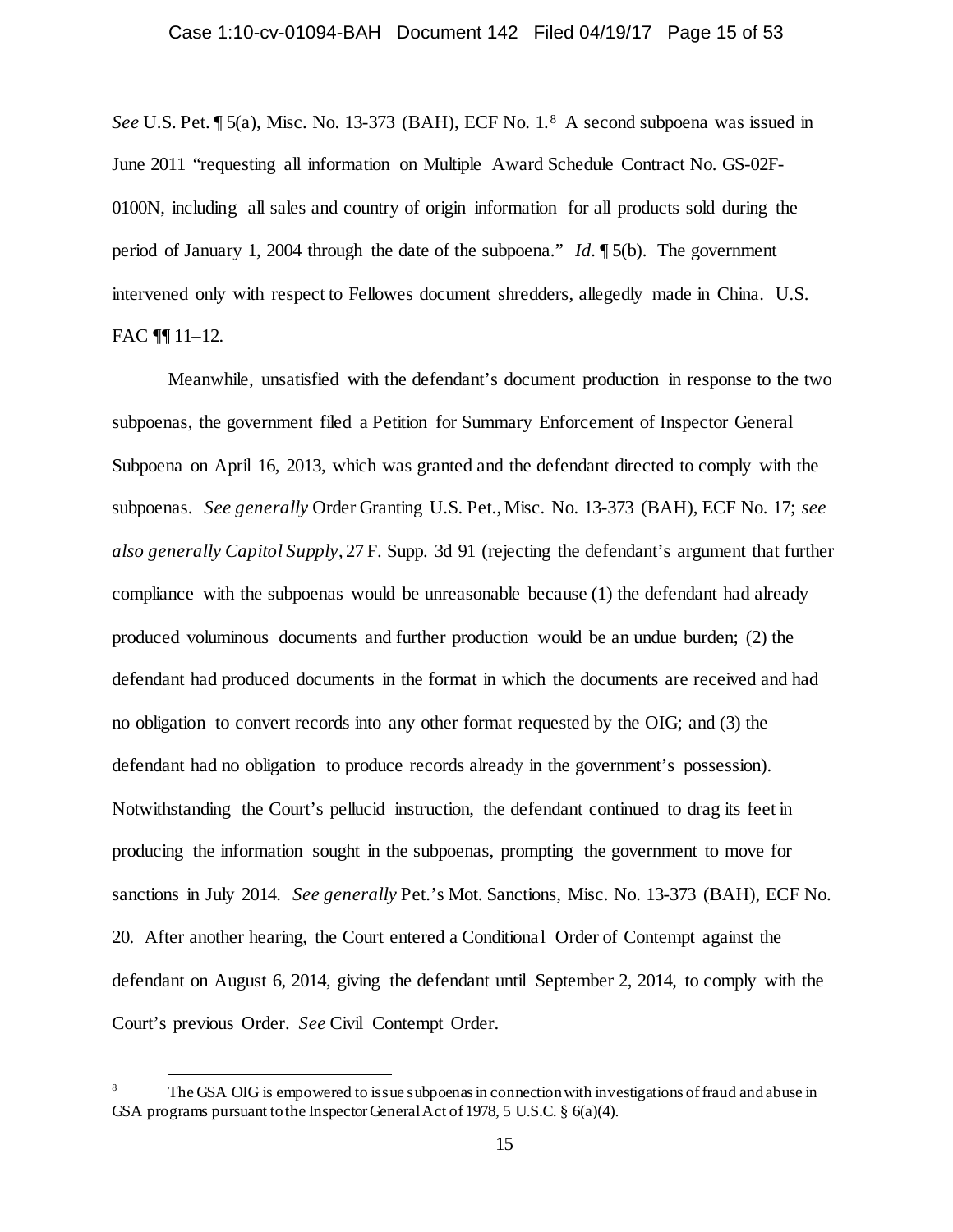#### Case 1:10-cv-01094-BAH Document 142 Filed 04/19/17 Page 16 of 53

The defendant filed a Notice of Compliance with Court Orders on September 2, 2014, certifying that it had "produced to the Plaintiffs via e-mail credentials to a FTP site containing the documents being produced." Def.'s Notice of Compliance with Court Order at 1, Misc. No. 13-373 (BAH), ECF No. 28. Six months later, the defendant filed a Supplemental Certification in the instant case, which finally disclosed that "Capitol does not have any information on the Country of Origin for any sale prior to June 2009. From July 2009 through November 2010, Capitol's information in its computer database on the Country of Origin for sales are incomplete. From December 2010 through the present day, Capitol's computer database has the majority of information it received from manufacturer or vendor Country of Origin data feeds." Def.'s Supp. Cert. at 1. Furthermore, the Supplemental Certification indicated that "Capitol does not have any e-mail correspondence prior to the approximate date of July, 2011." *Id.*

### **3. The Defendant's Motion to Dismiss**

Following the government's intervention, the defendant filed motions to dismiss the relator's First Amended Complaint and the government's Complaint in Partial Intervention. *See* Def.'s Mot. Dismiss Rel.'s FAC, ECF No. 35; Def.'s Mot. Dismiss U.S. FAC, ECF No. 36. On March 18, 2014, this Court held a motions hearing and granted the defendant's motion "with respect to [the relator's] claims that are identical to those raised in the" government's First Amended Complaint, but denied the motion in all other respects. Minute Entry (dated March 18, 2014). Further, the Court dismissed the common law claims raised in the government's First Amended Complaint under Counts III and IV, leaving only the FCA claims under Counts I and II. *Id.*; *see also* U.S. FAC ¶¶ 15–26.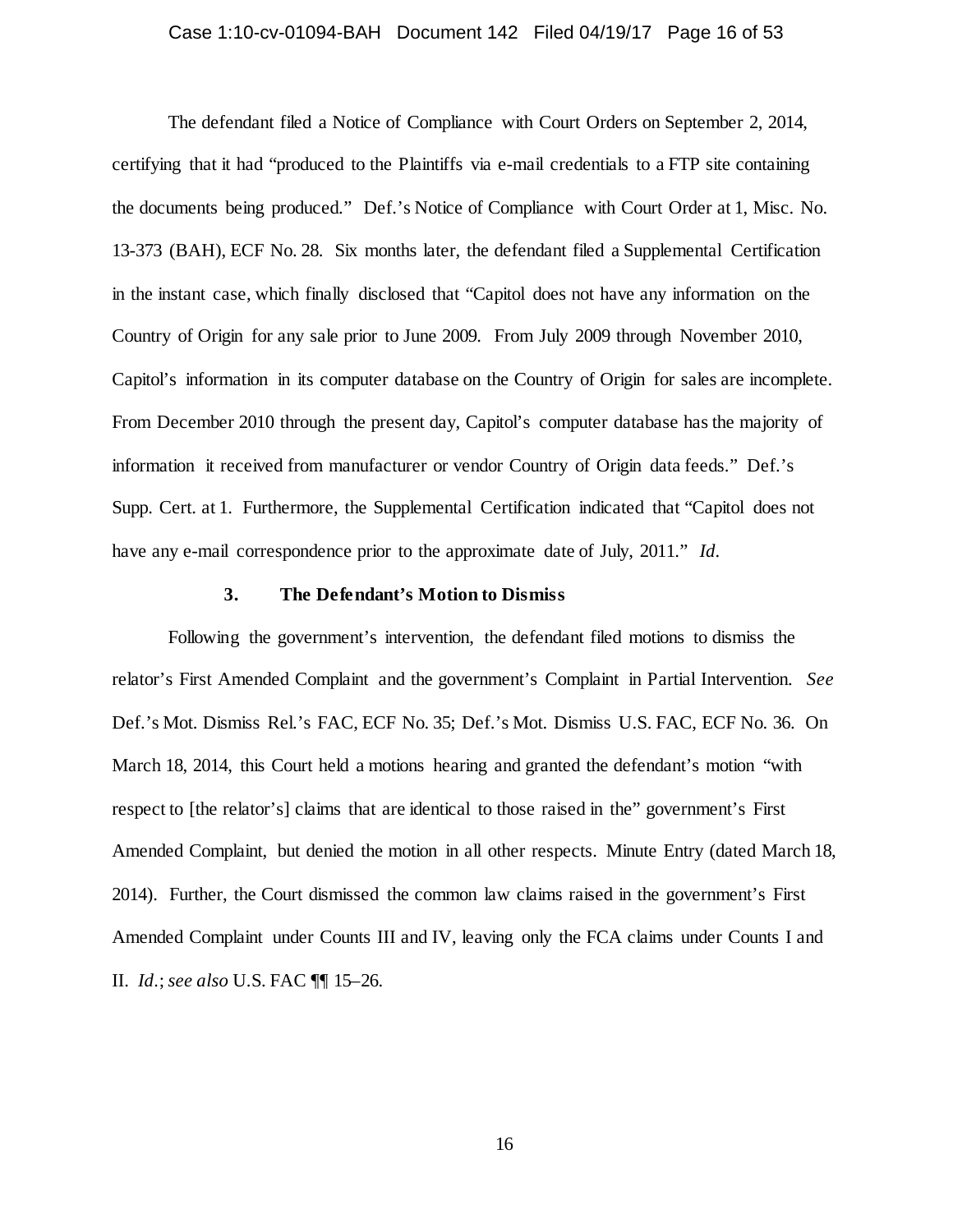# **4. The Parties' Ensuing Discovery**

Thereafter, the parties engaged in additional discovery, calling upon the Court to rule on various discovery-related issues, *see, e.g.*, Minute Order (dated May 28, 2015) (denying as moot the defendant's Motion to Compel Responsive Documents, and granting the relator leave to take an additional Rule 30(b)(6) deposition); Minute Order (dated July 22, 2015) (scheduling a telephonic hearing to address a discovery dispute), and to allow an extension of time for completing discovery, *see* Minute Order (dated June 1, 2015). On August 3, 2015, the Court granted the parties' Joint Motion to Stay Discovery and Refer the Matter for Mediation and stayed this action pending mediation. *See* Minute Order (dated Aug. 3, 2015). When mediation proved unsuccessful, the Court lifted the stay and the parties were granted yet another extension of time for completing discovery. *See* Minute Order (dated Feb. 8, 2016).

The parties' respective motions for summary judgment are now ripe for review. Also pending before the Court are two motions for adverse inference, one by the relator and one by the government.

### **II. LEGAL STANDARD**

Federal Rule of Civil Procedure 56 provides that summary judgment shall be granted "if the movant shows that there is no genuine dispute as to any material fact and the movant is entitled to judgment as a matter of law." FED. R. CIV. P. 56(a). The moving party bears the burden of demonstrating the "absence of a genuine issue of material fact" in dispute, *Celotex Corp. v. Catrett*, 477 U.S. 317, 323 (1986), while the nonmoving party must present specific facts supported by materials in the record that would be admissible at trial and that could enable a reasonable jury to find in its favor, *see Anderson v. Liberty Lobby, Inc*. *("Liberty Lobby")*, 477 U.S. 242, 256 (1986); *Allen v. Johnson*, 795 F.3d 34, 38 (D.C. Cir. 2015) (noting that, on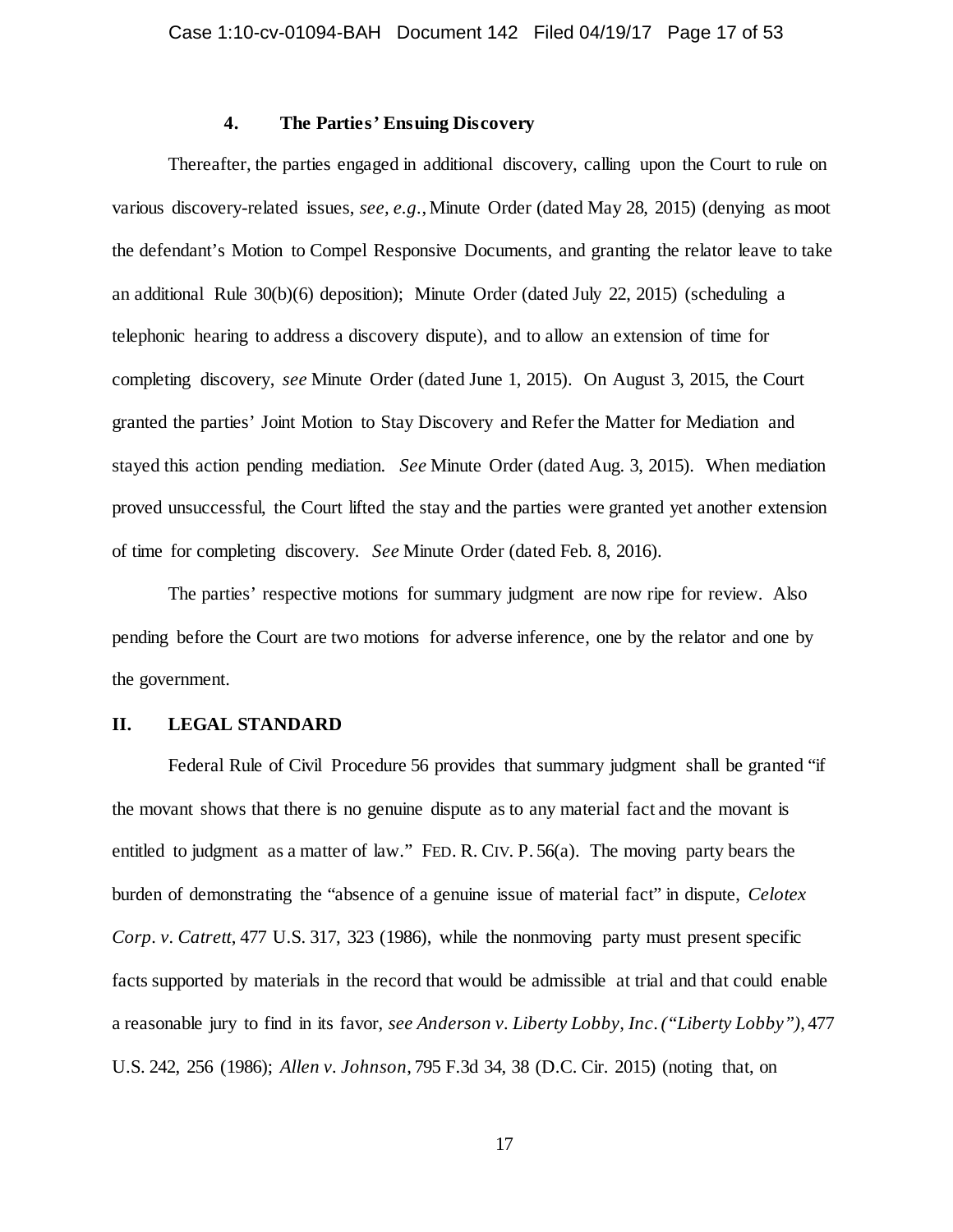### Case 1:10-cv-01094-BAH Document 142 Filed 04/19/17 Page 18 of 53

summary judgment, the appropriate inquiry is "whether, on the evidence so viewed, a reasonable jury could return a verdict for the nonmoving party" (internal quotation marks omitted)); *see also* FED. R.CIV. P. 56(c), (e)(2)–(3). When parties file cross-motions for summary judgment, each motion is viewed separately, in the light most favorable to the non-moving party, with the court determining, for each side, whether the Rule 56 standard has been met. *See McKenzie v. Sawyer*, 684 F.2d 62, 68 n.3 (D.C. Cir. 1982) ("The rule governing cross-motions for summary judgment . . . is that neither party waives the right to a full trial on the merits by filing its own motion; each side concedes that no material facts are at issue only for the purposes of its own motion.") (citing 10A CHARLES ALAN WRIGHT ET AL., FEDERAL PRACTICE AND PROCEDURE § 2720 (1973)); *see also Fox v. Transam Leasing, Inc*., 839 F.3d 1209, 1213 (10th Cir. 2016) ("Where, as here, we are presented with cross-motions for summary judgment, we must view each motion separately, in the light most favorable to the non-moving party, and draw all reasonable inferences in that party's favor." (internal quotation marks omitted)); *Pac. Indem. Co. v. Deming*, 828 F.3d 19, 23 (1st Cir. 2016) (same).

"Evaluating whether evidence offered at summary judgment is sufficient to send a case to the jury is as much art as science." *Estate of Parsons v. Palestinian Auth*., 651 F.3d 118, 123 (D.C. Cir. 2011). This evaluation is guided by the related principles that "courts may not resolve genuine disputes of fact in favor of the party seeking summary judgment," *Tolan v. Cotton*, 134 S. Ct. 1861, 1866 (2014) (per curiam), and "[t]he evidence of the nonmovant is to be believed, and all justifiable inferences are to be drawn in his favor," *id.* at 1863 (quoting *Liberty Lobby*, 477 U.S. at 255 (alteration in original)). Courts must avoid making "credibility determinations or weigh[ing] the evidence," since "[c]redibility determinations, the weighing of the evidence, and the drawing of legitimate inferences from the facts are jury functions, not those of a judge."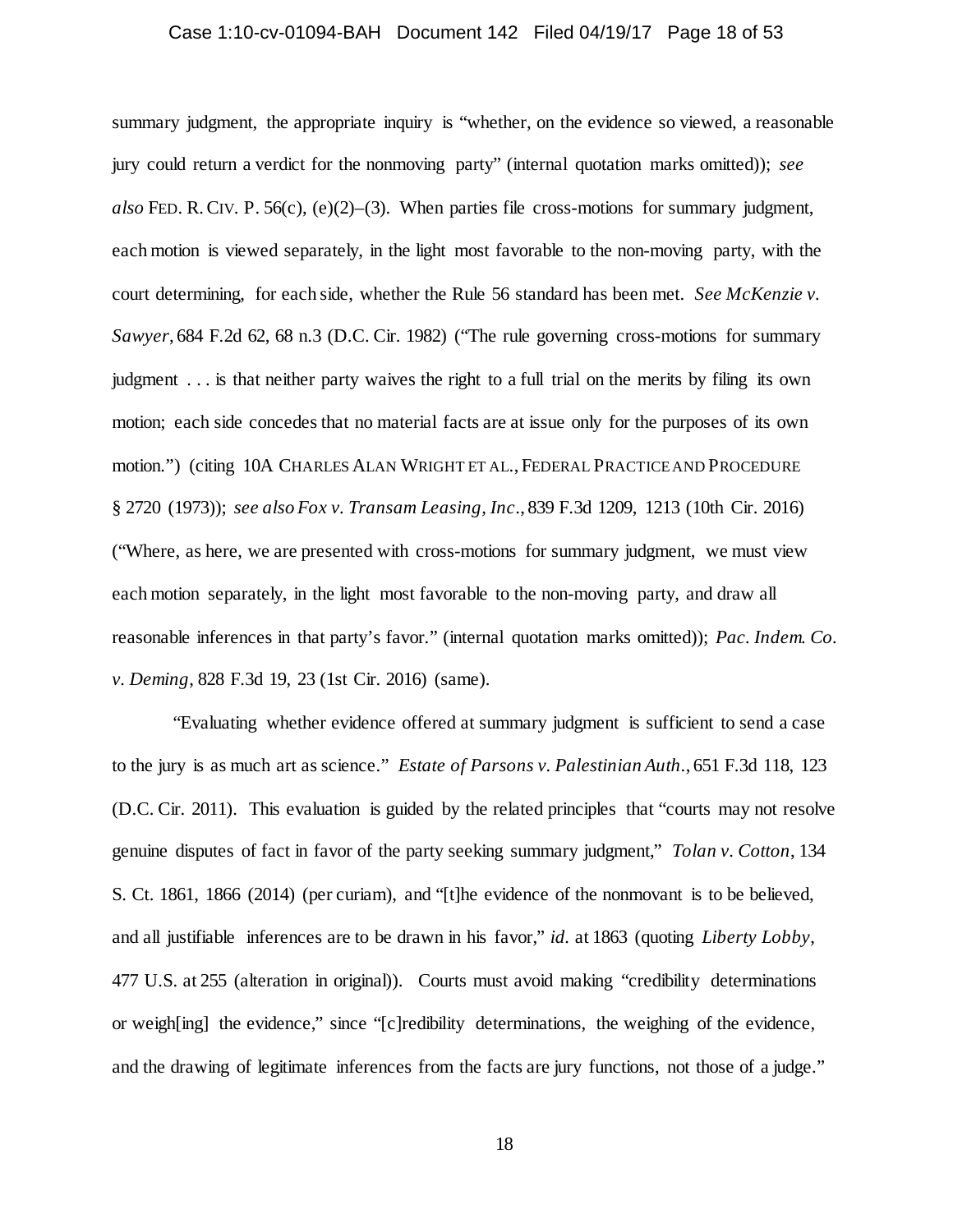# Case 1:10-cv-01094-BAH Document 142 Filed 04/19/17 Page 19 of 53

*Reeves v. Sanderson Plumbing Products, Inc.*, 530 U.S. 133, 150 (2000) (quoting *Liberty Lobby*, 477 U.S. at 255); *see also Burley v. Nat'l Passenger Rail Corp*., 801 F.3d 290, 295–96 (D.C. Cir. 2015). In addition, for a factual dispute to be "genuine," the nonmoving party must establish more than "[t]he mere existence of a scintilla of evidence in support of [its] position," *Liberty Lobby*, 477 U.S. at 252, and cannot rely on "mere allegations" or conclusory statements, *Equal Rights Ctr. v. Post Props, Inc.*, 633 F.3d 1136, 1141 n.3 (D.C. Cir. 2011); *Veitch v. England*, 471 F.3d 124, 134 (D.C. Cir. 2006); *Greene v. Dalton*, 164 F.3d 671, 675 (D.C. Cir. 1999); *Harding v. Gray*, 9 F.3d 150, 154 (D.C. Cir. 1993); *accord* FED.R. CIV. P. 56(e). If "opposing parties tell two different stories, one of which is blatantly contradicted by the record, so that no reasonable jury could believe it, a court should not adopt that version of the facts for purposes of ruling on a motion for summary judgment." *Lash v. Lemke*, 786 F.3d 1, 6 (D.C. Cir. 2015) (quoting *Scott v. Harris*, 550 U.S. 372, 380 (2007)). The Court is required to consider only the materials explicitly cited by the parties, but may on its own accord consider "other materials in the record." FED. R. CIV. P. 56(c)(3).

### **III. DISCUSSION**

Two of the five pending motions ask this Court to draw an adverse inference from the defendant's failure to keep historical COO information from 2003 through 2010, and the remaining three motions are cross-motions for summary judgment. The two motions for adverse inference are addressed first, before turning to the cross-motions for summary judgment.

### **A. Motions for Adverse Inference**

The relator and the government contend that this Court should draw an adverse inference because the defendant failed to preserve case-dispositive COO evidence for the products it sold on the GSA Advantage! website, in contravention of applicable regulations, *see* 48 C.F.R.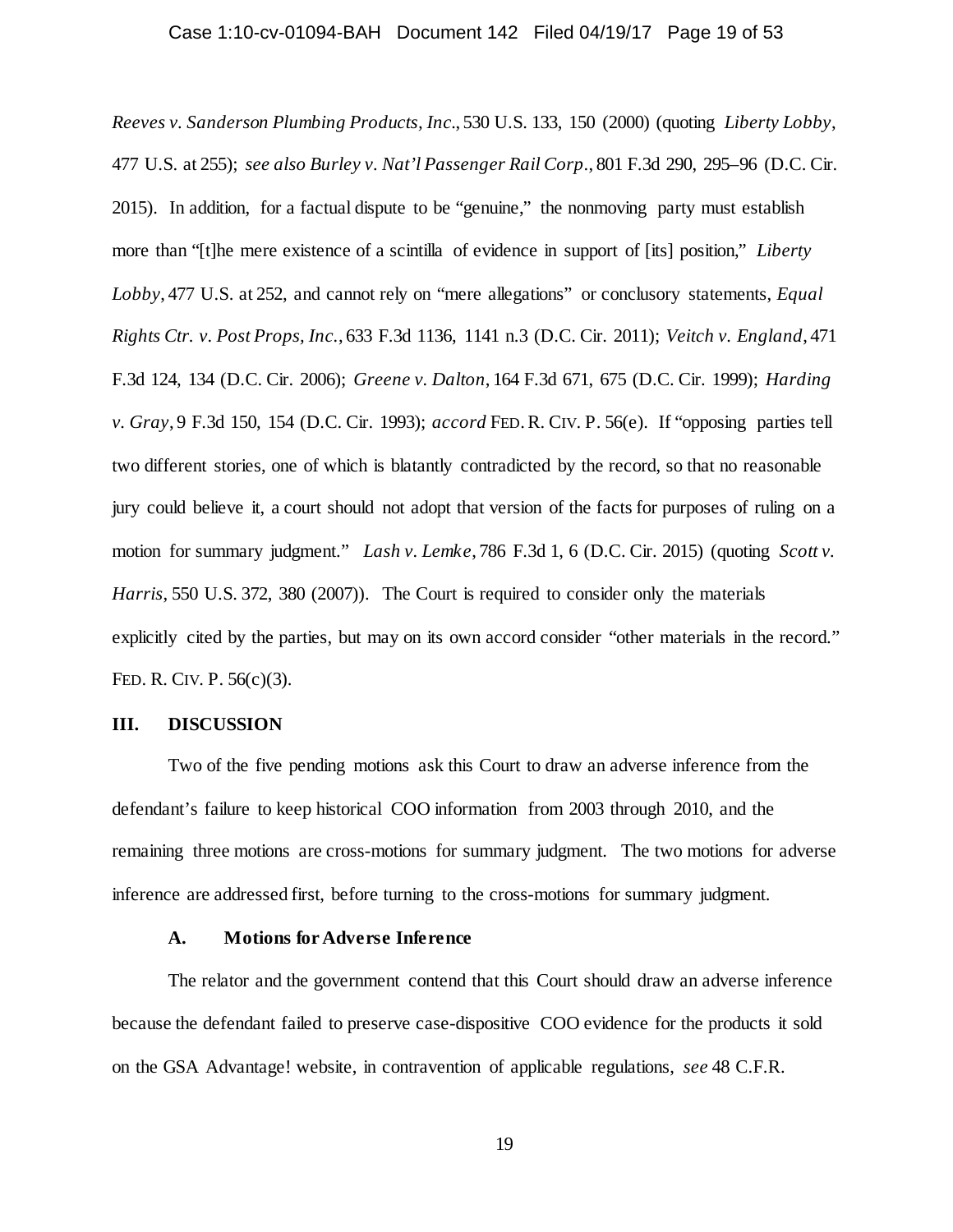§§ 552.215-70, 71,9 and the defendant's contract with the GSA. *See* Rel.'s Mem. Supp. Mot. Adv. Inf. at 2–3, ECF No. 93-1 ("Put simply, the Regulations required Capitol to retain its country of origin records. . . . Capitol was [also] required to retain all contract documents pursuant to the examination of records clause. Capitol flouted its clear obligation to preserve the COO data [by, *inter alia*,] actively overwr[iting] the information after only a fleeting preservation period."); U.S. Mem. Supp. Mot. Adv. Inf, at 6, ECF No. 95 (same); *see also Capitol Supply*, 27 F. Supp. 3d at 103 ("By choosing to be part of the federal contracting program, [the defendant] assumed the burden of maintaining country of origin status documentation for all of their products."). The relator and the government urge the Court to exercise its inherent power to draw the adverse inference that, for all products for which COO is unknown because the defendant failed to retain that information, the COO is non-designated. To be precise, the relator seeks an adverse inference with respect to "250,197 transactions represent[ing] \$223,378,917.40 in sales to the Federal government, or 75.4% of Capitol's sales under its GSA contracts." Rel.'s Mem. Supp. Mot. Adv. Inf. at 5. The government requests an adverse inference as to "\$62,824.51 worth of Fellowes document shredders sold by Capitol Supply to Federal agencies." U.S. Mem. Supp. Mot. Adv. Inf. at 12.

The defendant does not dispute that all of its COO data for products sold prior to July 2009, and some of this data for products sold thereafter, has been overwritten or is otherwise not available from the defendant. Instead, the defendant argues that this Court's power to impose

In particular, applicable regulations require that any "Contractor agrees that the Administrator of General Services or any duly authorized representatives shall, until the expiration of 3 years after final payment under [a] contract, or of the time periods for the particular records specified in Subpart 4.7 of the Federal Acquisition Regulation (48 CFR 4.7), whichever expires earlier, have access to . . . records of the Contractor involving transactions related to this contract *or compliance with any clauses thereunder.*" 48 C.F.R. § 552.215-70 (emphasis added). As this Court has already held, "[the defendant's] admitted over-writing of information required to be retained under its contractual obligations with the government is not so easily excused. Rather, [the defendant] will have to bear the consequences of failing to fulfill these obligations." *Capitol Supply*, 27 F. Supp. 3d at 103.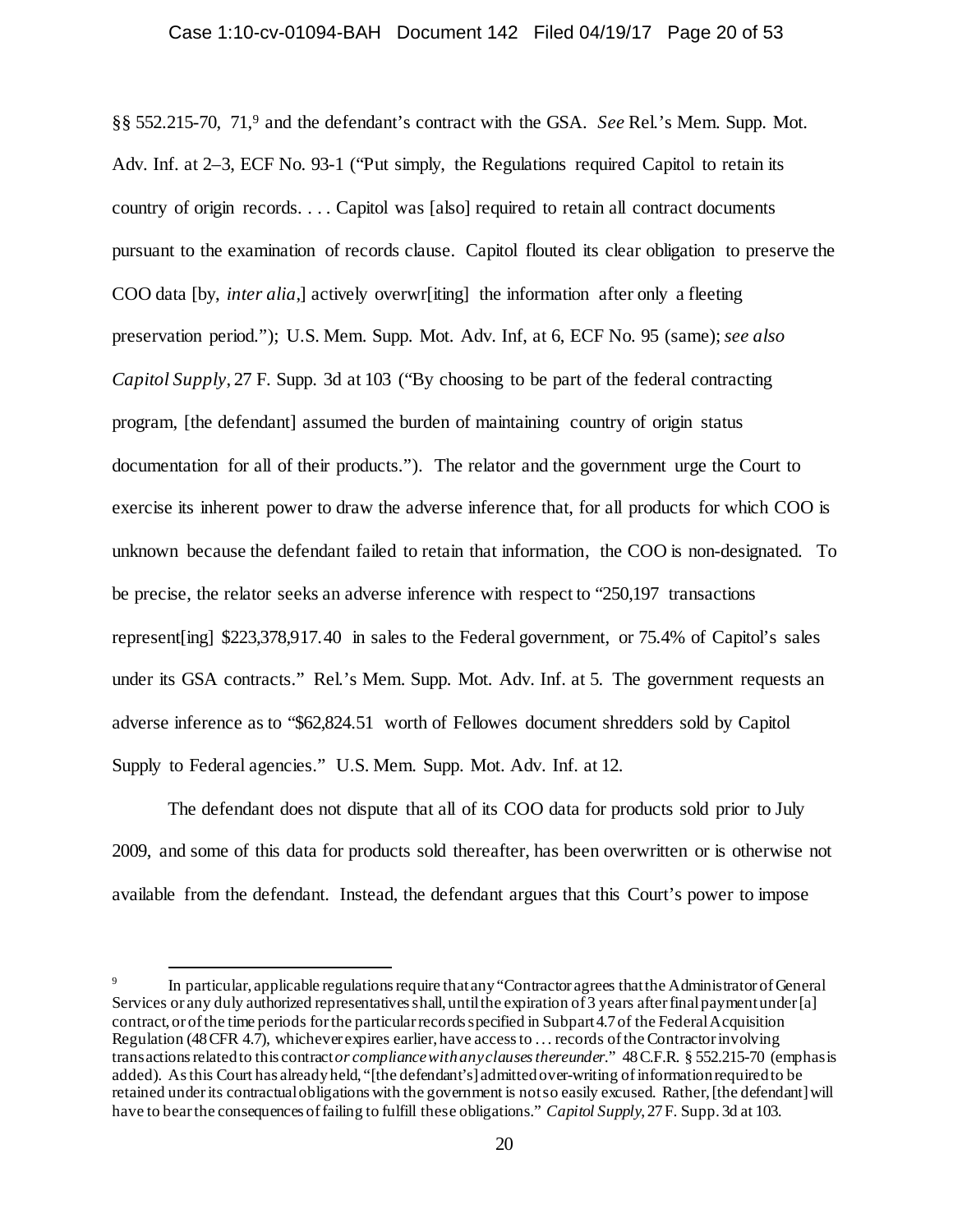#### Case 1:10-cv-01094-BAH Document 142 Filed 04/19/17 Page 21 of 53

sanctions predicated on spoliation of electronically stored information derives solely from Federal Rule of Civil Procedure 37(e)—*i.e.*, the Court has no authority to act pursuant to its inherent powers—and the relator and the government have not met the rigors of the newly amended Rule 37(e). *See* Def.'s Opp'n U.S. & Rel.'s Mots. Adv. Inf. at 2, ECF No. 112 ("Rule 37(e) is applicable to and governs this case, and before an adverse inference instruction is given, Plaintiffs must satisfy the heightened burden associated with obtaining an adverse inference ruling under Rule 37(e)."); *see also id.* at 15–30. Thus, the threshold question is whether Rule  $37(e)$  "is applicable to and governs this case," as the defendant contends.<sup>10</sup>

Rule 37(e) applies when "electronically stored information [] should have been preserved in the anticipation or conduct of litigation." The commentary to the amended Rule emphasizes this point, explaining that "[t]he new rule applies only if the lost information should have been preserved in the anticipation or conduct of litigation and the party failed to take reasonable steps to preserve it." FED. R. CIV. P. 37(e) 2015 advisory committee's note. The commentary further notes that "Rule 37(e) is based on th[e] common-law duty" to "preserve relevant information when litigation is reasonably foreseeable." *Id.* Especially relevant is the commentary's explicit statement that courts should be cognizant of any "independent requirement that the lost information be preserved," which requirement may "arise from many sources," including, *inter* 

**(e) Failure to Preserve Electronically Stored Information.** If electronically stored information that should have been preserved in the anticipation or conduct of litigation is lost because a party failed to take reasonable steps to preserve it, and it cannot be restored or replaced through additional discovery, the court:

**(1)** upon finding prejudice to another party from loss of the information, may order measures no greater than necessary to cure the prejudice; or

**(2)** only upon finding that the party acted with the intent to deprive another party of the information's use in the litigation may:

**(A)** presume that the lost information was unfavorable to the party;

<sup>&</sup>lt;sup>10</sup> Rule 37(e), as amended, provides:

**<sup>(</sup>B)** instruct the jury that it may or must presume the information was

unfavorable to the party; or

**<sup>(</sup>C)** dismiss the action or enter a default judgment.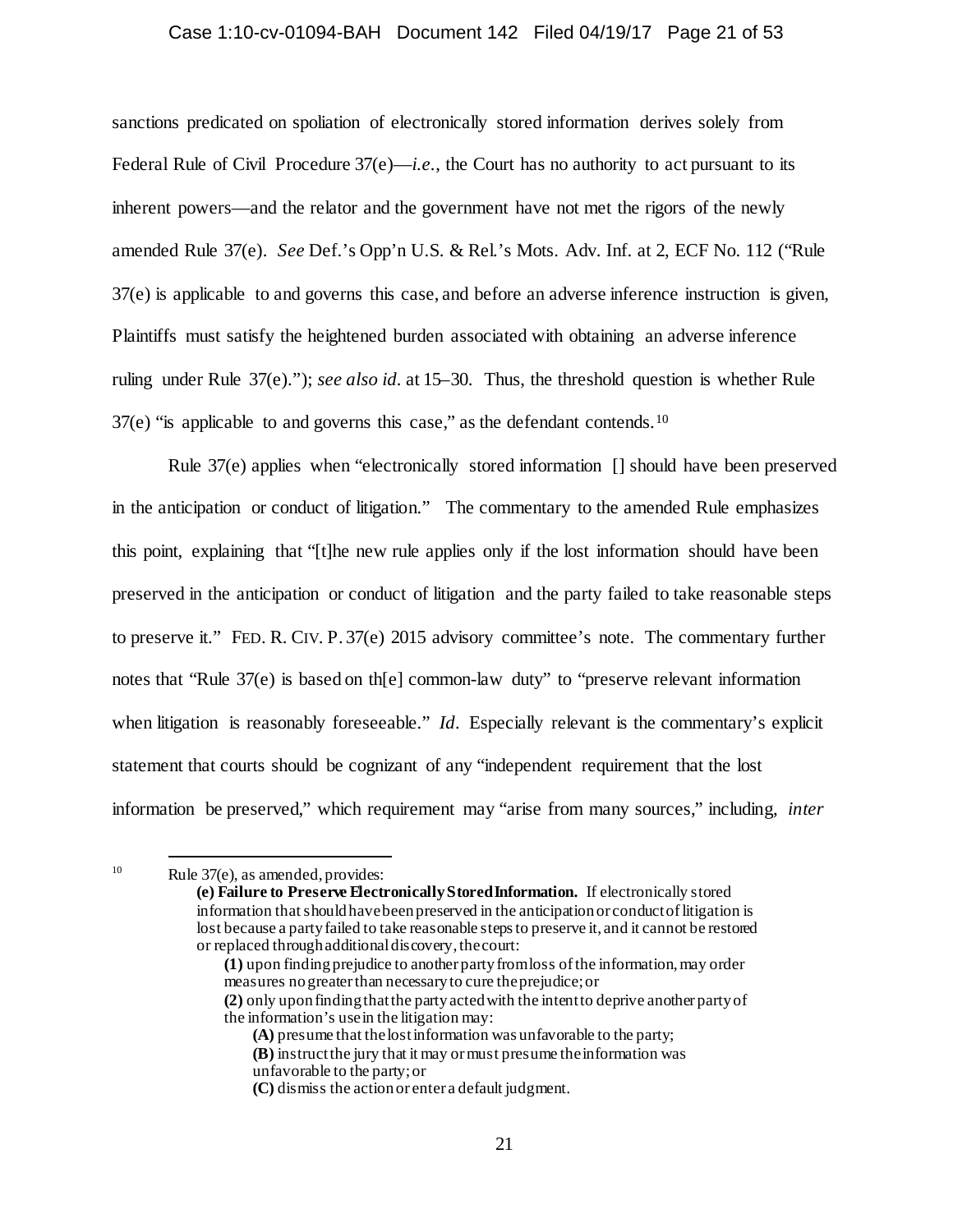*alia*, "administrative regulations." *Id.* Here, the plaintiffs do not claim that the missing COO information was spoliated "in the anticipation or conduct of litigation," but rather that the spoliation was in violation of the defendant's regulatory and contractual obligations.11 *See, e.g.*, Rel.'s Reply Supp. Mot. Adv. Inf. at 3, ECF No. 125. Accordingly, by its express terms, Rule 37(e) does not govern the instant spoliation motions, and the Court must decide whether an adverse inference is proper pursuant to its inherent authority. *See, e.g.*, *DVComm, LLC v. Hotwire Commc'ns, LLC*, No. CV 14-5543, 2016 WL 6246824, at \*7 (E.D. Pa. Feb. 3, 2016) ("Without limitation, litigation misconduct may also be otherwise sanctioned by the inherent power of the court. This court is vested with broad discretion to fashion an appropriate sanction pursuant to its inherent powers to sanction and redress litigation abuse. . . . As we find substantial evidence DVComm destroyed ESI under Rule 37(e)(2), we do not examine our ability to impose additional non-monetary sanctions under our inherent power."); *CAT3, LLC v. Black Lineage, Inc.*, 164 F. Supp. 3d 488, 497 (S.D.N.Y. 2016) ("If . . . Rule 37(e) were construed not to apply to the facts here, I could nevertheless exercise inherent authority to remedy spoliation under the circumstances presented."). As the Supreme Court recently made clear, "[f]ederal courts possess certain 'inherent powers,' not conferred by rule or statute, to manage their own affairs so as to achieve the orderly and expeditious disposition of cases," which "authority includes the ability to fashion an appropriate sanction for conduct which abuses the judicial process." *Goodyear Tire & Rubber Co. v. Haeger*, \_\_\_ S. Ct. \_\_\_, 2017 WL 1377379, \*5 (Apr. 18, 2017) (internal quotation marks and citations omitted).

<sup>&</sup>lt;sup>11</sup> At some point between the contract's inception and 2010, the defendant was likely on notice that litigation was possible, given repeated communications from GSA indicating that some of the products the defendant had listed on the GSA Advantage! website failed to comply with the TAA and the BAA and that False Claims Act settlements had been reached with other similar offenders. The main thrust of the plaintiffs' adverse inference motions, however, is not that records were destroyed in anticipation of litigation but rather in violation of regulatory and contractual obligations.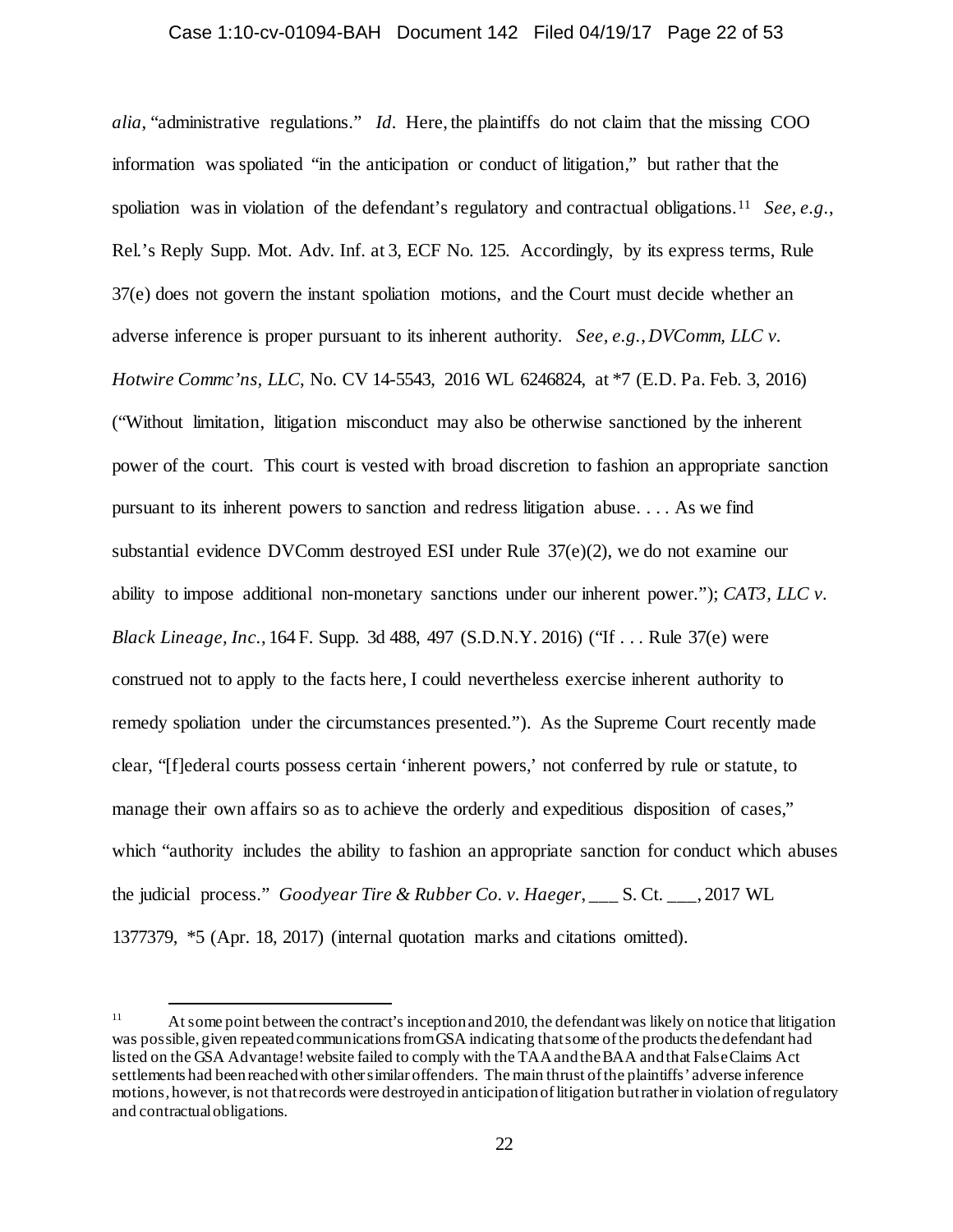### Case 1:10-cv-01094-BAH Document 142 Filed 04/19/17 Page 23 of 53

The D.C. Circuit's opinion in *Talavera v. Shah*, 638 F.3d 303 (D.C. Cir. 2011), is instructive. In that case, the plaintiff brought various Title VII claims, alleging gender discrimination and retaliation, against her former employer, the United States Agency for International Development ("USAID"). *See id.* at 306. The agency defended against the plaintiff's non-promotion claim by arguing that the male selectee performed better during his interview than the plaintiff. *See id.* at 308–09. Although the interviews occurred in June 2004 and Office of Personnel Management ("OPM") regulations required preservation of promotion materials to be preserved for two years, and Equal Employment Opportunity Commission ("EEOC") regulations required retention for one year, the interviewer destroyed his interview notes in August or September 2004, approximately two months after the interviews had occurred. *Id.* at 307. The district court concluded that, "in the absence of evidence of bad faith, [the plaintiff] was entitled to only a 'weak adverse inference' relating to the destruction of the notes because the destruction was 'at worst negligent' and not intentional." *Id.* at 311. The D.C. Circuit rejected this reasoning and held that based on all the evidence, including the interviewer's failure to preserve his interview notes, in violation of applicable regulations, a jury could have concluded that USAID's rationale for the plaintiff's non-promotion was pretextual. *Id.* at 313; *accord Lattimore v. Citibank Fed. Savs. Bank*, 151 F.3d 712, 716 (7th Cir. 1998) ("The violation of a record[-]retention regulation creates a presumption that the missing record contained evidence adverse to the violator." (citing *Hicks v. Gates Rubber Co.*, 833 F.2d 1406, 1418–19 (10th Cir. 1987); *Favors v. Fisher*, 13 F.3d 1235, 1239 (8th Cir. 1994))); *Lab. Corp. of Am. v. United States*, 108 Fed. Cl. 549, 557–60 (Fed. Cl. 2012) (imposing sanctions pursuant to the Court's inherent authority in part because applicable regulations required the GSA to retain certain procurement documentation that the GSA had failed to preserve). In so holding, the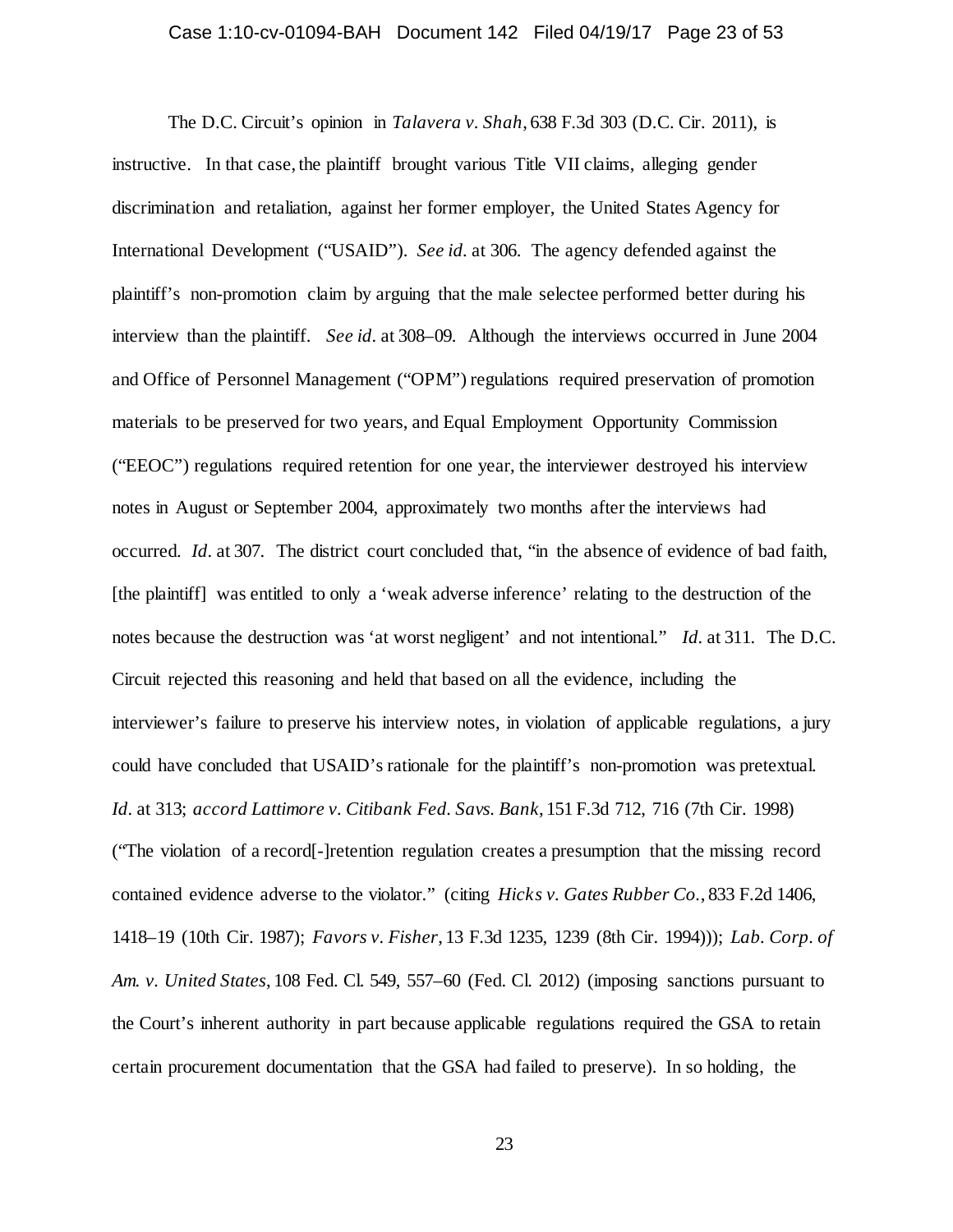#### Case 1:10-cv-01094-BAH Document 142 Filed 04/19/17 Page 24 of 53

Court noted three key factors: (1) the interviewer had admitted that his destruction of his notes "was not accidental," (2) the plaintiff "is a member of the classes sought to be protected" by the relevant OPM and EEOC regulations, and (3) "[t]he destroyed records were relevant to [the plaintiff's] challenge" and, indeed, "represented [the plaintiff's] best chance to present direct evidence that [the interviewer's] proffered reason for the selection was pretextual." *Id.* at 312.

Likewise here, the defendant does not argue that COO information was overwritten unknowingly or accidentally.<sup>12</sup> This was simply the defendant's practice for many years, notwithstanding its clear regulatory and contractual obligations to retain such information for specified periods. Also as in *Talavera*, the plaintiffs here—the U.S. government, and the relator, standing in the shoes of the government—are plainly within the "classes sought to be protected" by the regulations, which are intended to allow the government to track COO information to ensure compliance with applicable laws. Finally, there is no question that the spoliated COO information would constitute direct proof or disproof of the falsity of claims made to the government. Accordingly, as in *Talavera*, the relator and the government here are entitled to an adverse inference that the unavailable COO information would show that the relevant products came from non-designated countries, and their motions are granted. The particular form that the adverse inference will take at trial must be addressed in forthcoming pre-trial motions *in limine*. *See* Def.'s Opp'n Mots. Adv. Inf. at 30–32 & n.8 (quoting a jury instruction in another case and

<sup>&</sup>lt;sup>12</sup> The defendant appears to argue that the Court should reverse its earlier holding that the defendant had flouted its recordkeeping obligation to retain COO information because "it did not have the benefit of certain evidence[,] namely the testimony of GSA employees[,] the *New Contractor Orientation* PowerPoint drafted and distributed by GSA[,] . . . [and] the CAV Reports or resulting Report Cards, where Ms. Springer and other IOAs from the GSA expressly reviewed and approved of Capitol's COO database and records retention." *See* Def.'s Opp'n Mots. Adv. Inf. at 20. While GSA appears to have given mixed signals to the defendant about its record management practices, none of that cited evidence is sufficient to overcome the plain language in the defendant's contract with the government, on which the Court's earlier ruling was predicated. Moreover, as the relator explains, "IOA visits and CAV report cards were very limited in nature, and by no means a full audit or endorsement of Capitol's systems." Rel.'s Reply Supp. Mot. Adv. Inf. at 11; *see also id.* at 11–12 (citing deposition testimony that IOA visits are only day-long reviews and entail a "small data sampling").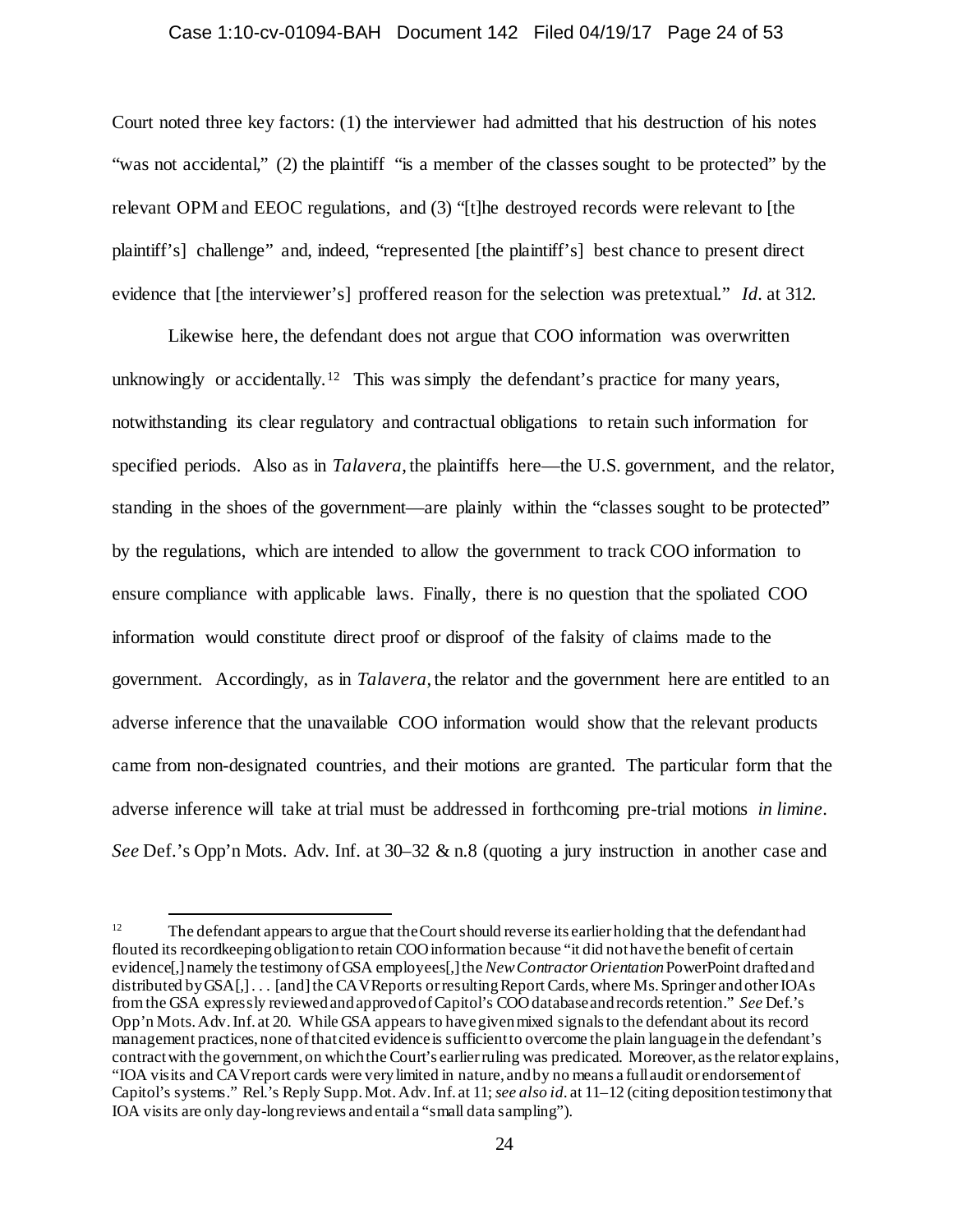### Case 1:10-cv-01094-BAH Document 142 Filed 04/19/17 Page 25 of 53

arguing that any adverse inference in this case "is not irrebutable [sic], and does not have to be adopted").

## **B. The Defendant's Motion for Summary Judgment**

Also pending before the Court are the parties' cross-motions for summary judgment. The defendant's motion for summary judgment, which contends that the relator's claims must be dismissed pursuant to the FCA's public disclosure bar, is addressed before turning to the relator's and the government's motions.13

"The FCA encourages insiders to expose fraudulent conduct, but does not reward relators who seek to profit by bringing suits to complain of fraud that has already been publicly disclosed." *U.S. ex rel. Oliver v. Philip Morris USA Inc. ("Oliver I")*, 763 F.3d 36, 39 (D.C. Cir. 2014); *see also United States ex rel. Springfield Terminal Ry. Co. v. Quinn ("Springfield Terminal")*, 14 F.3d 645, 651 (D.C. Cir. 1994) ("The history of the FCA *qui tam* provisions demonstrates repeated congressional efforts to walk a fine line between encouraging whistleblowing and discouraging opportunistic behavior."). To that end, the FCA contains a public disclosure bar, codified at 31 U.S.C. § 3730(e)(4)(A), that "limits the ability of a private party to

<sup>&</sup>lt;sup>13</sup> The government objects to the defendant's Statement of Genuine Issues of Material Facts because, in part, the defendant "failed to admit or dispute the facts alleged by the United States in its Statement of Material Facts not in Genuine Dispute." U.S. Resp.Def.'s SMF at 2, ECF No. 120. Both Federal Rule of Civil Procedure 56(e)(2) and Local Civil Rule 7(h) permit a district court to assume as undisputed any facts, which are identified by the moving party in its statement of material facts but are not properly addressed or controverted by the opposing party. *See* FED. R. CIV. P.  $56(e)(2)$  (providing that "[i]f a party ... fails to properly address another party's assertion of fact ... the court may ... consider the fact undisputed for purposes of the motion [for summary judgment]"); LCvR7(h)(1) ("In determining a motion for summary judgment, the Court may assume that facts identified by the moving party in its statement of material facts are admitted, unless such a fact is controverted in the statement of genuine issues filed in opposition to the motion."); *see also Grimes v. District of Columbia*, 794 F.3d 83, 96 (D.C. Cir. 2015) (noting that the 2010 amendment to Rule 56 "reflects the 'deemed admitted' provisions in many local rules" (quoting FED.R. CIV. P. 56 advisory committee's note (2010)). The D.C. Circuit "has long upheld strict compliance with the district court's local rules on summary judgment when invoked by the district court," *Burke v. Gould*, 286 F.3d 513, 517 (D.C. Cir. 2002), recognizing that such compliance "is justified both by the nature of summary judgment and by the rule's purposes," which include "isolat[ing] the facts that the parties assert are material, distinguish[ing] disputed from undisputed facts, and identif[ying] the pertinent parts of the record," *Gardels v. CIA*, 637 F.2d 770, 773–74 (D.C. Cir. 1980). In adherence to this Rule, the Court deems as admitted any fact not plainly controverted by the defendant.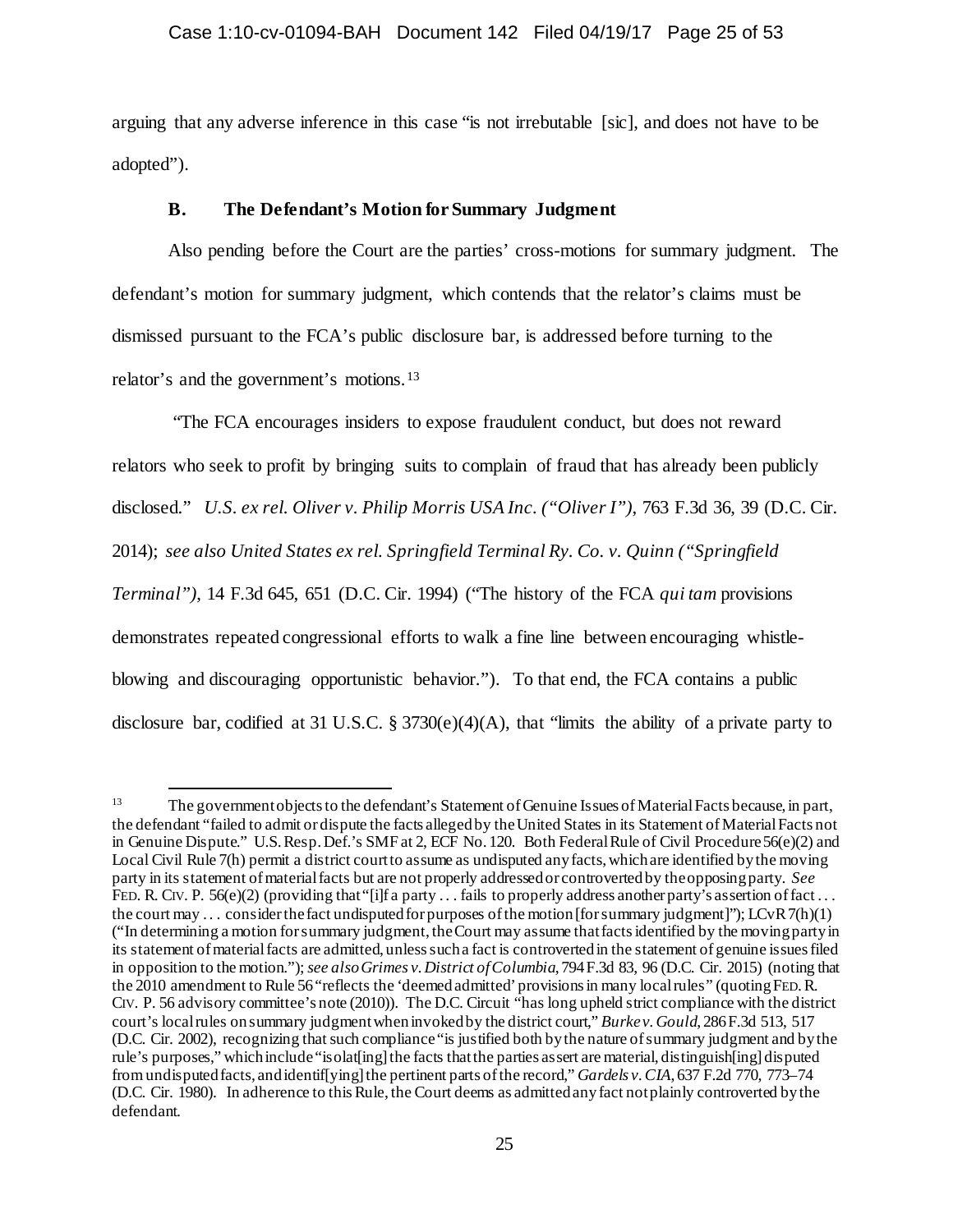#### Case 1:10-cv-01094-BAH Document 142 Filed 04/19/17 Page 26 of 53

bring a *qui tam* suit where the fraud is already publicly known," *Oliver I*, 763 F.3d at 39, unless the claims are brought by the Attorney General or an "original source" of the information underlying the claims. Thus, "[t]he FCA sets up a two-part test for determining jurisdiction." *United States ex rel. Findley v. FPC-Boron Emps.' Club*, 105 F.3d 675, 681 (D.C. Cir. 1997), *abrogated on other grounds by Rockwell Int'l Corp. v. United States*, 549 U.S. 457 (2007). First, the court must determine whether the information underlying the allegations and transactions has been publicly disclosed. *Springfield Terminal*, 14 F.3d at 651. "If—and only if—the answer to the first question is affirmative, will the court then proceed to the original source inquiry." *Id.* (internal quotation marks and citation omitted).

Section  $3730(e)(4)(A)$  was amended, effective March 23, 2010, as part of the Patient Protection and Affordable Care Act, *see* Patient Protection and Affordable Care Act, Pub. L. No. 111–148, § 10104(j)(2), 124 Stat. 119, 901–02 (2010). Accordingly, the threshold issue is whether the current or previous version of  $\S 3730(e)(4)(A)$  applies. The pre-amendment version of  $\S 3730(e)(4)(A)$ , enacted in 1986, provided:

> *No court shall have jurisdiction* over an action under this section based upon the public disclosure of allegations or transactions in a criminal, civil, or administrative hearing, in a congressional, administrative, or Government Accounting Office report, hearing, audit, or investigation, or from the news media, unless the action is brought by the Attorney General or the person bringing the action is an original source of the information. (emphasis added)

31 U.S.C. § 3730(e)(4)(A) (1986). Section 3730(e)(4)(A), as amended, currently provides:

The court *shall dismiss* an action or claim under this section, *unless opposed by the Government*, if substantially the same allegations or transactions as alleged in the action or claim were publicly disclosed—

(i) in a Federal criminal, civil, or administrative hearing in which the Government or its agent is a party;

(ii) in a congressional, Government Accountability Office, or other Federal report, hearing, audit, or investigation; or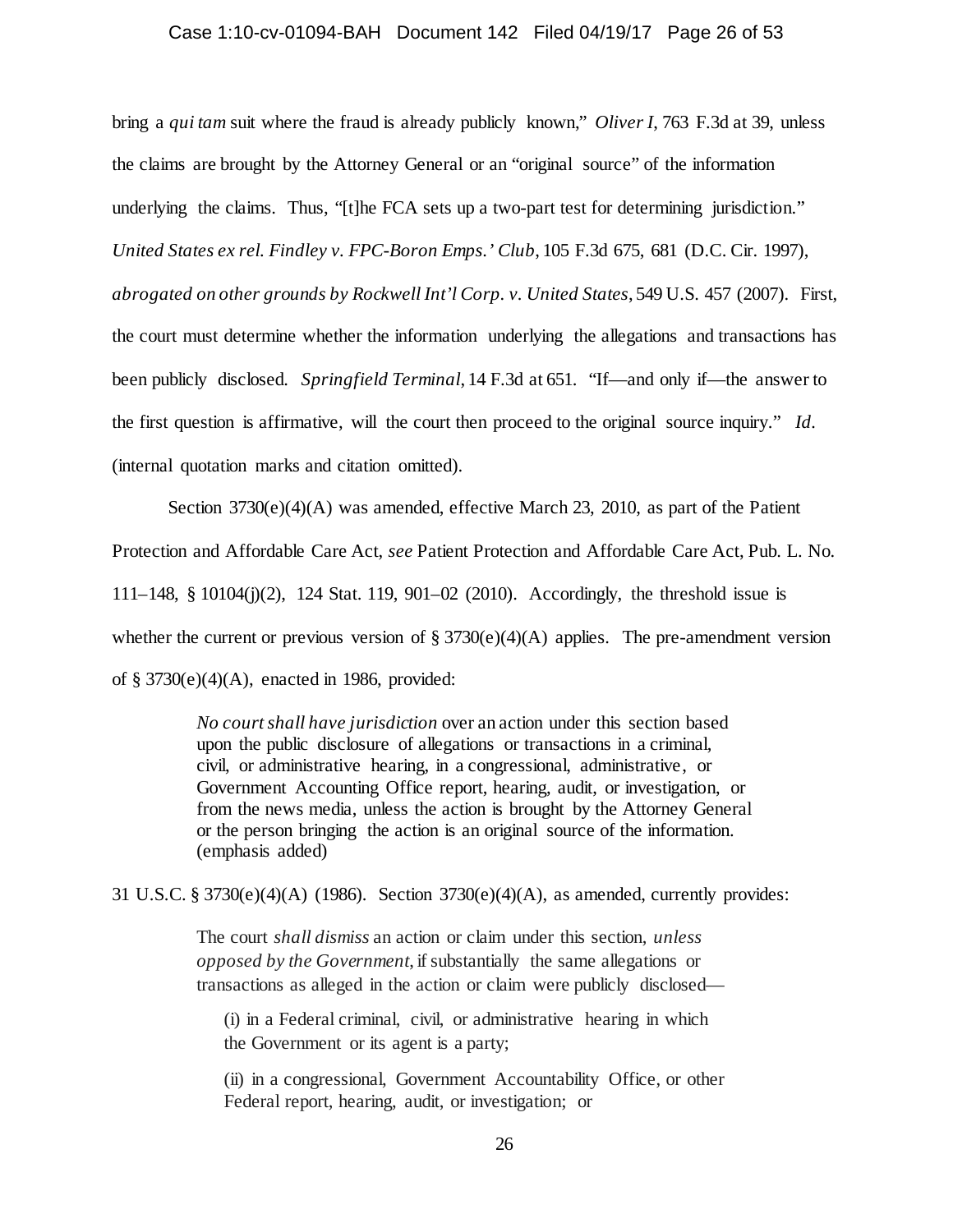(iii) from the news media,

unless the action is brought by the Attorney General or the person bringing the action is an original source of the information. (emphasis added)

### 31 U.S.C. § 3730(e)(4)(A) (2010).

As a textual comparison reveals, the 2010 amendment worked two interrelated changes to the public disclosure bar. First, while the pre-2010 public disclosure bar was jurisdictional by its express terms, the 2010 amendment omits the jurisdictional language and states only that a court must "dismiss" a case falling under the public disclosure bar. "Thus, when the amended version of § 3730(e)(4)(A) applies, public disclosure does not deprive the Court of subject matter jurisdiction, but merely deprives the plaintiff of his claim." *United States ex rel. Shea v. Verizon Commc'ns, Inc. ("Shea")*, 160 F. Supp. 3d 16, 24 (D.D.C. 2015). Second, the amendments afforded the government veto power over dismissal of an FCA suit on public disclosure bar grounds. *See United States v. Select Med. Corp.*, No. 312CV00051RLYDML, 2017 WL 468276, \*4 (S.D. Ind. Feb. 3, 2017) (collecting cases in support of the proposition that, pursuant to the 2010 amendment to § 3730(e)(4)(A), "the government has the right to *block* a defendant's attempt to have a meritorious case dismissed on public disclosure grounds" (emphasis in original)).

The determination of which version of  $\S 3730(e)(4)(A)$  applies in this case is crucial given that the government has filed a notice "exercising its right to object to the dismissal of Relator Louis Scutellaro's First Amended Complaint on the basis of the Public Disclosure Bar." Notice of U.S. Opp'n to Dismissal on the Basis of the Public Disclosure Bar ("U.S. Opp'n Def.'s MSJ") at 1, ECF No. 106. The government maintains that the current version of  $\S 3730(e)(4)(A)$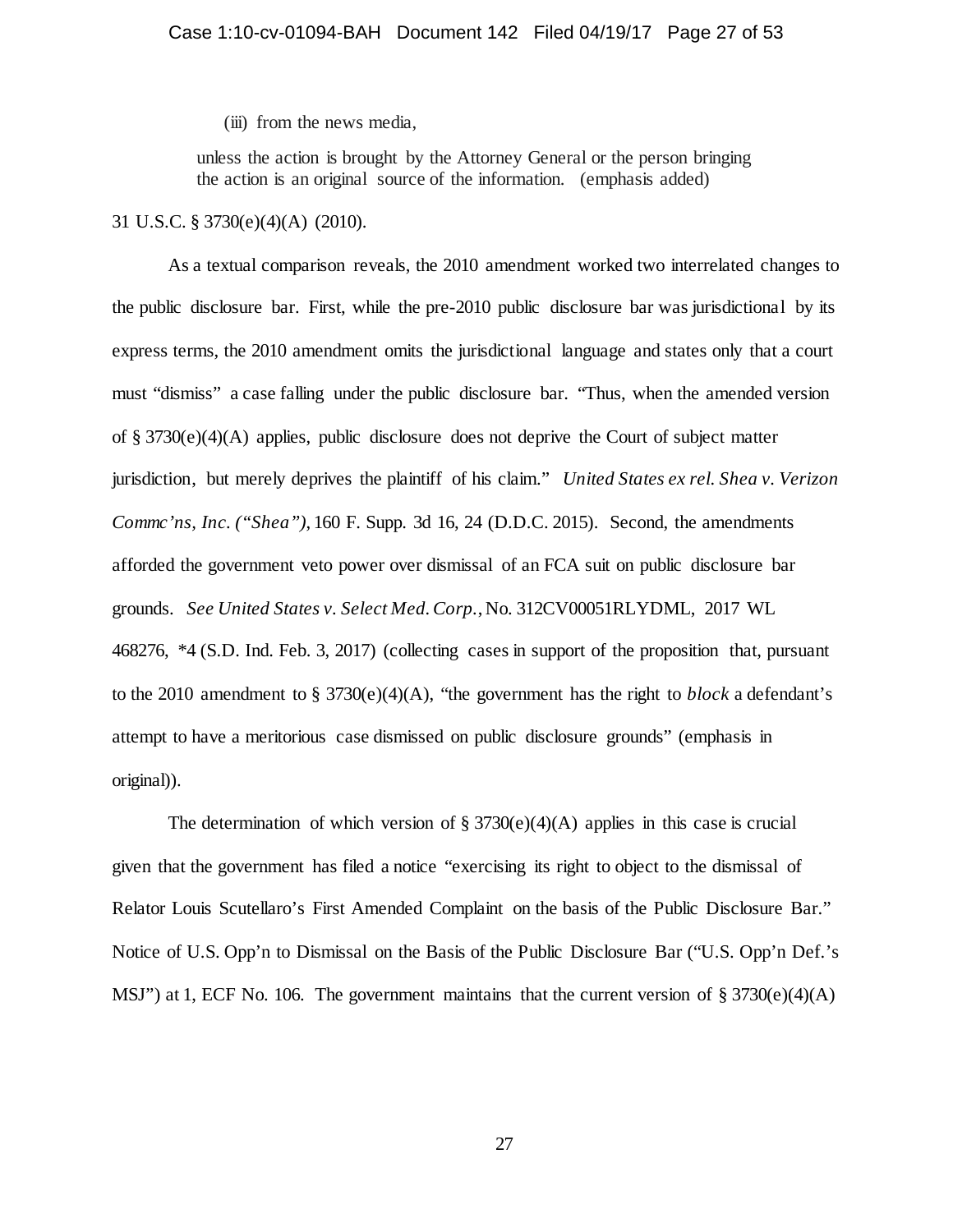#### Case 1:10-cv-01094-BAH Document 142 Filed 04/19/17 Page 28 of 53

controls because this action was filed after the 2010 amendment took effect. *See id.* at 2.14 The relator argues that the version of  $\S 3730(e)(4)(A)$  that was in effect at the time of a given underlying sale should apply. *See* Rel.' Opp'n Def.'s MSJ at 5 n.1, ECF No. 111. Although the defendant initially asserted in its motion for summary judgment that the pre-amendment version of the public disclosure bar should control, *see* Def.'s Mem. Supp. MSJ at 1 n.1, ECF No. 92, the defendant appears to have adopted the relator's position in its reply, *see* Def.'s Reply Supp. MSJ at 1, ECF No. 121 ("The pre-amendment version of the Public Disclosure Bar applies to the alleged sales at issue in this case which pre-date the 2010 amendment; and the post-amendment version applies to alleged sales which occur after the amendment.").

The D.C. Circuit has not yet addressed whether the 2010 amendment to  $\S 3730(e)(4)(A)$ applies retroactively to conduct that occurred prior to the amendment's effective date of March 23, 2010, but the great weight of authority indicates that the 2010 amendment is not retroactive and, therefore, conduct that occurred prior to March 23, 2010, would be subject to the earlier version of the public disclosure bar and later conduct would be subject to the current version. *See United States ex rel. Antoon v. Cleveland Clinic Found.*, 788 F.3d 605, 615 (6th Cir. 2015); *United States ex rel. Zizic v. Q2Administrators*, LLC, 728 F.3d 228, 232 n.3 (3d Cir. 2013); *United States ex rel. May v. Purdue Pharma L.P. ("May")*, 737 F.3d 908, 918 (4th Cir. 2013); *United States ex rel. Goldberg v. Rush Univ. Med. Ctr.*, 680 F.3d 933, 934 (7th Cir. 2012); *United States ex rel. Jamison v. McKesson Corp.*, 649 F.3d 322, 326 n.6 (5th Cir. 2011); *United States ex rel. Poteet v. Bahler Med., Inc.*, 619 F.3d 104, 107 n.2 (1st Cir. 2010); *United States ex rel. Hixson v. Health Mgmt. Sys., Inc.*, 613 F.3d 1186, 1188 n.3 (8th Cir.

<sup>&</sup>lt;sup>14</sup> The government states in its notice opposing dismissal on the basis of the public disclosure bar that the government would have intervened as to *all* claims asserted by the relator—thereby rendering the public disclosure bar irrelevant—but was not able to do so due to the defendant's "uncooperative conduct," which "severely interfered with and substantially delayed the United States' investigation." U.S. Opp'n Def.'s MSJ at 2.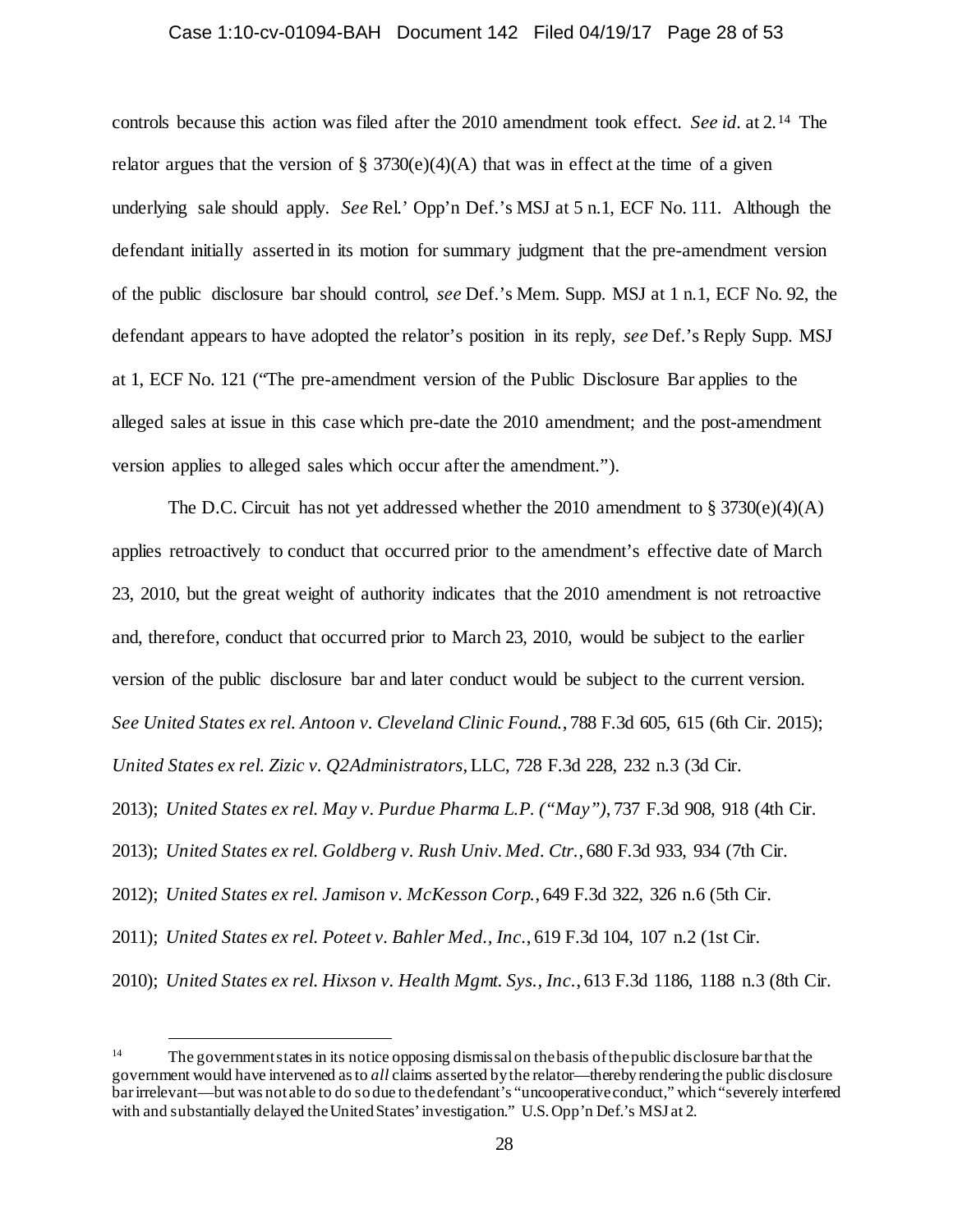2010); *Shea*, 160 F. Supp. 3d at 24 ("[T]he pre-amendment version of § 3730(e)(4)'s public disclosure bar applies to claims arising from Defendants' conduct before March 23, 2010, and the amended version of the public disclosure bar applies to conduct based on post-March 23, 2010 conduct."). This Court agrees with the sound analysis set forth in the foregoing decisions, which are grounded in decisions by the Supreme Court.<sup>15</sup> *See Schindler Elevator Corp. v. United States ex rel. Kirk*, 563 U.S. 401, 404 n.1 (2011) (suggesting that the 2010 FCA amendments do not apply to cases arising before the effective date of the statute); *Graham Cnty. Soil & Water Conservation Dist. v. United States ex rel. Wilson*, 559 U.S. 280, 283 n.1 (2010) ("The legislation makes no mention of retroactivity, which would be necessary for its application to pending cases given that it eliminates petitioners' claimed defense to a *qui tam* suit."). Accordingly, the pre-amendment version of  $\S 3730(e)(4)(A)$  applies to sales occurring before March 23, 2010, and the post-amendment version of § 3730(e)(4)(A) applies to transactions that post-date the amendment.16

<sup>&</sup>lt;sup>15</sup> The sole authority cited by the government in support of its position that the current version of § 3730(e)(4)(A) applies to *all*sales at issue in this case is an unpublished 2012 opinion from another district court. *See United States ex rel. Sanchez v. Abuabara ("Sanchez")*, No. 10-61673-CIV, 2012 WL 1999527, at \*2 & n.1 (S.D. Fla. June 4, 2012) ("Since the suit in this case was filed many months after the Act was signed into law, this Court will apply the amended language."). This case predated many of the Court of Appeals decisions that reached an opposite result, and in any event its reasoning is unpersuasive in this case. The court cited two reasons for applying the amended § 3730(e)(4)(A). First, the court noted that in *Schindler*, the Supreme Court "indicated that the amendments to the Patient Protection and Affordable Care Act are not applicable to pending cases" and therefore "applied the language of the statute as it existed when the suit was filed." *Id.* As another Judge on this Court has cogently pointed out, however, "closer inspection of the Supreme Court's precedent on retroactivity reveals that the [Court] use[s] the pendency of a case as shorthand for a more nuanced proposition: Statutes that are not retroactive do not apply to *conduct* occurring before their enactment." *Shea*, 160 F. Supp. 3d at 23. Second, in *Sanchez*, the court indicated that "[t]he parties agree[d]that the amended version of the Public Disclosure Bar is applicable." *Sanchez*, 2012 WL 1999527, at \*2 n.1. Although retroactivity questions are typically not left to the parties, especially when there are jurisdictional implications, *see Ins. Corp. of Ireland, Ltd. v. Compagnie des Bauxites de Guinee*, 456 U.S. 694, 702 (1982) (explaining that "consent of the parties is irrelevant" in determining jurisdiction), unlike in *Sanchez*, the parties here do not agree as to which version of the public disclosure bar a

The relator's First Amended Complaint alleges: "From 2004 through 2010, Capitol Supply, Inc., maintained numerous GSA Contracts selling goods and services to the United States Government under Schedules 23V; 51V; 56; 70; 71 I; 71 II; 71 II H; 71 II K; 72 II; 73; 75; and, 78. Under these contracts, Capitol Supply, Inc., earned \$28,013,169.00 in Fiscal Year 2004; \$23,710,802.00 in Fiscal Year 2005; \$23,769,619.00 in Fiscal Year 2006; \$26,042,464.00 in Fiscal Year 2007; \$15,949,093.00 in Fiscal Year 2008; \$25,417,389.00 in Fiscal Year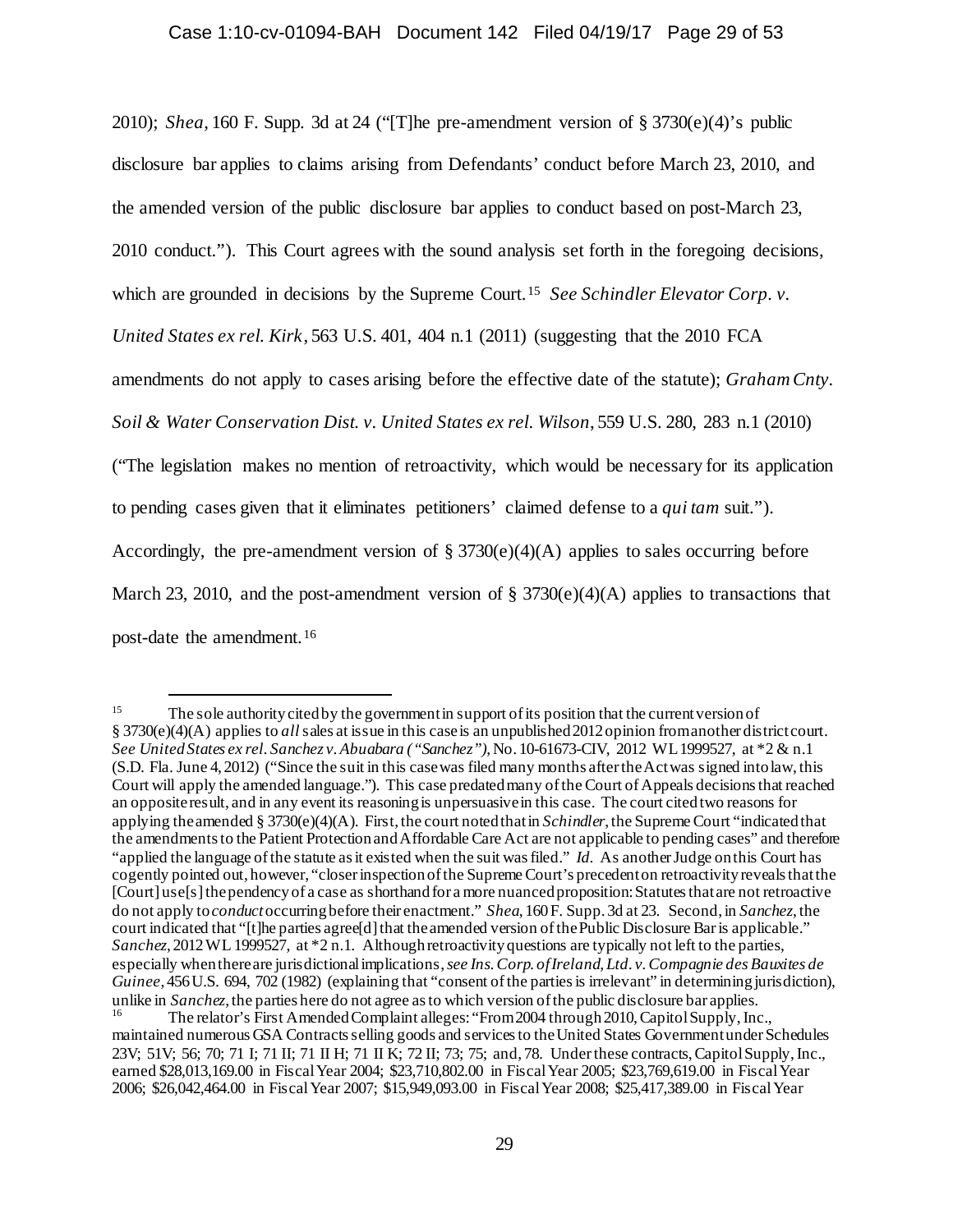# **1. Pre-Amendment Sales**

The defendant argues that the relator's claims based on pre-amendment sales must be dismissed pursuant to the FCA's public disclosure bar. *See generally* Def.'s Mem. Supp. MSJ. The pre-amendment version of § 3730(e)(4)(A) stripped courts of jurisdiction over any FCA action "based upon the public disclosure of allegations or transactions in a criminal, civil, or administrative hearing, in a congressional, administrative, or Government Accounting Office report, hearing, audit, or investigation, or from the news media, unless . . . the person bringing the action is an original source of the information." 31 U.S.C.  $\S 3730(e)(4)(A)$  (1986). Thus, even if the information underlying the allegations in an FCA complaint has been publicly disclosed, a relator's claims may proceed if the relator was an original source. Since the applicable version of § 3730(e)(4)(A) is jurisdictional, the relator bears the burden of establishing that the public disclosure bar does not foreclose his claims. *See May*, 811 F.3d at 640; *Cause of Action v. Chicago Transit Auth.*, 815 F.3d 267, 283 (7th Cir.), *cert. denied sub nom. United States ex rel. Cause of Action v. Chicago Transit Auth.*, 137 S. Ct. 205 (2016); *United States ex rel. Purcell v. MWI Corp.*, 824 F. Supp. 2d 12, 21 (D.D.C. 2011) ("The plaintiff bears the burden of establishing jurisdiction under the FCA."), *rev'd and remanded on other grounds*, 807 F.3d 281 (D.C. Cir. 2015).

The public disclosure bar is triggered if either "the *allegation* of fraud itself" *or* "the *transactions* that give rise to an inference of fraud" have been publicly disclosed. *United States ex rel. Oliver v. Philip Morris USA Inc. ("Oliver II")*, 826 F.3d 466, 471 (D.C. Cir. 2016) (emphases added); *see also* 31 U.S.C. § 3730(e)(4)(A) ("No court shall have jurisdiction over an action under this section based upon the public disclosure of *allegations or transactions*. . . ."

l

<sup>2009;</sup> and, \$12,198,195.00 from October 2009 throughMarch 2010." Rel.'s FAC ¶ 7. Thus, the vast majority of sales at issue occurred before the amendment's effective date.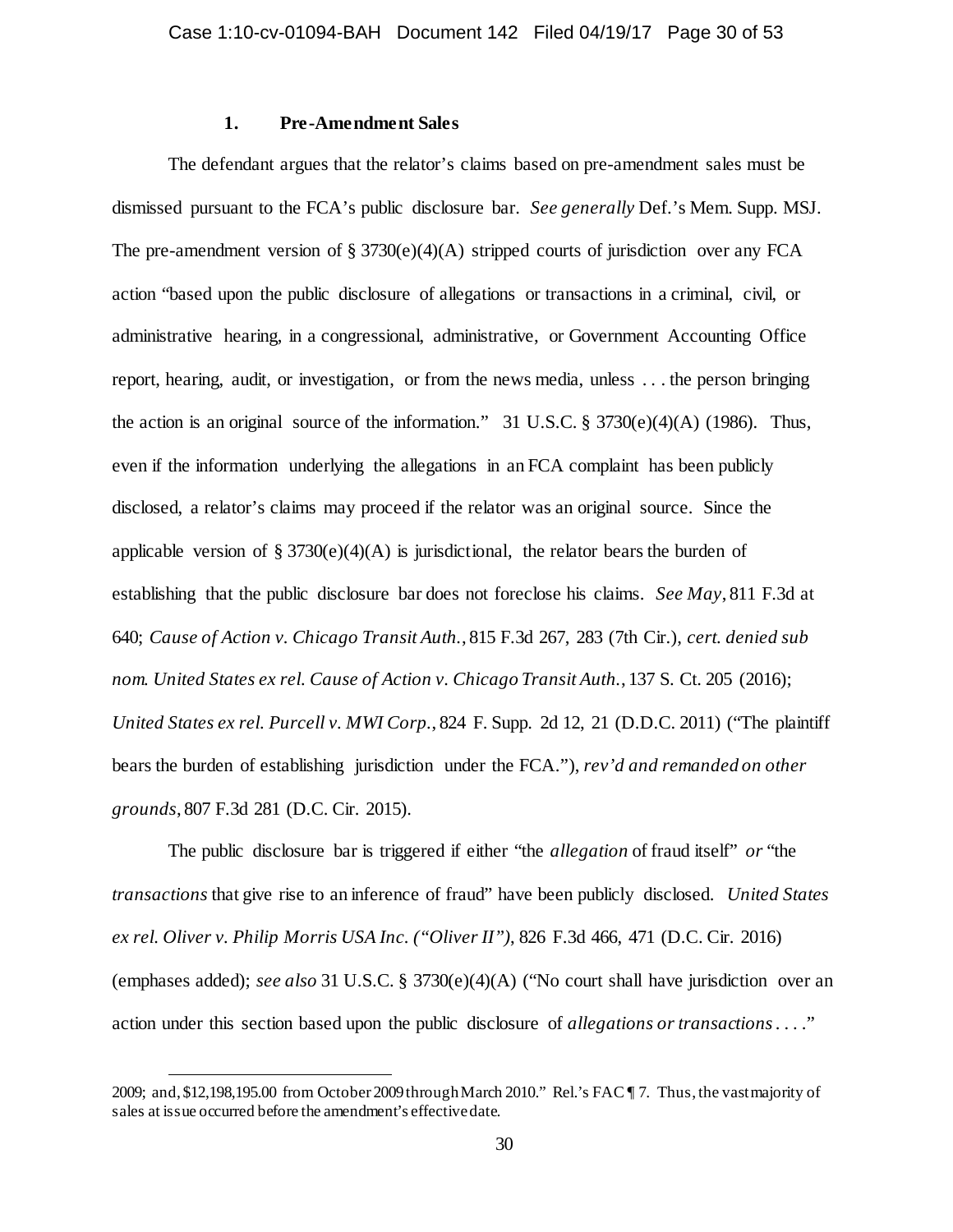# Case 1:10-cv-01094-BAH Document 142 Filed 04/19/17 Page 31 of 53

(emphasis added)). "'Transaction' in this sense 'refers to two or more elements that, when considered together, give rise to an inference that fraud has taken place.'" *Oliver II*, 826 F.3d at 471 (quoting *Oliver I*, 763 F.3d at 40)). The D.C. Circuit has set out a now familiar formula to assess whether a transaction was publicly disclosed: "[I]f  $X + Y = Z$ , Z represents the *allegation* of fraud and X and Y represent its essential elements. In order to disclose the *transaction* publicly, the combination of X and Y must be revealed, from which readers or listeners may infer Z, *i.e.*, the conclusion that fraud has been committed." *Springfield Terminal*, 14 F.3d at 654 (emphases in original). Applied to the facts of this case, the transaction would be the fact that the defendant was selling  $TAA$  non-compliant products to the government  $(X)$ , plus the fact that the defendant falsely certified that it was complying with the TAA (Y), which permits the inference that the defendant committed fraud (Z). *Oliver II*, 826 F.3d at 471; *see also Springfield Terminal*, 14 F.3d at 655 ("Fraud requires recognition of two elements: a misrepresented state of facts *and* a true state of facts." (emphasis in original)). If either X and Y, or Z, was in the public domain before the relator brought this action, then the plaintiff's pre–March 23, 2010 claims cannot proceed. *See Oliver II*, 826 F.3d at 471.

The defendant contends that the X, Y, *and* Z elements in this case are each based on publicly disclosed information. As for X—the TAA non-compliant sales—the defendant notes that accurate COO information for the products sold was derived from (1) an online database, ManifestJournals.com, and (2) material collected by the relator's counsel in previous cases, some of which is filed on the public docket. *See* Def.'s Mem. Supp. MSJ at 19, 23. With regard to Y—the false certifications—the defendant points out that the relator relies upon information on the GSA Advantage! website and information obtained by the relator's counsel by way of a Freedom of Information Act ("FOIA") request to the GSA. *See id.* at 21–23. Finally, the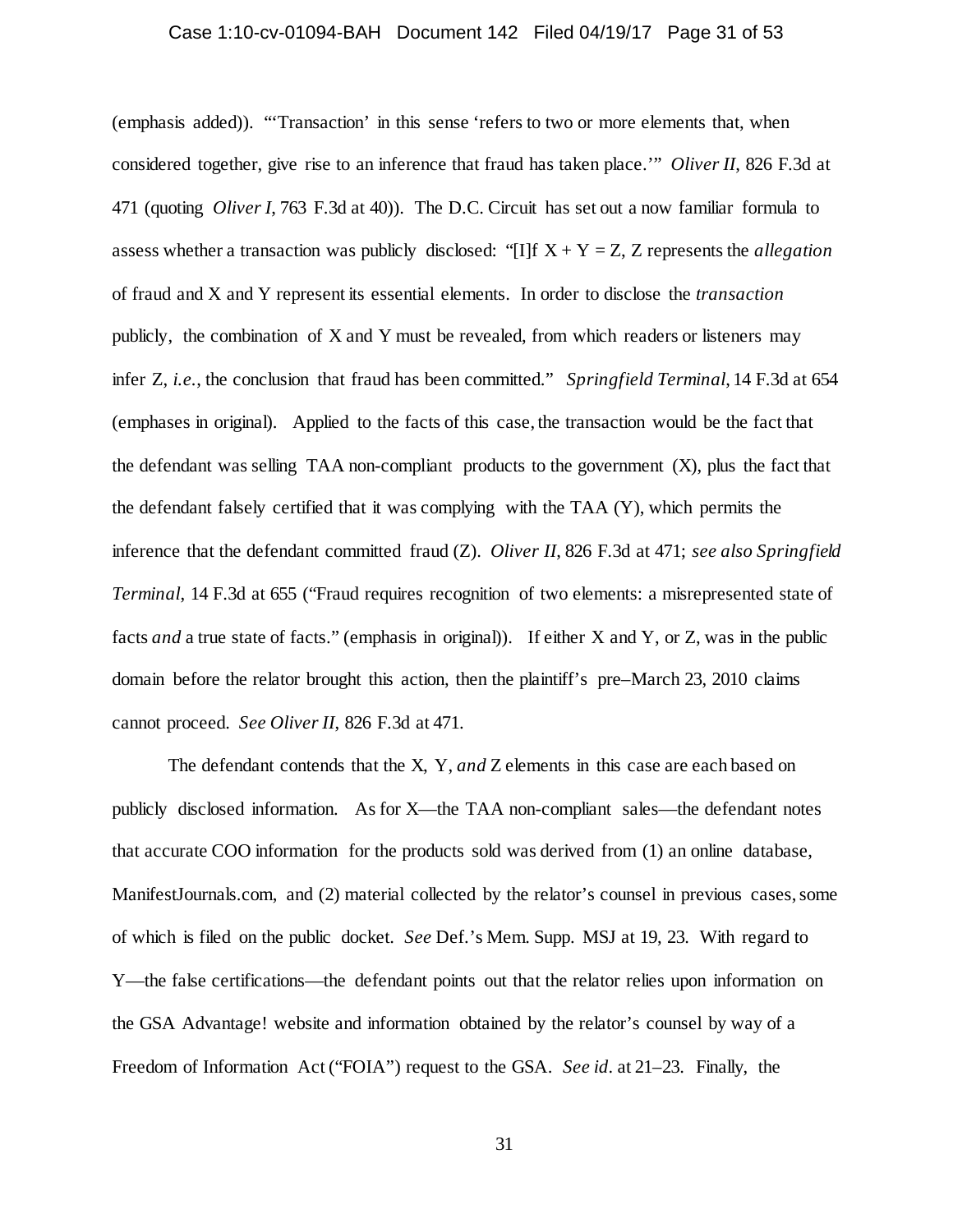#### Case 1:10-cv-01094-BAH Document 142 Filed 04/19/17 Page 32 of 53

defendant argues that Z—the allegation of fraud itself—was also publicly disclosed in *United States ex rel. Crennen v. Dell Mktg., L.P.*, 711 F. Supp. 2d 157 (D. Mass. 2010), a case in which a relator sued the defendant alleging violations of the FCA predicated on the defendant's false TAA certifications.

As a general matter, the relator argues that the defendant "cannot prevent [the relator's] action simply because some run-of-the-mill information exists in the public domain." Rel.'s Opp'n Def.'s MSJ at 23 (contending that the defendant is seeking to foreclose FCA claims "by scraping together bits and pieces of relevant-but-innocuous information found in the public sphere"); *see also id.* at 24 ("Reams of innocuous information, in a variety of different forums, in the context of a broad transactional field, which would require the Government to painstakingly compile and compare data before discovering fraud" would not "put the Government on notice of fraud."). More specifically, the relator disputes that the information cited by the defendant was publicly available because (1) ManifestJournals.com is not a public channel within the meaning of the FCA because it is a "costly, 'members only' private database," *id.* at 16, (2) the GSA's responses to the relator's counsel's FOIA requests contain only sales information, but no COO information, *id.* at 18, and (3) the defendant cannot rely on discovery from previous cases that was never filed in court to invoke the public disclosure bar, *id.* at 19 ("Whatever (if anything) was disclosed in *Liotine* or *Folliard*, it did not include numerous non-Cisco and non-HP products involved in this action.").

Turning first to the X element of the *Springfield Terminal* equation, the question is whether the fact that the defendant was selling TAA non-compliant products to the government was publicly disclosed. As noted, the defendant argues that both the ManifestJournals.com data, as well as the data that the relator's counsel had collected in previous cases, including data filed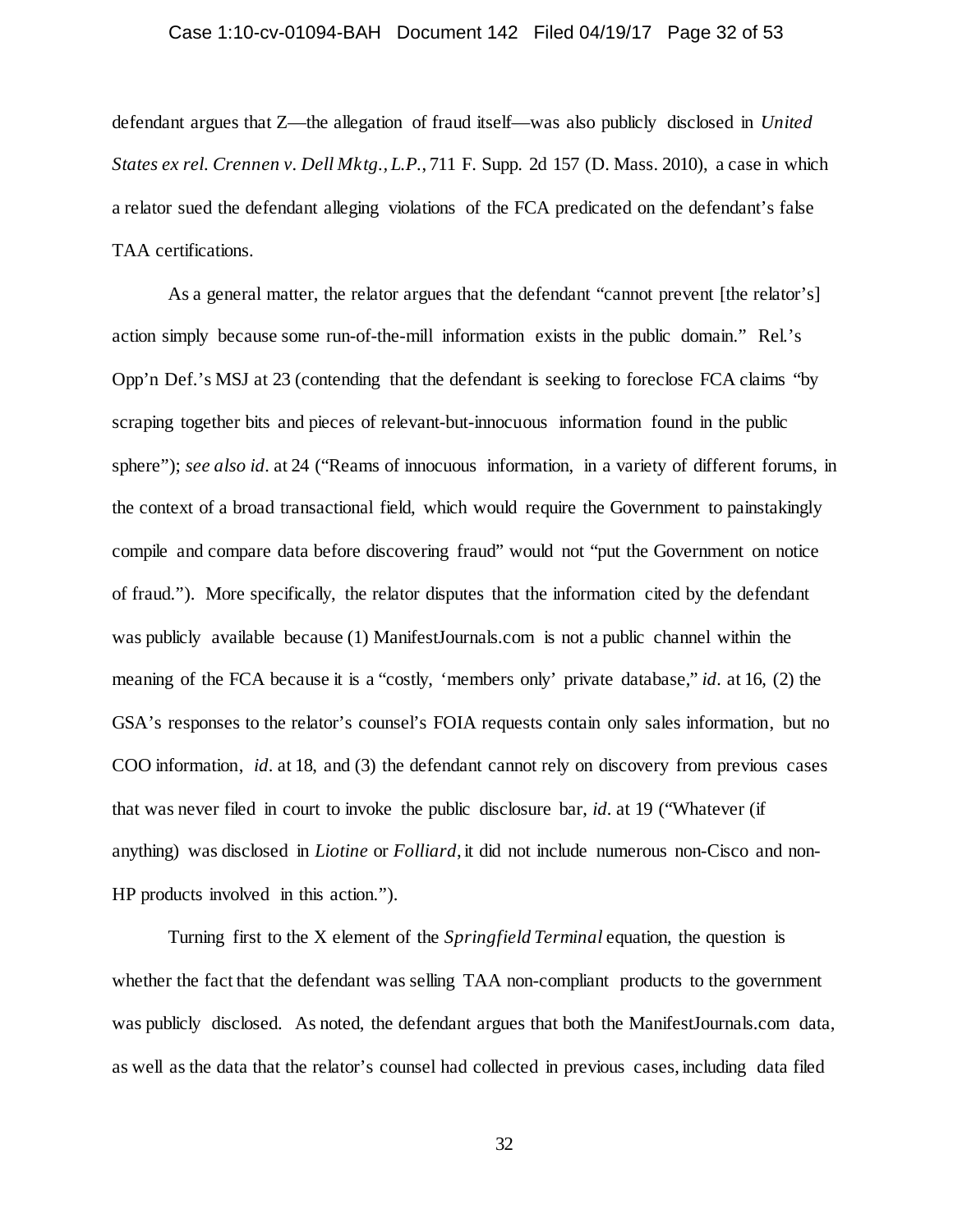#### Case 1:10-cv-01094-BAH Document 142 Filed 04/19/17 Page 33 of 53

on the public docket, publicly disclosed the accurate COO information for the products defendant sold to the government. *See* Def.'s Mem. Supp. MSJ at 27. The first step is to determine whether either of these sources publicly disclosed the defendant's sale of TAA noncompliant products to the government. If they did, then the question is whether "the public disclosure occur[red] through certain channels specified in the statute." *Oliver II*, 826 F.3d at 474. Ultimately, the Court will not reach the second step of the analysis because, as the relator points out, the defendant has identified nothing in the public domain that disclosed that the defendant was selling Chinese-made products under the GSA contracts to the government.

ManifestJournals.com "is a media company that purchases daily manifest records directly from U.S. Customs under 19 CFR 103.31." Def.'s SMF ¶ 16. The website, which requires a subscription fee, contains a feature called "Super Search Report" that "allow[s] individuals such as [the relator] to search public manifest reports for certain text or phrases, such as 'Fellowes.'" *Id.*  $\parallel$  18. The 554-page Super Search Report obtained by the relator, and attached to his First Amended Complaint, *see* Rel.'s FAC, Ex. 3, Super Search Report, ECF No. 27-3, is a spreadsheet containing seven columns: (1) Bill of Lading Number, (2) Actual Arrival Date, (3) Consignee Name, (4) Shipper Name, (5) Content Description, (6) Marks and Numbers, and (7) Weight.17 The spreadsheet nowhere mentions the defendant.

<sup>&</sup>lt;sup>17</sup> The defendant contends that the spreadsheet generated by Manifest Journals.com is either "news media" or an "administrative . . . report," relying on *United States ex rel. Doe v. Staples, Inc.*, 932 F. Supp. 2d 34, 40 (D.D.C. 2013), *aff'd*, 773 F.3d 83 (D.C. Cir. 2014), in which another Judge on this Court held that a similar "site qualifies as 'news media.'" *See* Def.'s Mem. Supp. MSJ at 19. The relator, for his part, argues that the website is not a public channel because it is a "costly, 'members only' private database." Rel.'s Opp'n Def.'s MSJ at 16. The Court need not resolve this dispute whether a subscription service may be a public channel for purposes of the FCA because, as explained below, the chart procured from ManifestJournals.com does not permit a reader to connect the defendant's products to TAA non-compliant countries or otherwise reveal that the defendant was selling TAA non-compliant products. In comparison, in *Staples*, which involved claims that the defendant had misrepresented the origin of imported pencils to the U.S. Customs and Border Protection, the data obtained from a competitor of ManifestJournals.com expressly identified the defendant in that case as the "consignee," *see* Rel.'s First Am. Compl. ¶ 24, Civ. No. 08-846 (RJL), ECF No. 22, and thereby "provide[d] a means to track each shipment to the [Customs entry form] containing the false statement of country of origin," *Staples*, 932 F. Supp. 2d at 40 (internal quotation marks omitted).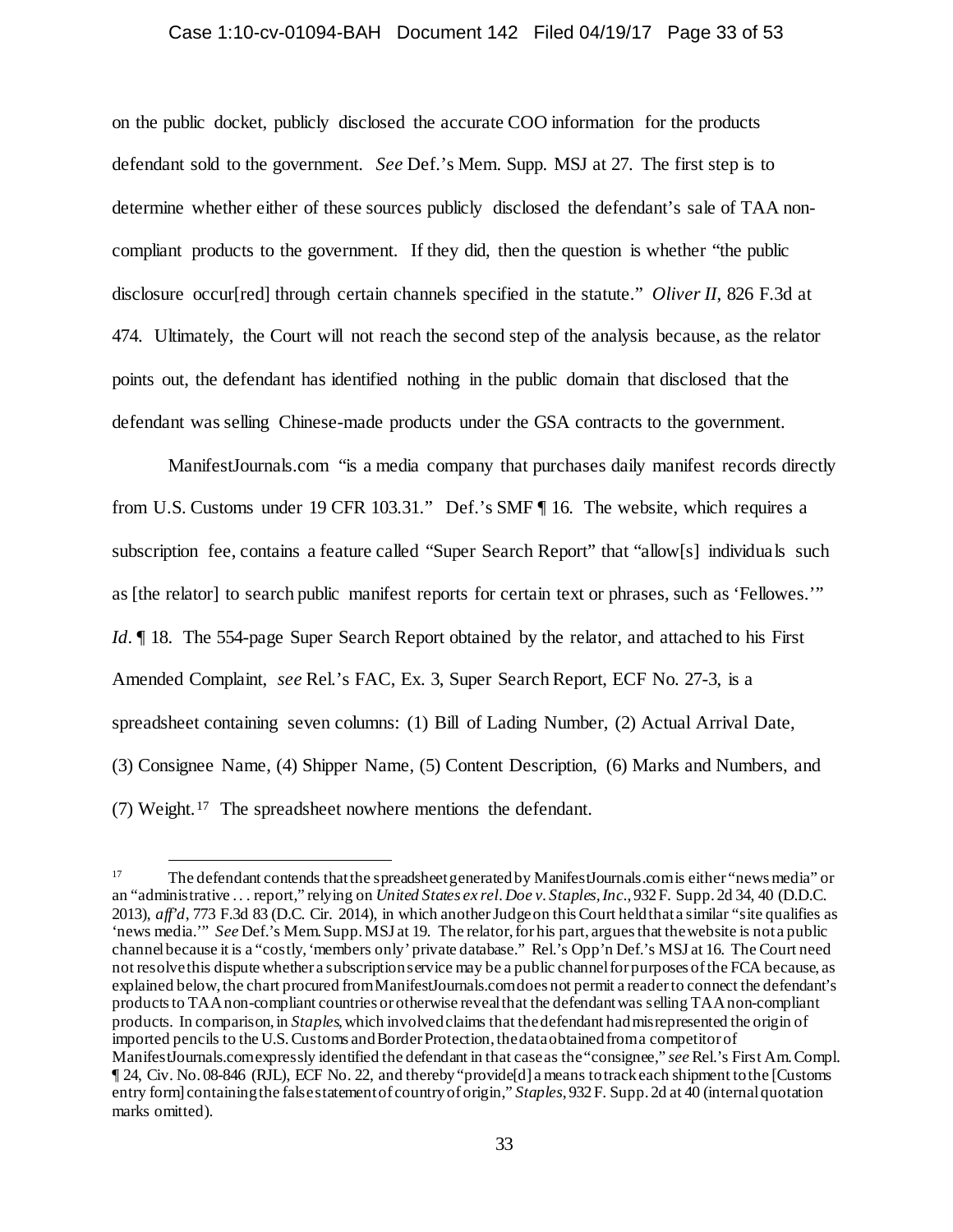#### Case 1:10-cv-01094-BAH Document 142 Filed 04/19/17 Page 34 of 53

Similarly, regarding data used in prior cases, the defendant contends that "the . . . materials used in this litigation were disclosed in numerous cases to [the relator's counsel], and those materials have traveled with him and been used from case-to-case for over ten years." Def.'s Mem Supp. MSJ at 24. Yet, the defendant does not dispute the relator's contention that "the bulk of this information . . . was never filed in court," Rel.'s Opp'n Def.'s MSJ at 3—a prerequisite for public disclosure of discovery materials pursuant to § 3730(e)(4)(A), *see Springfield Terminal*, 14 F.3d at 652 ("[D]iscovery material, when filed with the court (and not subject to protective order), is 'public[ly] disclos [ed]' in a 'civil hearing' for purposes of § 3730(e)(4)(A)'s jurisdictional bar."). Furthermore, what limited data was filed on the public docket—namely, an expert report discussing some COO information in *United States ex rel. Folliard v. Govplace ("Folliard")*, 930 F. Supp. 2d 123, 125 (D.D.C. 2013), *aff'd sub nom. United States ex rel. Folliard v. Gov't Acquisitions, Inc.*, 764 F.3d 19 (D.C. Cir. 2014)—does not refer to the defendant in this case, which makes sense given that the defendant here was not a party in *Folliard*.18 Thus, there existed in the public domain correct COO information for TAA non-compliant products, but that is not enough to establish X because there is nothing that connects the defendant to those products.19

A recent D.C. Circuit opinion underscores the deficiencies in the defendant's reliance on the COO data from ManifestJournals.com and previous cases, including *Folliard*. *See Oliver II*, 826 F. 3d at 472–73. In *Oliver II*, the relator sued Philip Morris under a false certification

<sup>&</sup>lt;sup>18</sup> In *Folliard*, which also involved the TAA, the expert's report sets out COO information for 473 products, *see* Def.'s MSJ, Ex. 10, Albright Report, at 7–24, ECF No. 92-10, some of which are at issue in the instant action, *see generally* Def.'s MSJ, Ex. 17, Table of Overlapping COO Data, ECF No. 92-17.<br><sup>19</sup> The relator used sales information his counsel obtained via several FOIA requests to link the defendant to

the sales. *See* Def.'s Mem. Supp. MSJ at 21–23. Although an agency response to a FOIA request is itself public, *see Schindler Elevator Corp.*, 563 U.S. at 404, the FOIA request did not contain COO information. The GSA Advantage! website shows only what the defendant listed for sale—not what sales were actually made—and it does not contain accurate COO information in any event.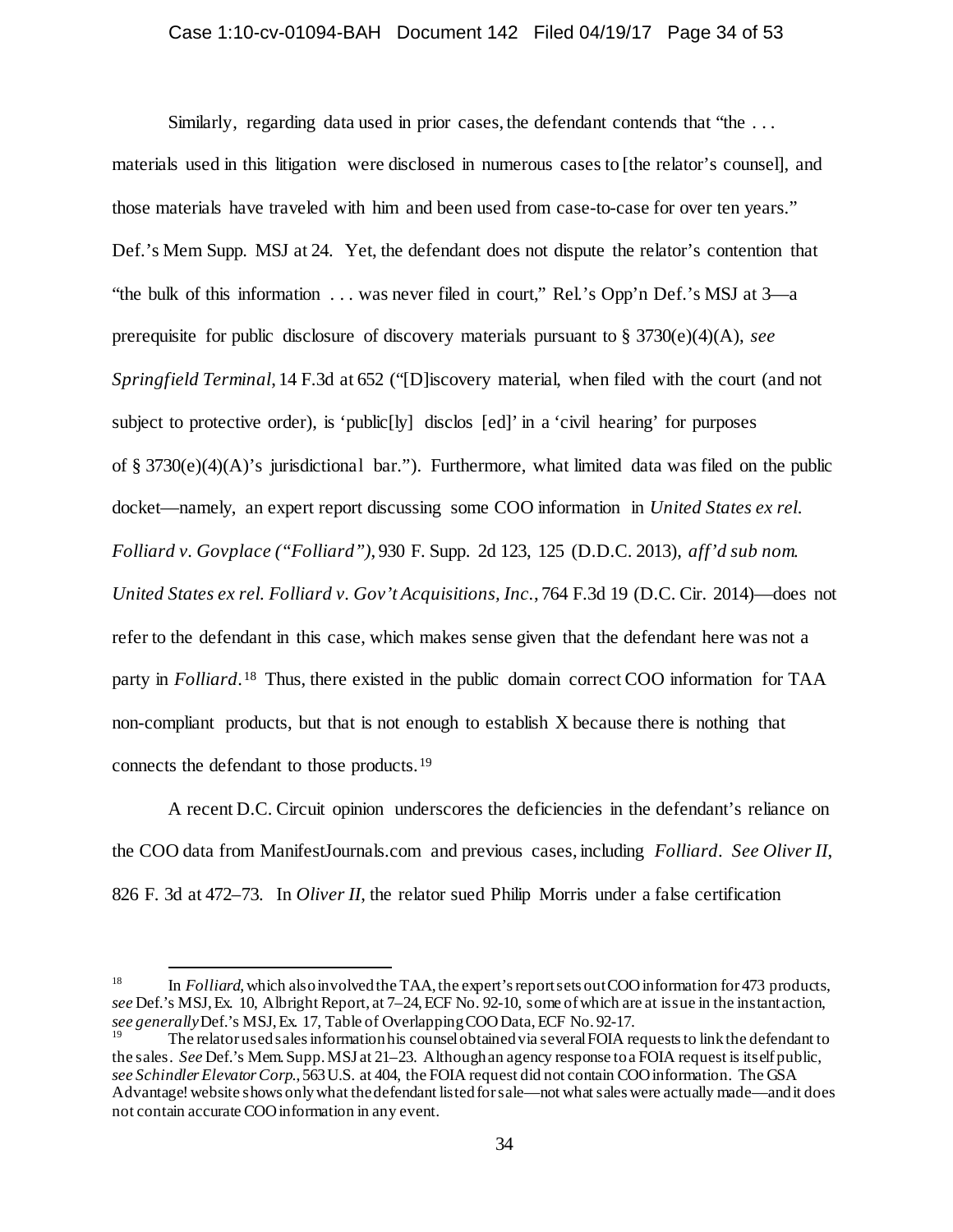# Case 1:10-cv-01094-BAH Document 142 Filed 04/19/17 Page 35 of 53

theory, arguing that the defendant had failed to comply with the Most Favored Customer ("MFC") provision in its contracts with government exchanges that sell goods to customers in the military community. *Id.* at 469. The MFC provision required the defendant to sell its cigarettes at prices equal to or more favorable than other purchasers. *Id.* The defendant moved to dismiss the action on public disclosure bar grounds. *Id.* at 470. The D.C. Circuit defined the X element of the *Springfield Terminal* equation as "the fact that Philip Morris was not providing the Exchanges with the best price for cigarettes." *Id.* at 471 (quoting *Oliver I*, 763 F.3d at 41). To show public disclosure of X, the defendant pointed to a "1999 inter-office memorandum discussing concerns about cigarette pricing at a United States naval station in Iceland." *Id.* at 470. The memorandum at issue "was generated as a result of a letter written by the Director, Morale, Welfare & Recreation (MWR) Department of the U.S. Naval station in Keflavik, Iceland to a duty-free wholesaler in Norfolk, Virginia because the MWR facility . . . tried, unsuccessfully, to have a duty-free wholesaler . . . supply them with Philip Morris products." *Id.* at 472–73 (internal quotation marks omitted). The same memorandum had been produced in earlier litigation and was "publicly accessible via the internet," "pursuant to a settlement agreement that required Philip Morris to [publish in an online database] documents that were produced in litigation." *Id.* at 475. As the D.C. Circuit put it, the memorandum undisputedly "reflect[ed] a differential between the prices charged to the military and to private parties," *id.* at 472 (internal quotation marks omitted), and thus, the memorandum established that X had been publicly disclosed, *id.* at 473. Unlike the memorandum, which established in a single document that the defendant seller had been violating its contract, here, no single public disclosure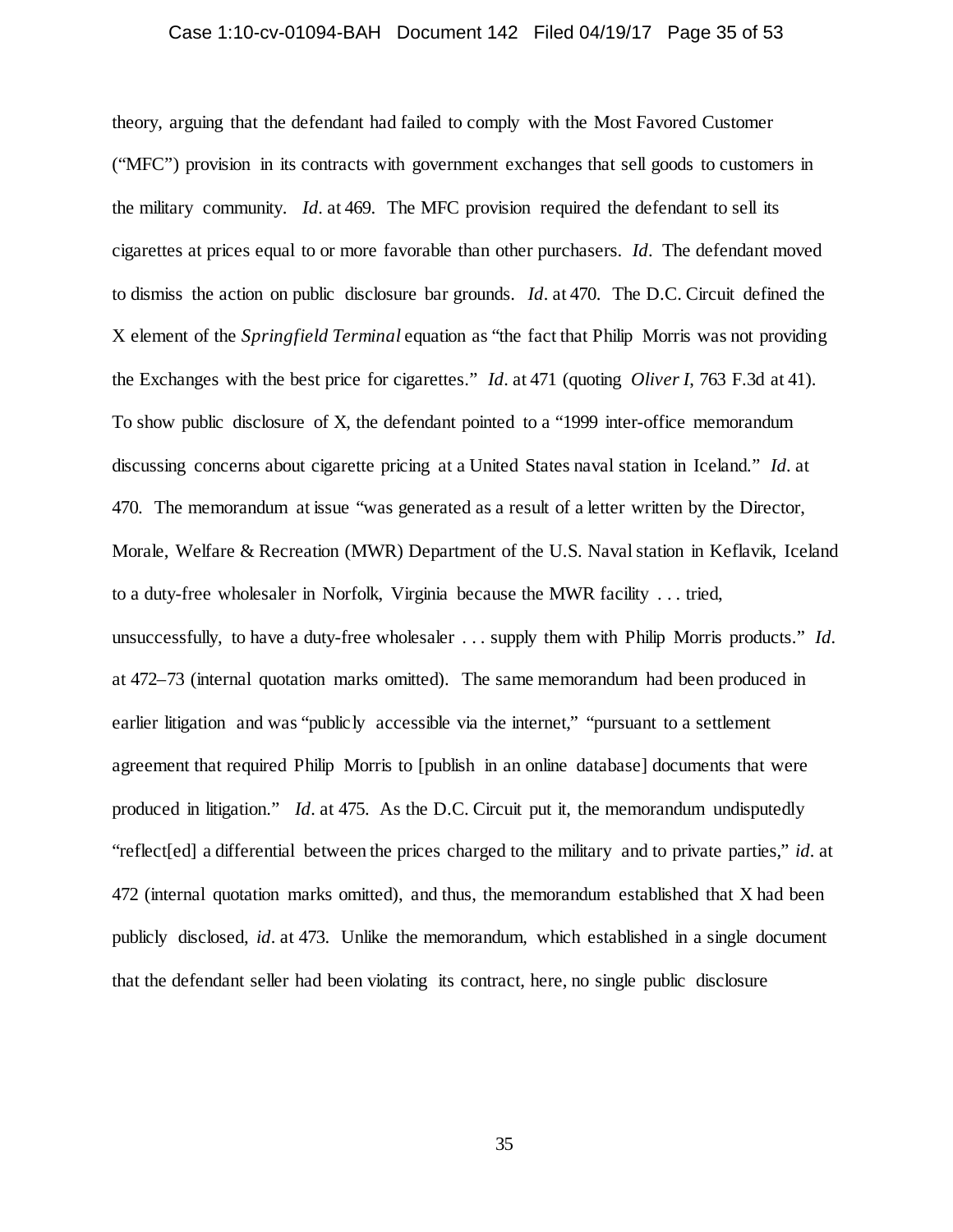### Case 1:10-cv-01094-BAH Document 142 Filed 04/19/17 Page 36 of 53

evidences that the defendant was selling Chinese-made products to the government.<sup>20</sup> The defendant has cited no caselaw to suggest that it would be proper for the Court to piece together a public disclosure of X from multiple disparate sources.

Given that X has not been publicly disclosed, consideration of whether Y has been publicly disclosed is unnecessary, since both parts of the equation must be disclosed to trigger the public disclosure bar. As noted above, however, the public disclosure bar may also kick in where Z has been publicly disclosed.

Turning to the Z element of the *Springfield Terminal* formula, the defendant argues that a previous case, *United States ex rel. Crennen v. Dell Marketing, L.P. ("Crennen")*, 711 F. Supp. 2d 157 (D. Mass. 2010), publicly disclosed the allegations of the defendant's fraud. *See* Def.'s Mem. Supp. MSJ at 27. In particular, the defendant maintains that "*Crennen* . . . satisfies the 'Z' element (the allegation of fraud) because the *same* allegations—that Capitol allegedly fraudulently misrepresented the COO of products—regarding the *same* GSA contract and brands of products in *Crennen* now appear in this case." Def.'s Reply Supp. MSJ at 13 (emphases in original). The relator notes none of the products at issue in *Crennen* is at issue in this case, Rel.'s Opp'n Def.'s MSJ at 22, and contends that "the passage of time has rendered the information in *Crennen* stale," *id.* at 27 (citing *United States ex rel. Kester v. Novartis Pharm. Corp.*, 43 F. Supp. 3d 332, 353 (S.D.N.Y. 2014) ("[T]he fact of the state court lawsuits had become sufficiently stale so that Caremark secured a 'clean slate,' as it were, for purposes of the

<sup>&</sup>lt;sup>20</sup> The notices sent to the defendant from the New York GSA office are distinguishable from the inter-office memorandum at issue in *OliverII*. First, the defendant has not argued that the notices were published pursuant to a statutorily delineated public channel. Unlike the memorandum in *Oliver II*, which was published pursuant to a settlement agreement and therefore "publicly disclosed in a civil hearing," *Oliver II*, 826 F.3d at 475, the notices here were merely sent to the defendant. Second, whereas the memorandum plainly discussed a price differential, *i.e.*, information that directly established the X element, the notices here refer merely to the defendant's *listing*of TAA non-compliant products—not *sales* of those products. *See United States ex rel. Folliard v. Govplace*, 930 F. Supp.2d 123, 127 (D.D.C. 2013) (noting that relators "may only pursue claims connected to sales, not simply listings of items for sale").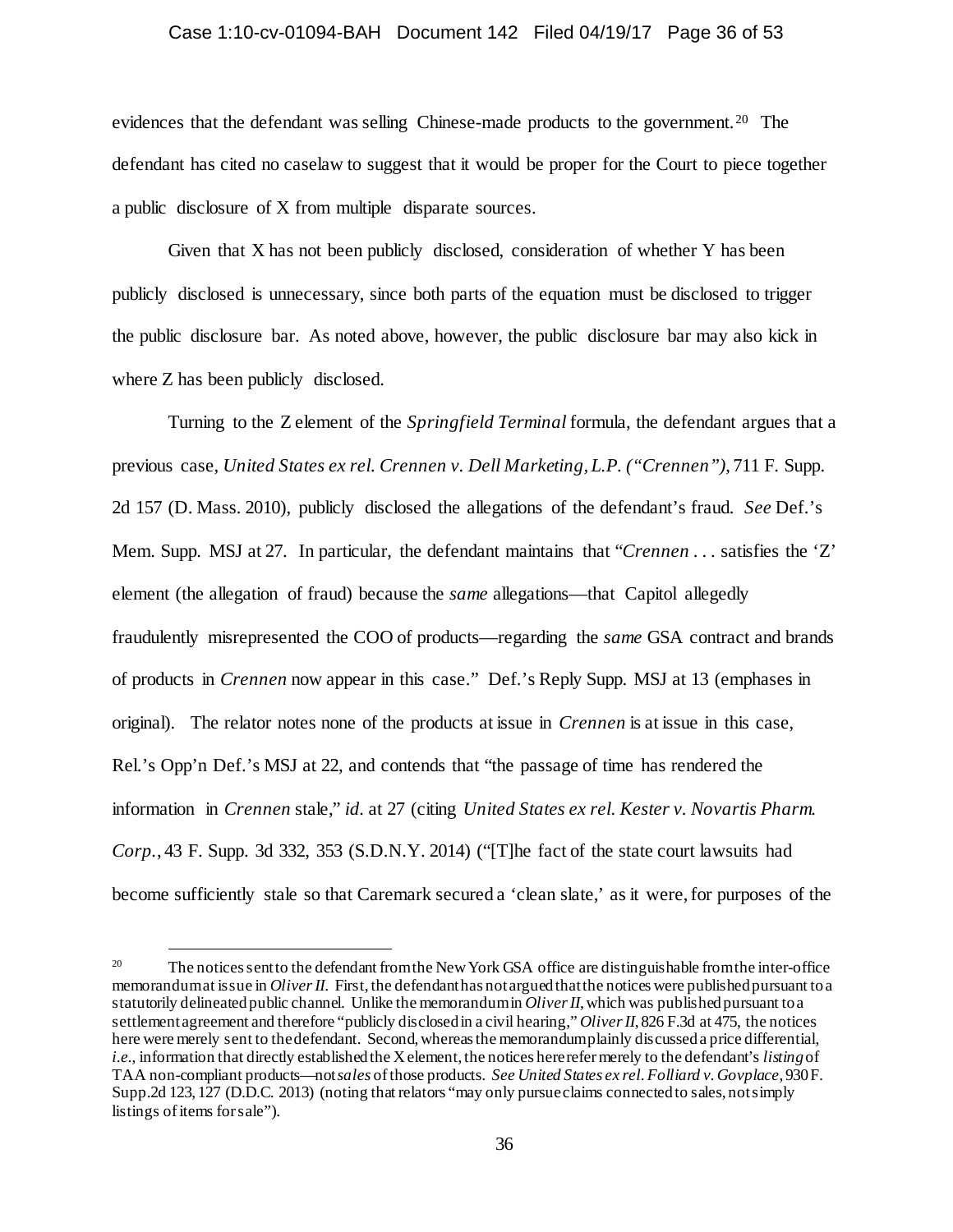#### Case 1:10-cv-01094-BAH Document 142 Filed 04/19/17 Page 37 of 53

public disclosure bar; the old accusations against Caremark could no longer be deemed 'substantially similar' to any allegations of current misconduct, even if the allegations were similar in every other way.").

Although a close question given that *Crennen* involved FCA claims against the same defendant as in the instant case predicated on sales of TAA non-compliant products to the government, the Court cannot conclude that the instant action is "based upon" the allegations in *Crennen*. In conducting this analysis, the driving question is "whether the publicly disclosed information could have formed the basis for a governmental decision on prosecution, or could at least have alerted law-enforcement authorities to the likelihood of wrongdoing." *United States ex rel. Settlemire v. District of Columbia ("Settlemire")*, 198 F.3d 913, 918 (D.C. Cir. 1999) (internal quotation marks omitted). *Crennen* would not have led law enforcement authorities to investigate the alleged fraud at issue in this case because the allegations in *Crennen*, leveled at 10 different defendants, were exceedingly vague. Indeed, the complaint was dismissed under Federal Rule of Civil Procedure 9(b) because, *inter alia*, "after three years and a government investigation, [the relator] still [could not] allege that any specific claim was planned or submitted for a product listed on the GSA Advantage! website with a false country of origin." *Crennen*, 711 F. Supp. 2d at 164. In essence, the relator in *Crennen* alleged merely that he had visited government buildings and observed products that originated in non-designated countries, and that the same products were posted on the GSA Advantage! website. *Id.* at 159–60. The court dismissed the complaint as patently insufficient because the relator had failed to allege that "any of the defendants sold to the Government any technology that came from a non-designated country; nor [was] there any allegation that the federal agencies acquired those specific products though the GSA Advantage! website." *Id.* at 162. Put differently, the complaint in *Crennen* did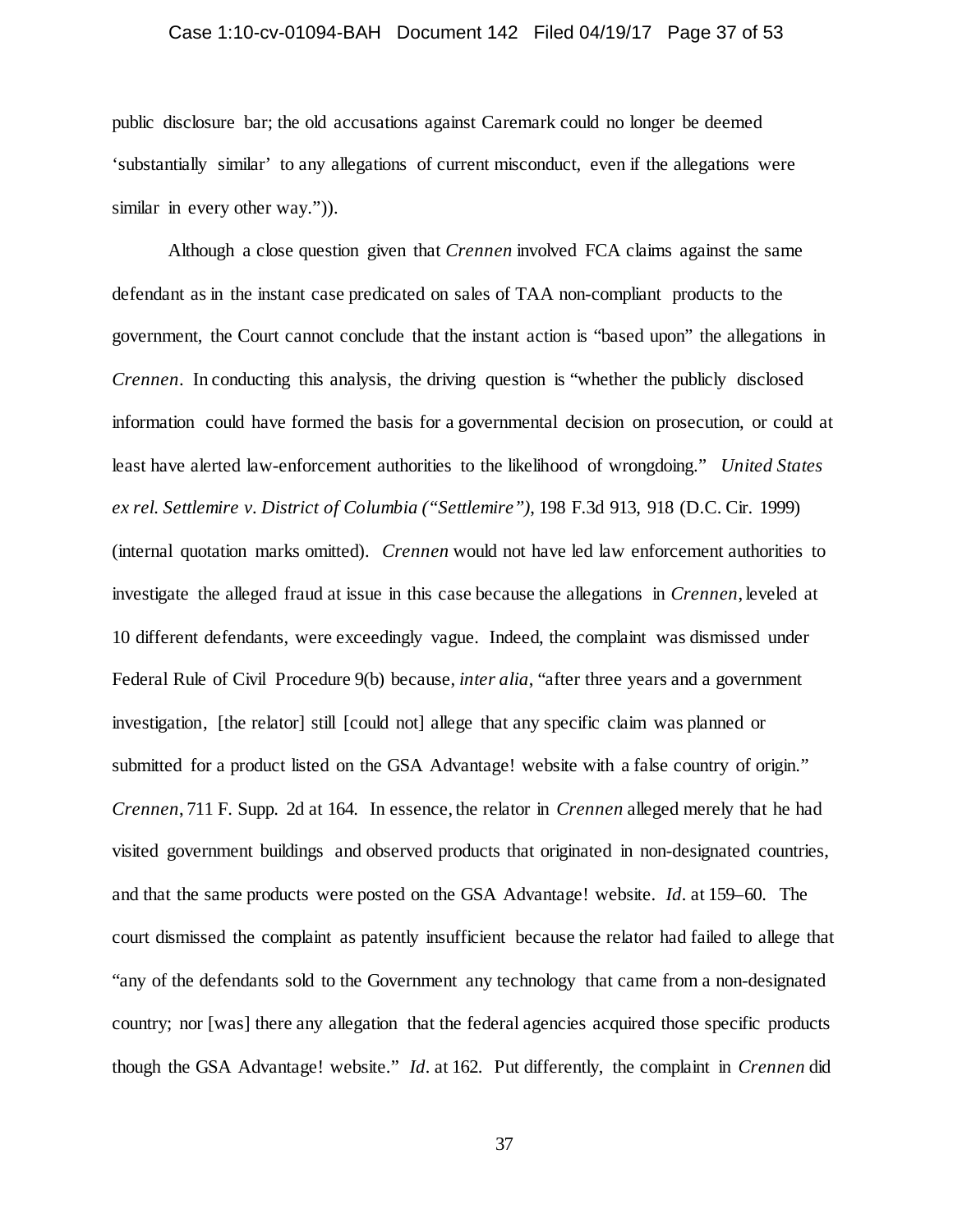#### Case 1:10-cv-01094-BAH Document 142 Filed 04/19/17 Page 38 of 53

not allege a fraud. That being the case, a hypothetical government investigator could not have been meaningfully alerted to alleged fraud by the defendant in this case.21 *See Settlemire*, 198 F.3d at 918; *see also Dingle v. Bioport Corp.*, 388 F.3d 209, 215 (6th Cir. 2004) (explaining that "general and unsupported allegations of fraud will often not be enough to bar a *qui tam* action" but ultimately concluding that, "[i]n this case, . . . the allegations and transactions discussed in the public disclosures are sufficiently definite to give the government enough information about possible fraud as they specifically mention the manufacturing process as well as the filters themselves"). The defendant's argument that *Crennen* triggers the public disclosure bar in this case is untenable. The defendant is not entitled to immunity from liability under the FCA in perpetuity any time a relator alleges any form of fraud, no matter how deficient the allegations are.

### **2. Post-Amendment Sales**

The pre-amendment analysis of the public disclosure bar applies equally to postamendment sales. Nonetheless, as noted above, the 2010 amendment to the FCA affords the government the ability to block dismissal on public disclosure bar grounds. Accordingly, the government's objection to application of the public disclosure bar, *see generally* U.S. Opp'n Def.'s MSJ, forecloses dismissal of the relator's claims predicated on those sales that occurred on or after March 23, 2010. *See United States ex rel. Szymoniak v. Am. Home Mortg. Servicing, Inc.*, No. 0:10-CV-01465-JFA, 2014 WL 1910845, at \*1 (D.S.C. May 12, 2014) ("The relevant amendment took effect on March 23, 2010, and under the amended statute, the United States

<sup>&</sup>lt;sup>21</sup> Moreover, the relator in *Crennen* attached to his complaint a list of products that had allegedly been listed as made in TAA-designated countries on the GSA Advantage! website but that were in fact marked on the product or package as being made in a non-designatedcountry. Def.'s MSJ, Ex. 20, *Crennen* Amended Complaint ¶ 36, ECF No. 92-20; *id.*, Ex. A. The attachment referenced only six products allegedly listed by the defendant in the instant case: a monitor, a mouse, and four printers. *Id.*, Ex. A at 1. This list of six products simply does not capture the breadth of products and manufacturers at issue in the instant case.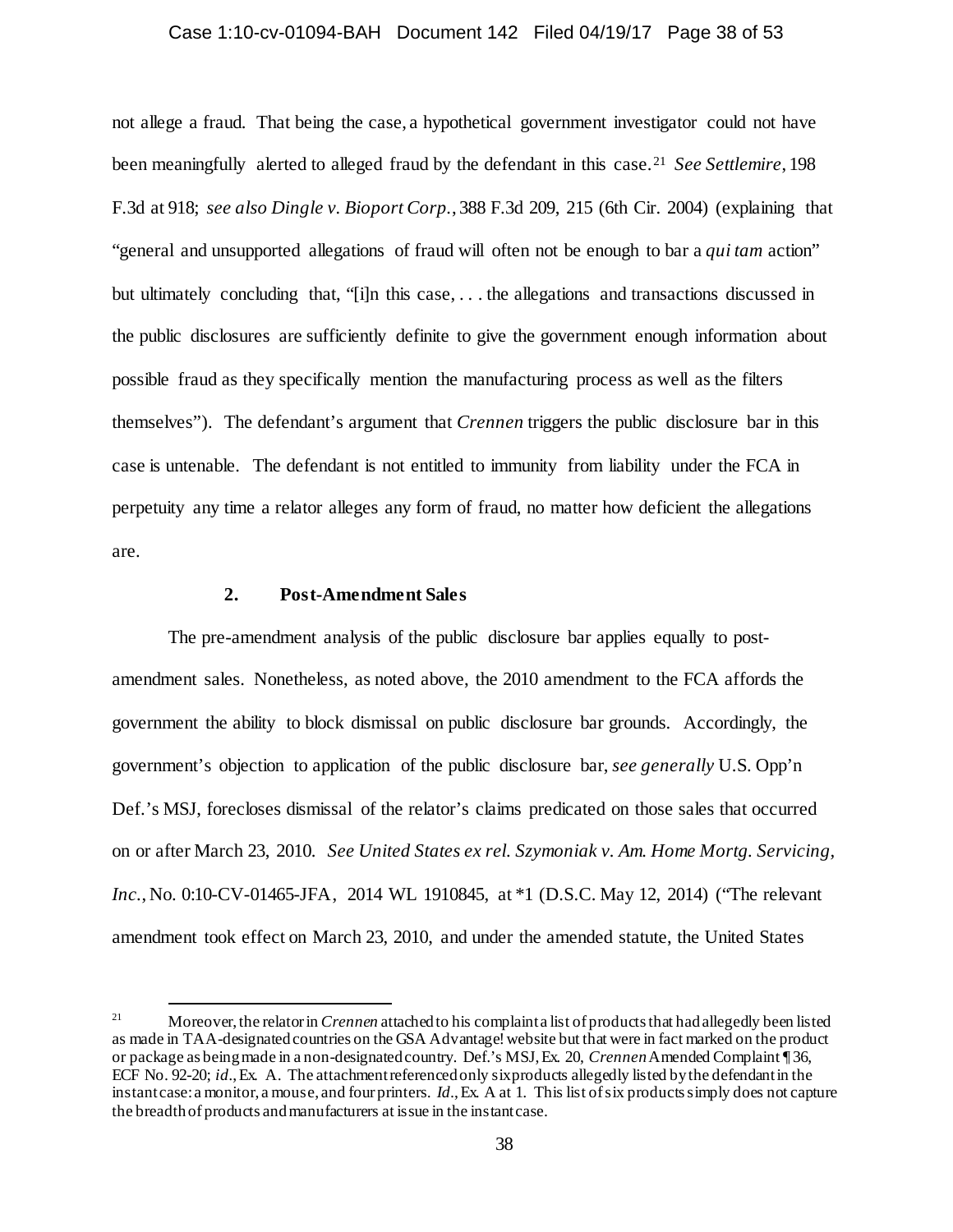### Case 1:10-cv-01094-BAH Document 142 Filed 04/19/17 Page 39 of 53

may oppose the dismissal of a complaint pursuant to the public disclosure bar."), *aff'd sub nom. United States ex rel. Szymoniak v. Am. Home Mortg. Servicing, Inc*., No. 15-1720, 2017 WL 634705 (4th Cir. Feb. 16, 2017); *Select Med. Corp.*, 2017 WL 468276, at \*4; *United States v. Prime Healthcare Servs., Inc.*, No. 11-CV-8214 PJW, 2014 WL 12480026, at \*2–3 (C.D. Cal. Nov. 20, 2014). Accordingly, the defendant's motion for summary judgment is denied with respect to the relator's claims involving sales that occurred on or after March 23, 2010.<sup>22</sup>

# **C. The Relator's and Government's Motions for Summary Judgment**

Having concluded that the public disclosure bar does not foreclose the relator's claims, the Court turns next to the relator's and government's motions for summary judgment.

### **1. Liability**

The FCA provides for civil liability for anyone who "knowingly presents, or causes to be presented . . . a false or fraudulent claim for payment or approval" or who "knowingly makes, uses, or causes to be made or used, a false record or statement material to a false or fraudulent claim." 31 U.S.C. § 3729(a)(1)–(2). An FCA claim contains three elements: (1) the "defendant submitted a claim to the government," (2) "the claim was false," and (3) "the defendant knew the claim was false." *United States v. Dynamic Visions, Inc.*, Civil No. 11-695 (CKK), 2016 WL 6208349, at \*8 (D.D.C. Oct. 24, 2016) (quoting *United States v. Toyobo Co.*, 811 F. Supp. 2d 37, 45 (D.D.C. 2011) (quoting *United States ex rel. Harris v. Bernad*, 275 F. Supp. 2d 1, 6 (D.D.C. 2003))). Since the defendant does not dispute that there are no genuine issues of material fact as to whether the defendant submitted claims for payment to the government, *see generally* Def.'s

<sup>&</sup>lt;sup>22</sup> The relator argues, in the alternative, that he was an "original source" of the information underlying his allegations. *See* Rel.'s Opp'n Def.'s MSJ at 27–29. The defendant contends that the relator does not qualify as an original source. *See* Def.'s Reply Supp. MSJ at 18–23. Given that the relator's allegations are not based on publicly disclosed information, as explained above, the Court will not "proceed to the 'original source' inquiry." *Springfield Terminal*, 14 F.3d at 651.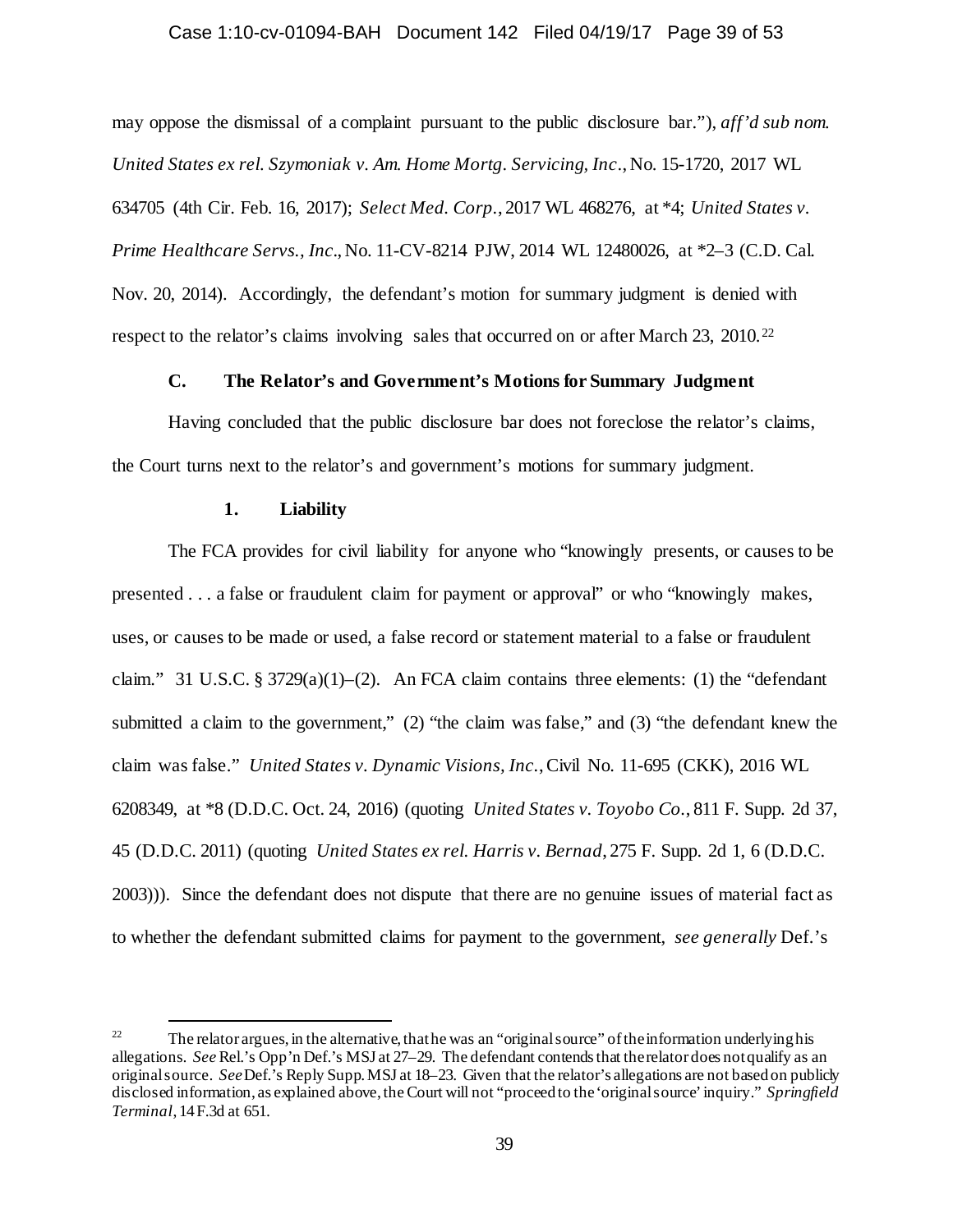Opp'n U.S. & Rel.'s MSJs, the parties' arguments as to the latter two elements are addressed *seriatim.*

### **a. Falsity and Materiality**

"In the paradigmatic case, a claim is false because it 'involves an incorrect description of goods or services provided or a request for reimbursement for goods or services never provided.'" *United States v. Sci. Applications Intern. Corp. ("SAIC")*, 626 F.3d 1257, 1266 (D.C. Cir. 2010) (quoting *Mikes v. Straus*, 274 F.3d 687, 697 (2d Cir. 2001)). Alternatively, however, "a plaintiff may proceed under the so-called 'certification' theory of liability," under which "the falsity of a claim for payment rests on a false representation of compliance with an applicable federal statute, federal regulation, or contractual term." *United States ex rel. McBride v. Halliburton Co. ("McBride")*, 848 F.3d 1027, 1031 (D.C. Cir. 2017) (internal quotation marks and citations omitted). "False certifications can be either express or implied." *SAIC*, 626 F.3d at 1266. "An expressly false claim is, as the term suggests, a claim that falsely certifies compliance with a particular statute, regulation or contractual term, where compliance is a prerequisite to payment." *Mikes*, 274 F.3d at 698; *see also United States v. Speqtrum, Inc. ("Speqtrum I")*, 47 F. Supp. 3d 81, 91 (D.D.C. 2014) (explaining that a false certification is "express" when "the bills or invoices submitted ... contain<sup>[]</sup> explicit statements that [the defendant] was in compliance with all the relevant regulations"). An "implied false certification," relied upon by plaintiffs in this case, occurs "[w]hen . . . a defendant makes representations in submitting a claim but omits its violations of statutory, regulatory, or contractual requirements." *Universal Health Servs., Inc. v. United States ("Escobar")*, 136 S. Ct. 1989, 1999 (2016); *see also United States v. Kellogg Brown & Root Servs., Inc.*, 800 F. Supp. 2d 143, 154 (D.D.C. 2011) (explaining that an implied false certification "occurs when the claimant makes no affirmative representation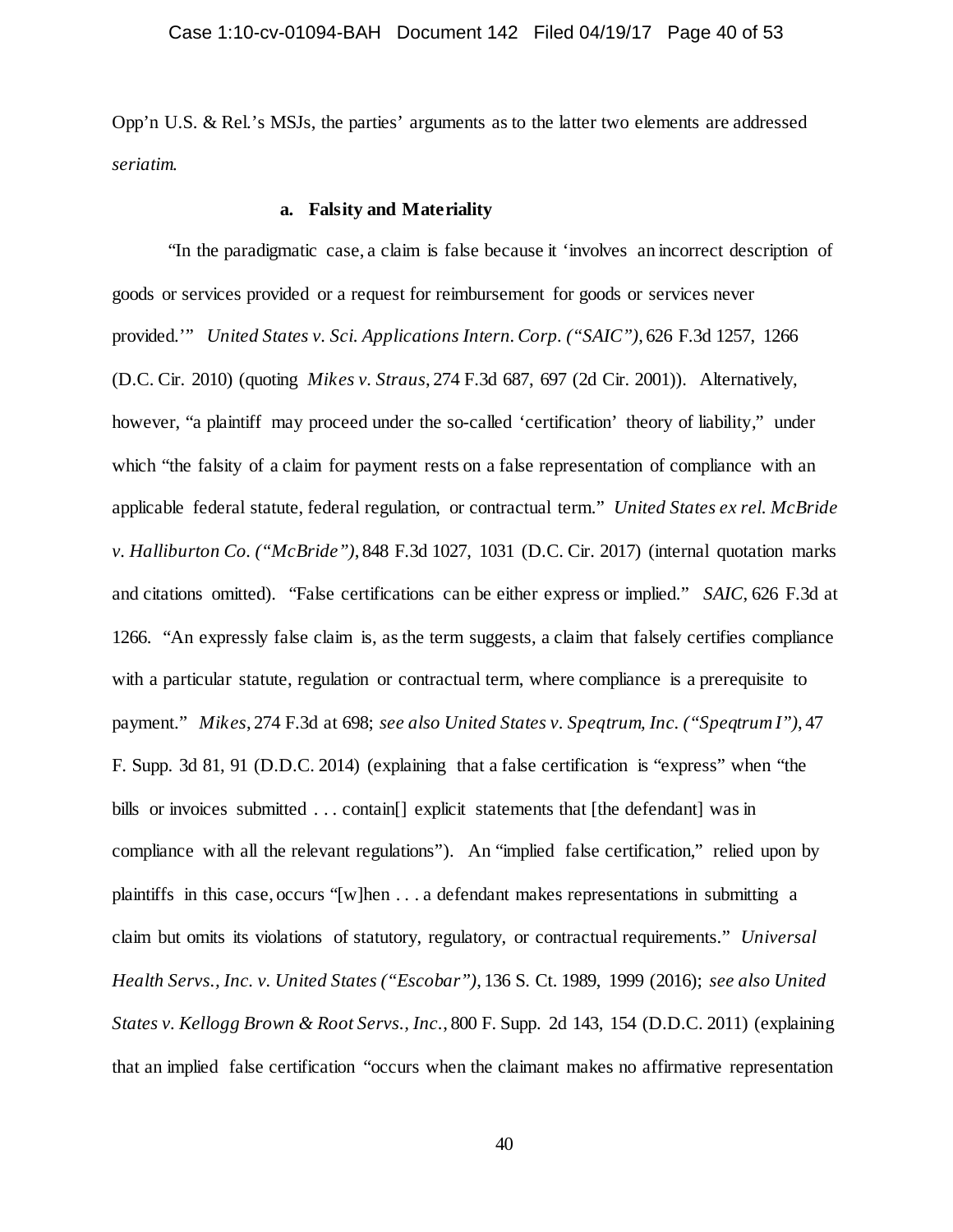#### Case 1:10-cv-01094-BAH Document 142 Filed 04/19/17 Page 41 of 53

but fails to comply with a contractual or regulatory provision where certification was a prerequisite to the government action sought" (internal quotation marks omitted)).

With respect to implied false certification claims, the D.C. Circuit has explained that the underlying claim for payment at issue need not include "express contractual language specifically linking compliance to eligibility for payment." *SAIC*, 626 F.3d at 1269. Instead, the government merely needs to show "that the contractor withheld information about its noncompliance with material contractual requirements."<sup>23</sup> *Id.* Both the Supreme Court and the D.C. Circuit, however, have instructed that "courts should continue to police expansive implied certification theories 'through strict enforcement of the Act's materiality and scienter requirements.'" *McBride*, 848 F.3d at 1031–32 (quoting *Escobar*, 136 S. Ct. at 2002 (quoting *SAIC*, 626 F.3d at 1270)). Thus, for purposes of falsity, it is not enough that the defendant's products failed to comply with the TAA—as can be established, *inter alia*, by the adverse inferences against the defendant. To be entitled to summary judgment, the plaintiffs must also show that there is no genuine issue of material fact as to whether that TAA compliance was material to the government's decision to pay.24

 <sup>23</sup> *Escobar*, decided after the conclusion of briefing in this case, both endorsed and clarified the "implied false certification" theory of liability, and limited its holding to cases where two criteria are met: "first, the claim does not merely request payment, but also makes specific representations about the goods or services provided; and second, the defendant's failure to disclose noncompliance with material statutory, regulatory, or contractual requirements makes those representations misleading half-truths." *Escobar*, 136 S. Ct. at 2001. In its decision, however, the Supreme Court expressly left open the question whether a claim that "merely demand[s] payment," as opposed to one that makes specific representations about goods or services provided, is sufficient to provide a basis for an implied false certification claim. *Id.* at 2000. Since the Supreme Court did not expressly overrule this theory of liability, the standard set forth in *SAIC* still governs in this Circuit. *See United States ex rel. Landis v. Tailwind Sports Corp.*, Civil No. 10-976 (CRC), 2017 WL 573470, at \*11 (D.D.C. Feb. 13, 2017) (following *SAIC* in light of the Supreme Court's silence on the issue) (citing *United States v. Dynamic Visions, Inc.*, 2016 WL 6208349, at \*9). In February 2017, after the D.C. Circuit decided *McBride*, this Court ordered the parties to submit supplemental briefing on the question of how *Escobar* and *McBride* affect the instant case. *See* Minute Order (dated Feb. 28, 2017). Each party submitted a brief arguing that the decisions support a finding of summary judgment in its favor. See U.S. Supp. Br. at 2, ECF No. 134; Rel.'s Supp. Br. at 2, ECF No. 136; Def.'s Supp. Br. at 21, ECF. No. 135.<br>The government notes that the defendant admits in its Statement of Genuine Issues of Material Fact that it

<sup>&</sup>quot;possessed information that demonstrated a compliant COO for approximately 348 of the 588 transactions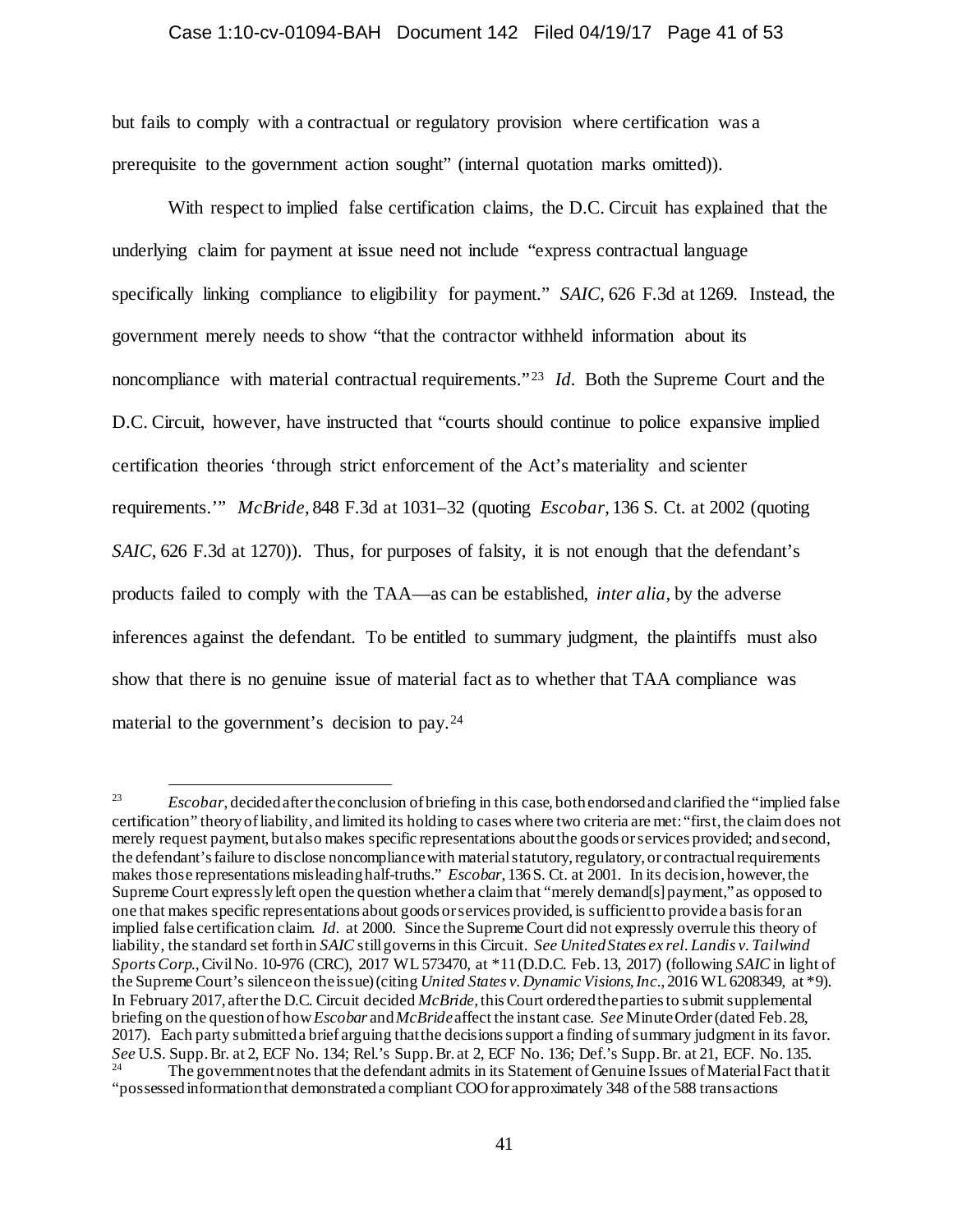### Case 1:10-cv-01094-BAH Document 142 Filed 04/19/17 Page 42 of 53

The FCA defines materiality as "having a natural tendency to influence, or be capable of influencing, the payment or receipt of money or property." *Escobar*, 136 S. Ct. at 2002 (quoting 31 U.S.C. § 3729(b)(4)). Since the materiality requirement of the FCA is derived from "common-law antecedents," *id.* (quoting *Kungys v. United States*, 485 U.S. 759, 769 (1988)), the Supreme Court has instructed that, under both the FCA and the common law, "materiality look[s] to the effect on the likely or actual behavior of the recipient of the alleged misrepresentation," *id.* at 2002–03 (quoting 26 R. LORD, WILLISTON ON CONTRACTS § 69:12, p. 549 (4th ed. 2003)). This "materiality standard is demanding," as the FCA is not "'an allpurpose antifraud statute' or a vehicle for punishing garden-variety breaches of contract or regulatory violations." *Id.* at 2003 (quoting *Allison Engine Co., Inc. v. United States ex rel. Sanders*, 553 U.S. 662, 672 (2008)). The Supreme Court has made clear that materiality "cannot be found where noncompliance is minor or insubstantial." *Escobar*, 136 S. Ct. at 2003. "Nor is it sufficient for a finding of materiality that the Government would have the option to decline to pay if it knew of the defendant's noncompliance." *Id.*

In *Escobar*, the Supreme Court set forth a number of factors that may be taken into account in determining materiality. First, "the Government's decision to expressly identify a provision as a condition of payment is relevant, but not automatically dispositive." *Id.* Second, "evidence that the defendant knows that the Government consistently refuses to pay claims in the mine run of cases based on noncompliance with the particular statutory, regulatory, or contractual requirement" supports a finding that the requirement is material. *Id.* Third, and "[c]onversely, if the Government pays a particular claim in full despite its actual knowledge that

 $\overline{a}$ 

identified" by the government as "allegedly involving noncompliant products." Def.'s SMF ¶ 110. Thus, the defendant may also have effectively conceded that it sold at least 240 products it could not have certified as TAA compliant.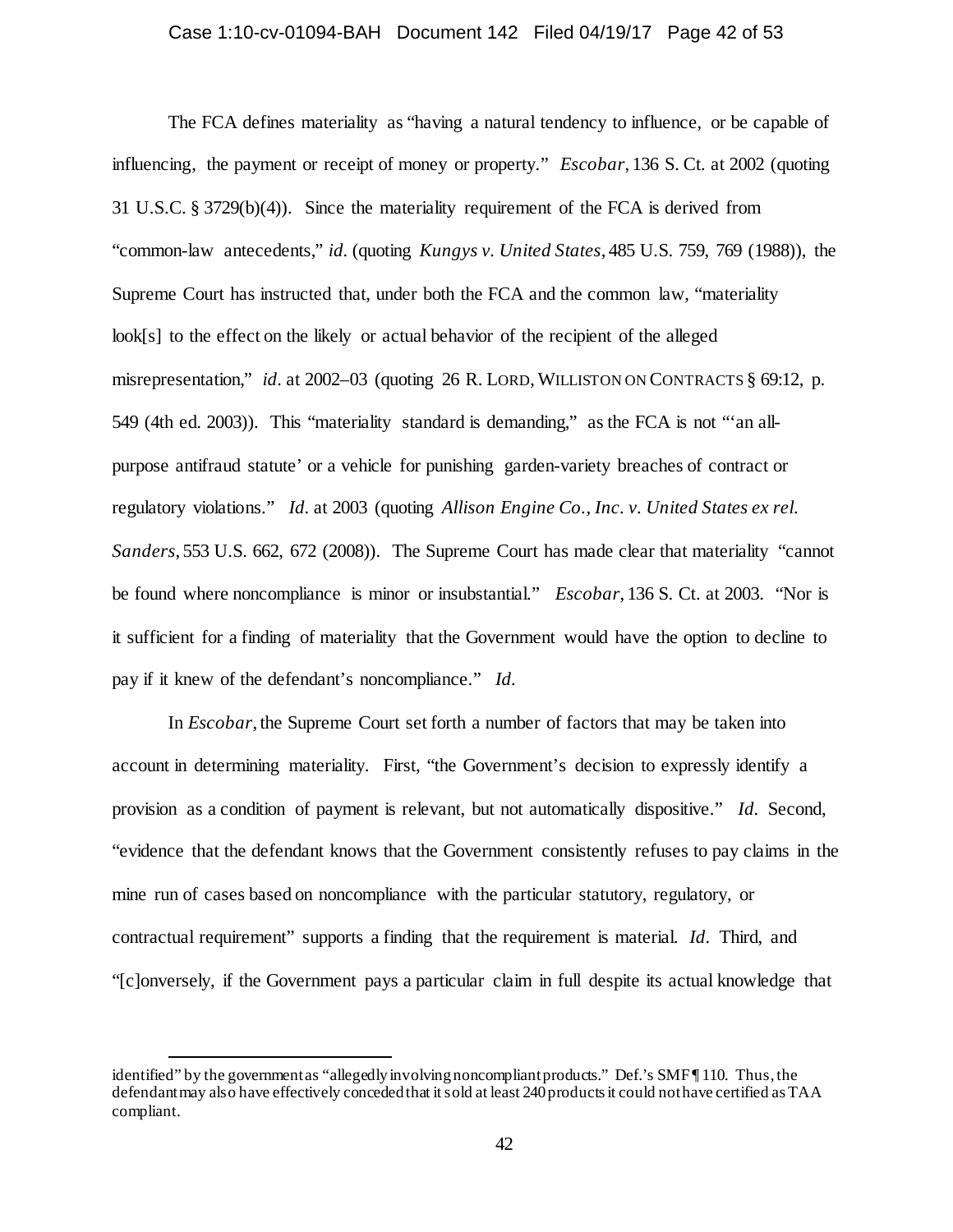### Case 1:10-cv-01094-BAH Document 142 Filed 04/19/17 Page 43 of 53

certain requirements were violated, that is very strong evidence that those requirements are not material." *Id.* Fourth, "if the Government regularly pays a particular type of claim in full despite actual knowledge that certain requirements were violated, and has signaled no change in position, that is strong evidence that the requirements are not material." *Id.* In sum, "*Escobar* makes clear that courts are to conduct a holistic approach to determining materiality in connection with a payment decision, with no one factor being necessarily dispositive." *United States ex rel. Escobar v. Universal Health Servs.*, Inc., 842 F.3d 103, 109 (1st Cir. 2016). As the Supreme Court explained, "materiality cannot rest 'on a single fact or occurrence as always determinative.'" *Escobar*, 136 S. Ct. at 2001 (quoting *Matrixx Initiatives, Inc. v. Siracusano*, 563 U.S. 27, 39 (2011)).

The government offers four arguments as to why the statutory, regulatory, and contractual requirements regarding TAA compliance are material in this case: (1) the requirements were conditions of payment because the TAA and its implementing regulations, incorporated into the defendant's contracts, prohibit the sale of and payment for any products manufactured in non-designated countries; (2) the violations were "significant" and not "minor or insubstantial" because the defendant had to certify in the contract that its end products were not manufactured in a non-designated country; (3) GSA's notices to the defendant of noncompliance, and its warnings that DOJ had reached settlements under the "qui tam provision of the False Claims Act" in other cases, show that the defendant had knowledge of the government's "treatment of past, known violations;" and (4) at one point, the GSA reacted to the plaintiff's non-compliance by issuing a Cure Notification Letter that imposed sanctions on the defendant, including suspension and nonpayment. U.S. Supp. Br. at 17–18.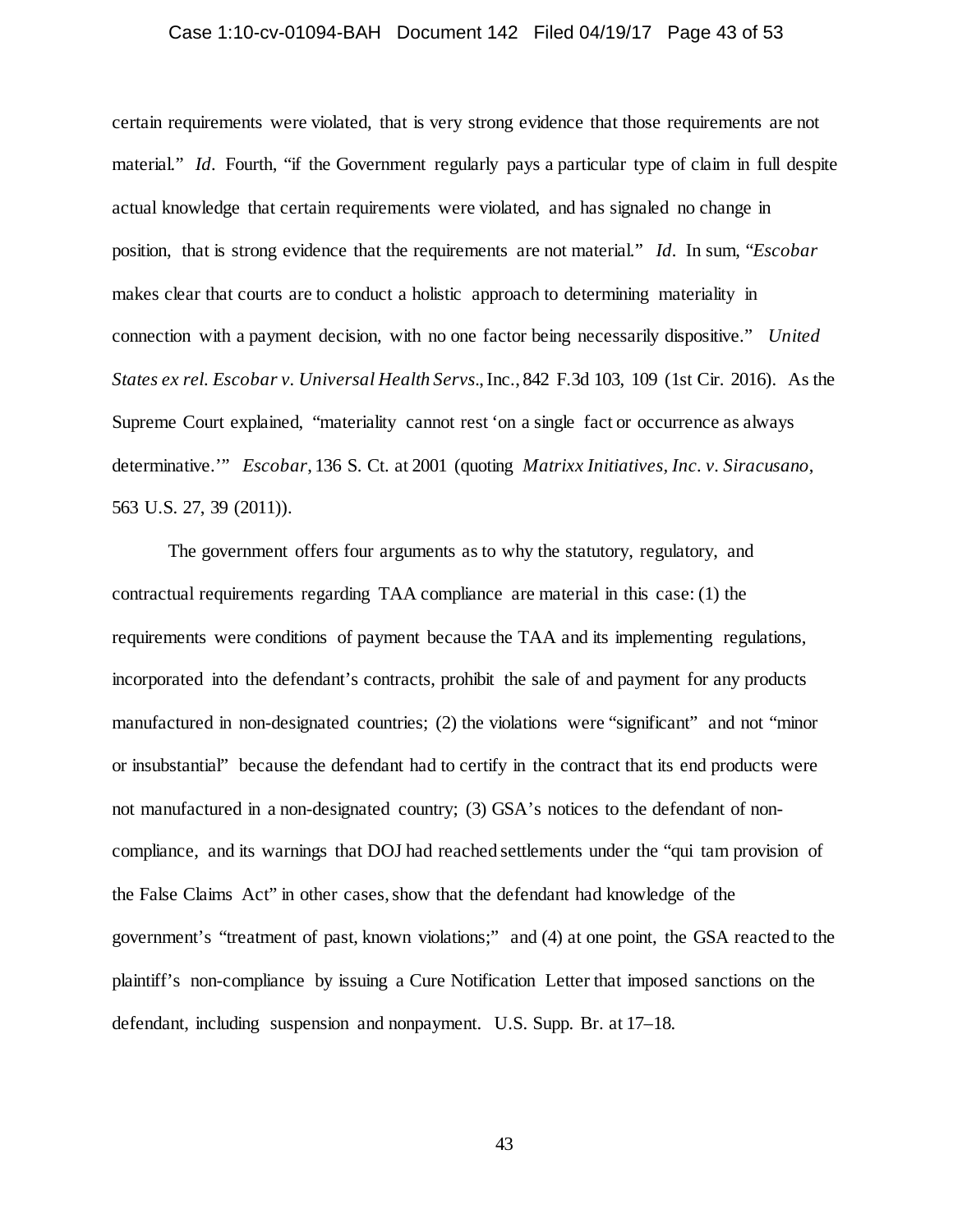The defendant does not substantively respond to the plaintiffs' arguments regarding the materiality of TAA compliance.<sup>25</sup> Instead, the defendant's primary argument is that when the government purchases its products, the COO would have been "marked in a conspicuous place" on the product or its packaging, thereby giving the government a clear indication of the products' accurate COO information. 26 Def.'s Supp. Br. at 6 (citing 19 C.F.R. § 134.11 (requiring "that every article of foreign origin (or its container) imported into the United States shall be marked in a conspicuous place ... to indicate to an ultimate purchaser  $\dots$  the country of origin")).<sup>27</sup> Other than this citation to a regulation for the U.S. Customs and Border Protection, the defendant provides no evidence that the government would have, in fact, been aware of the COO of each of the defendant's products. *See* FED.R. CIV. P. 56(c) (explaining that, for purposes of summary judgment, a non-movant must support an assertion with evidence in a form that would be admissible). 28

<sup>&</sup>lt;sup>25</sup> In its brief opposing the plaintiffs' motions for summary judgment, the defendant disputes whether the TAA requirements were "conditions of payment," asserting that they are instead "conditions of participation." Def.'s Opp'n at 5–6. In *Escobar*, the Supreme Court held that FCA liability "for failing to disclose violations of legal requirements does not turn upon whether those requirements were expressly designated as conditions of payment." *Escobar*, 136 S. Ct. at 1996. "What matters is not the label the Government attaches to a requirement, but whether the defendant knowingly violated a requirement that the defendant knows is material to the Government's payment decision." *Id.* In so holding, the Supreme Court affirmed the law in the D.C. Circuit, which had already rejected the distinction between "conditions of payment" and "conditions of participation." *See SAIC*, 626 F.3d at 1266–68.

<sup>&</sup>lt;sup>26</sup> The government argues that the defendant improperly raises arguments in its supplemental brief that were not raised in its original summary judgment motion. *See* U.S. Reply Def.'s Supp. Br. at 2, ECF No. 137. Although the government is correct about the defendant's belated arguments raised for the first time in its supplemental brief, the merits of those arguments are nonetheless considered. The issues raised by the defendant in its supplemental brief present serious questions about whether the governmenthas satisfied the materiality standard, and courts favor resolution of issues on the merits. The plaintiffs have had an opportunity to address these arguments fully in their reply briefs. *See Cont'l Transfert Technique Ltd. v. Fed. Gov't of Nigeria*, 308F.R.D. 27, 32 (D.D.C. 2015); *see also In re Apollo Grp., Inc. Sec. Litig.*, No. MISC.A. 06-558 (CKK), 2007 WL 778653, at \*5 (D.D.C. Mar. 12, 2007). Moreover, courts often entertain new arguments "resulting in part from 'an intervening change in the law.'" *Wang by & through Wong v. New Mighty U.S. Trust*, 843 F.3d 487, 493 (D.C. Cir. 2016) (quoting *Roosevelt v. E.I. Du Pont de Nemours & Co.*, 958 F.2d 416, 419 n.5 (D.C. Cir. 1992)). Here, *Escobar* clarified the types of evidence that support the materiality inquiry in the FCA context, warranting consideration of the defendant's new arguments raised in its supplemental brief.

<sup>&</sup>lt;sup>27</sup> The defendant incorrectly cites "13 C.F.R. § 134.11," which does not exist.<br><sup>28</sup> The defendant also argues that the TAA clause at issue is not material because the "bulk of the products at issue in this case fall below the current 'Micro-Purchase Threshold' of \$3,500 and previous 'Micro-Purchase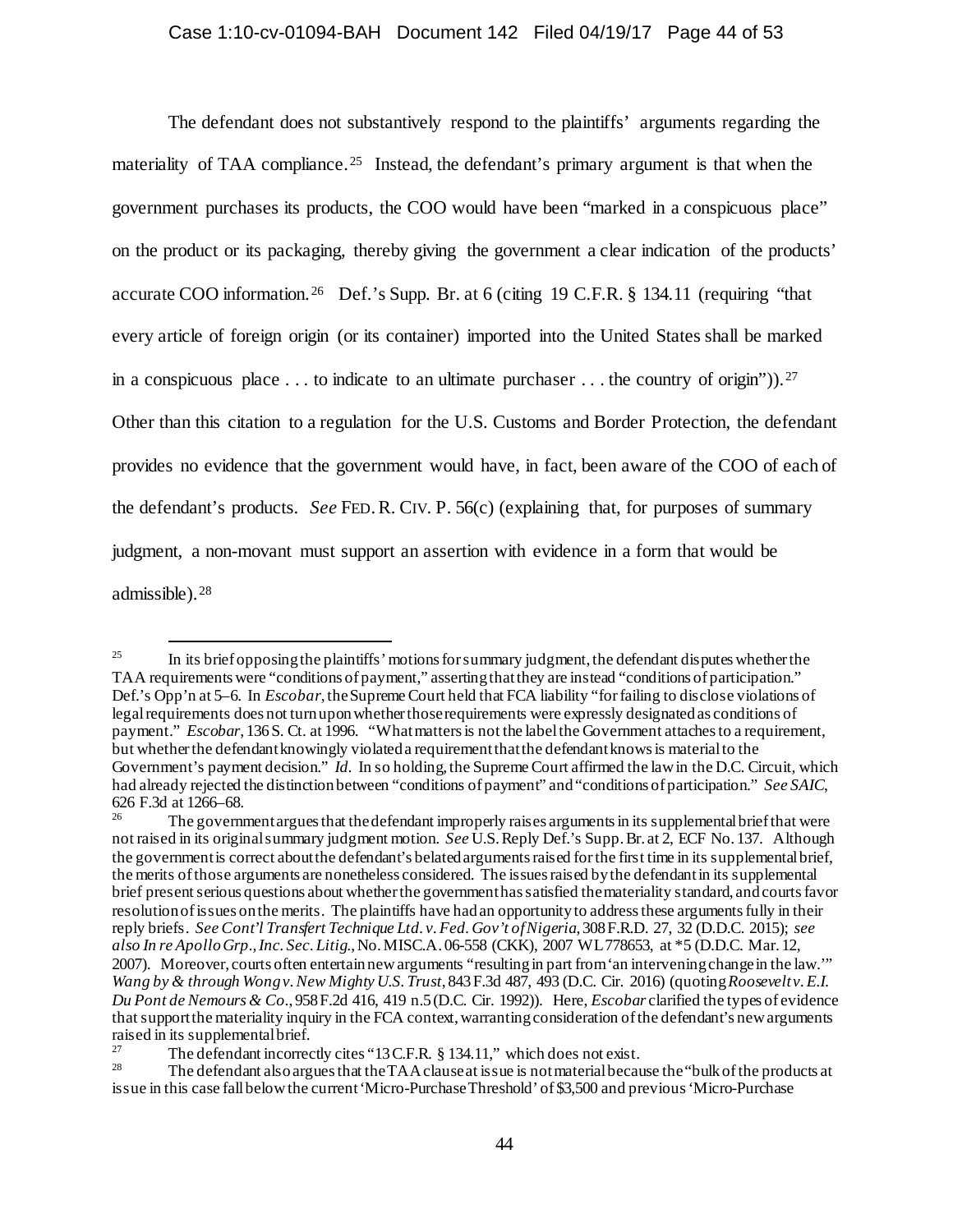### Case 1:10-cv-01094-BAH Document 142 Filed 04/19/17 Page 45 of 53

That said, while materiality is not always "too fact intensive" to resolve on summary judgment, *Escobar*, 136 S. Ct. at 2004 n.6, the standard is both "rigorous" and "demanding," *id.* at 2002–03. As the Supreme Court made clear in *Escobar*, it is "very strong evidence" that requirements are immaterial if the government "pays a particular claim in full despite its actual knowledge that [those] requirements were violated." *Id.* at 2003. Moreover, "if the Government regularly pays a particular type of claim in full despite actual knowledge that certain requirements were violated, and has signaled no change in position, that is strong evidence that the requirements are not material." *Id.* Here, it is possible that the government did both.

Indeed, for more than a decade, the GSA gave the defendant mixed signals. On the one hand, the GSA's regional office gave the defendant not just "satisfactory" or "very good," but "*exceptional*" ratings on its report cards. *See* GSA PowerPoint at 16; *see also generally* GSA Report Cards. Ms. Springer, the assigned IOA out of the Atlanta Regional Office who conducted the defendant's CAVs, never *once* marked the defendant down for TAA non-compliance despite the defendant's complete lack of retention of historical COO information until at least June 2009, testifying that she "didn't see anything wrong with their process or their understanding of the Trade Agreements Act." Springer Dep. I at 67:2–6. Moreover, during the pendency of this

 $\overline{a}$ 

Threshold' of \$3,000, in FAR 2.101." Def.'s Supp. Br. at 16. The defendant notes that the Buy American Act ("BAA"), 41 U.S.C. § 83, "establishes a preference for goods manufactured in the United States where the purchase order . . . for such goods exceeds the micro-purchase threshold." *Id.* As the government argues, however, the defendant fails to provide any authority demonstrating that the "micro-purchase threshold" of the BAA applies in this case. U.S. Supp. Reply. at 3, ECF No. 137. The TAA is an exception to the BAA, and the government notes that the contract at issue in this case specifically excludes the BAA from its coverage, *id.*(citing MAS Contract 0100N at 70 (noting that the BAA is not applicable), while incorporating the TAA requirement that the defendant was required to certify that "each end product" offered for sale under the contract is TAA compliant, unless otherwise specified by the contractor. *See* MAS Contract 0100 N at 84-85. Indeed, Robert Steinman, the defendant's CEO, was specifically asked about the micro-purchase threshold and, in his response, stated that the defendant conducts its business as if "all items we sold had to be TAA compliant." Steinman Dep. at 42. Finally, in support of this argument, the defendant attached to its supplemental briefing a letter from the Federal Aviation Administration ("FAA"). *See* Def.'s Supp. Br., Ex. 1, ECF No. 135-1. This letter, which was not provided in discovery, *see* FED.R.CIV. P. 26(e)), addresses a separate statute, the Buy American Act for Aviation Programs, 49 U.S.C. § 50101, which is not implicated in this case. Thus, the defendant's argument that the micro-purchase threshold of the BAA has any relevance to the materiality inquiry is not persuasive.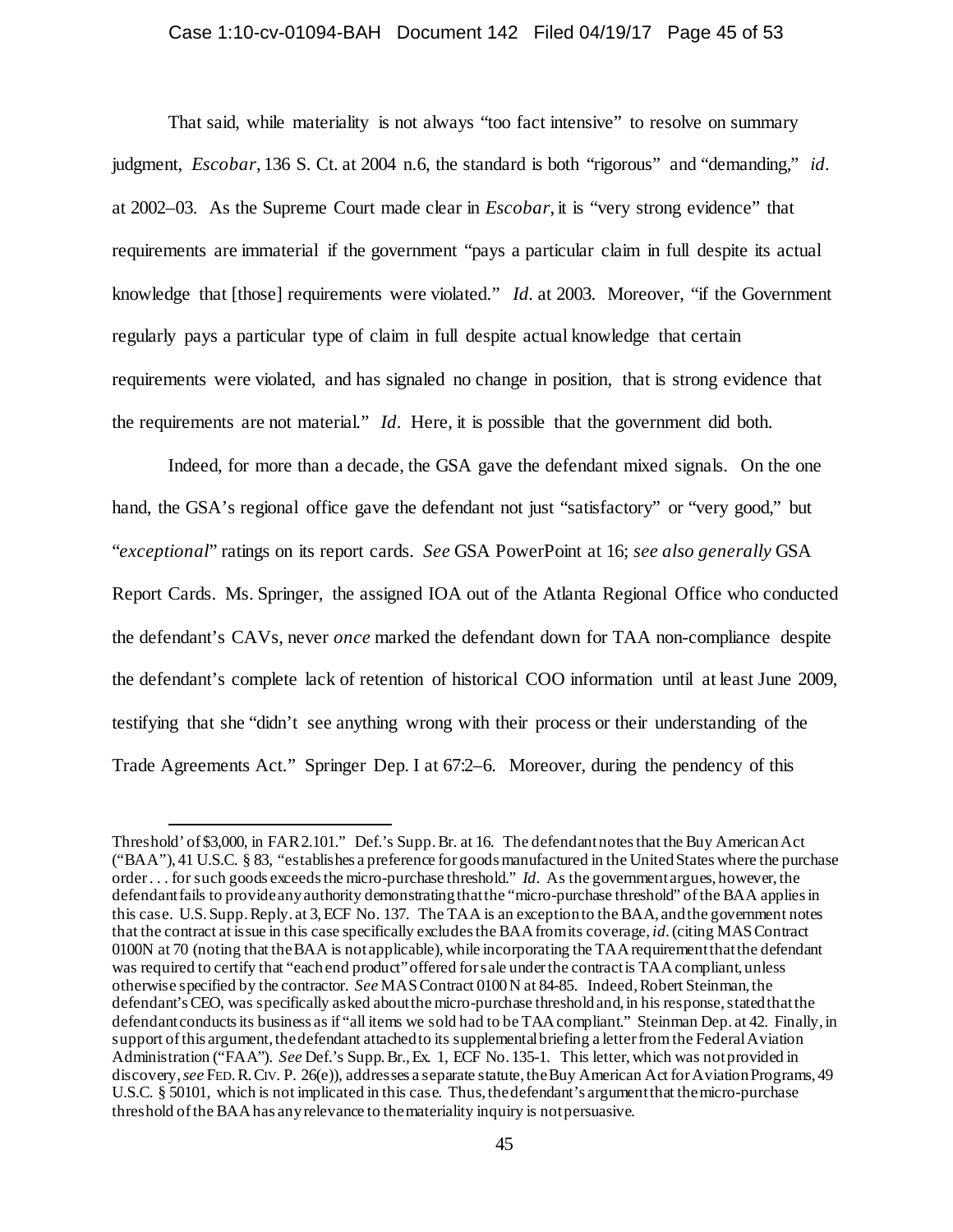### Case 1:10-cv-01094-BAH Document 142 Filed 04/19/17 Page 46 of 53

seven-year litigation, the defendant received two additional GSA contracts and seven renewals of prior contracts. Def.'s SMF ¶ 11.

At the same time, however, GSA employees in New York were sending the defendant regular notices for contract breaches, citing the defendant's listing of TAA non-compliant products for sale on agency websites. Between 2005 and 2012, while the defendant was receiving stellar marks on its report cards from GSA's regional office, GSA's New York office sent the defendant at least seventeen notices for non-compliance with the TAA. *See* U.S. MSJ, Exs. 4A–4Q. These notices stressed that "compliance with the [TAA] is a serious issue" and expressly warned the defendant that the government had brought FCA actions against other contractors for violations of the TAA. *See id.* The defendant's "continued contract violations" ultimately led to a Cure Notification Letter declaring the defendant's "current level of performance [as] unacceptable," due to, in part, violations of FAR § 52.225-5. *See* U.S. MSJ, Ex. 5, GSA Cure Notification Letter, at 1, 3, ECF No. 94-8. The Cure Notification Letter prompted GSA to pull the defendant's pricelist catalog down from the GSA Advantage! website and suspend all payments to the defendant for at least one week. *Id.* at 1.

Thus, while a regional GSA employee seemed either entirely unaware of, or nonplussed by, the defendant's TAA non-compliance, other GSA personnel expressed deep concern, and GSA continued to extend contract renewals and new contracts to the defendant. Whether these mixed signals are due to ignorance, incompetence, political pressure, or worse, on the part of GSA employees, ineffective communications within GSA, or discounting of concerns over the defendant's TAA non-compliance, are determinations that will rest on credibility assessments and are consequently appropriately left to the jury. Given GSA's mixed signals, issues of material fact remain as to whether the impliedly false certifications were material, *i.e.*, whether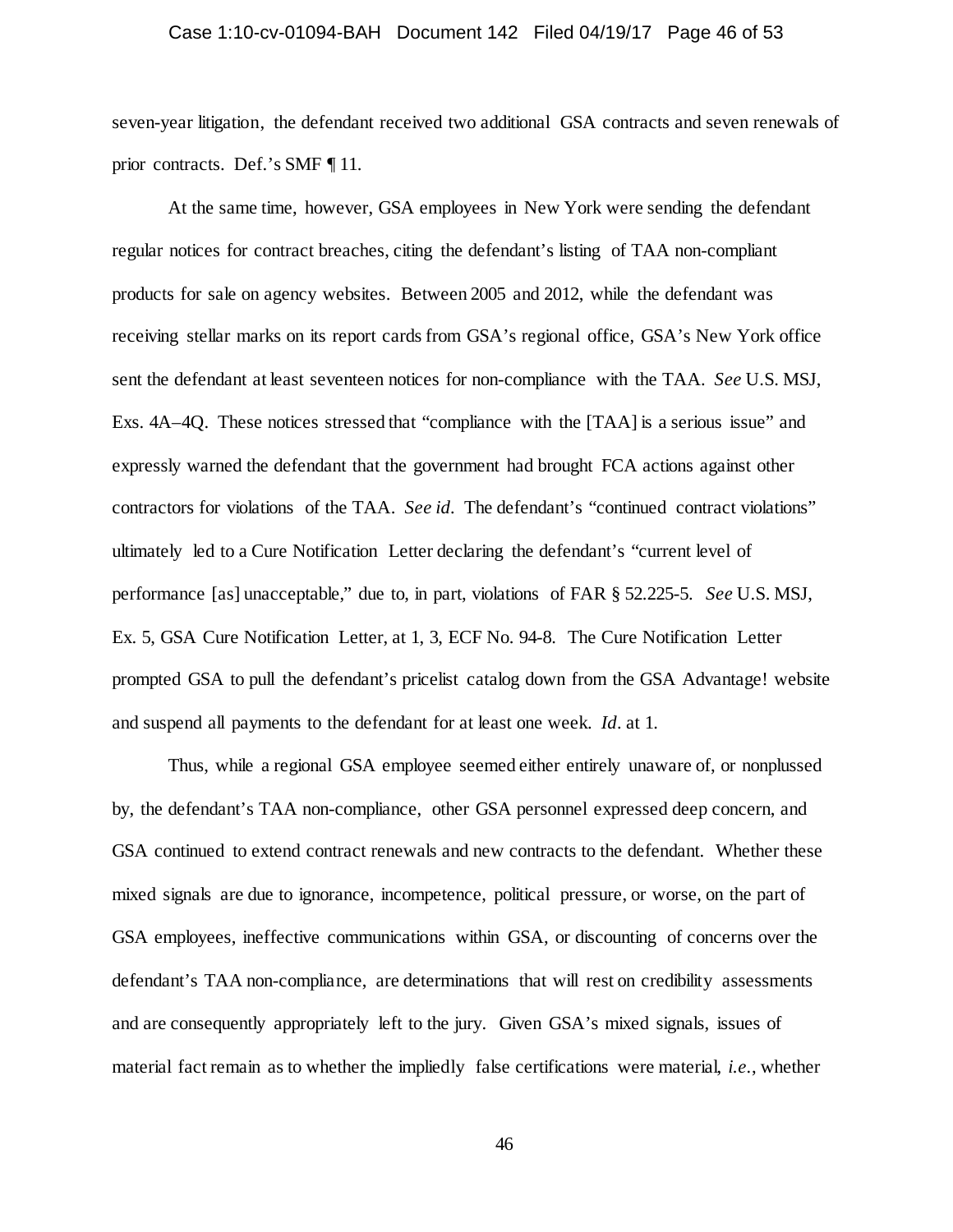TAA compliance had the "natural tendency to influence . . . the payment or receipt of money or property." *Escobar*, 136 S. Ct. at 2002 (citation omitted). Accordingly, none of the parties is entitled to summary judgment on the element of "falsity."

### **b. Scienter**

The second element of an FCA claim is *scienter*. The FCA's *scienter* requirement attaches liability to one who "knowingly presents . . . a false or fraudulent claim for payment or approval" or who "knowingly makes, uses, or causes to be made or used, a false record or statement material to a false or fraudulent claim." 31 U.S.C. §  $3729(a)(1)(A)$ –(B). To establish the *scienter* element of an implied certification claim, the defendant must have known both "(1) that it violated a contractual obligation or regulation, and (2) that its compliance with that obligation was material to the government's decision to pay." *SAIC*, 626 F.3d at 1269. The FCA defines "knowingly" to mean "actual knowledge," "deliberate ignorance of the truth or falsity of the information," or "reckless disregard of the truth or falsity of the information." 31 U.S.C. § 3729(b)(1)(A); *see also SAIC*, 626 F.3d at 1266. "Actual knowledge looks at 'subjective knowledge,' while deliberate ignorance 'seeks out the kind of willful blindness from which subjective intent can be inferred.'" *United States v. Speqtrum, Inc. ("Speqtrum II")*, 113 F. Supp. 3d 238, 249 (D.D.C. 2015) (quoting *United States ex rel. Hockett v. Columbia/HCA Healthcare Corp.*, 498 F. Supp. 2d 25, 57 (D.D.C. 2007)). Reckless disregard, in contrast, is "an extension of gross negligence . . . an extreme version of ordinary negligence," *Krizek*, 111 F.3d at 942, "or 'gross negligence-plus,'" *id.* at 943; *see also United States ex rel. K & R Ltd. P'ship v. Massachusetts Hous. Fin. Agency,* 530 F.3d 980, 983 (D.C. Cir. 2008); *United States ex rel. Bettis v. Odebrecht Contractors of California, Inc.*, 297 F. Supp. 2d 272, 277 (D.D.C. 2004), *aff'd*, 393 F.3d 1321 (D.C. Cir. 2005) ("innocent mistakes" or "negligence ... are insufficient;"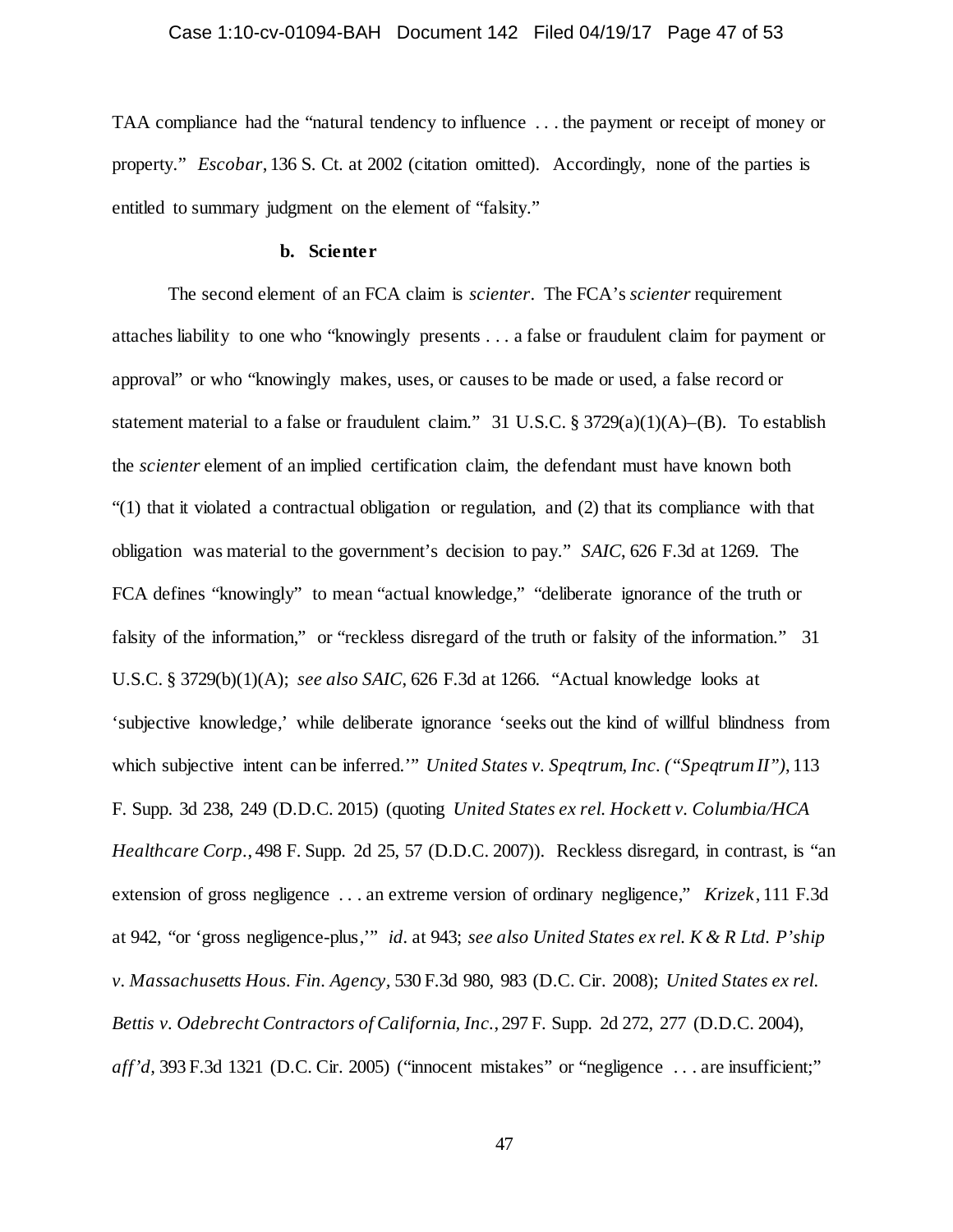#### Case 1:10-cv-01094-BAH Document 142 Filed 04/19/17 Page 48 of 53

"the claim must be a lie"). The reckless disregard standard "address[es] the refusal to learn of information which an individual, in the exercise of prudent judgment, should have discovered." *United States ex rel. Ervin & Assocs., Inc. v. Hamilton Sec. Grp., Inc.*, 370 F. Supp. 2d 18, 42 (D.D.C. 2005).

The relator first argues that the defendant had "actual knowledge" that it was submitting false claims to the government because the relator's expert found that between 6,231 and 8,335 TAA non-compliant goods were sold based solely on analysis of the *defendant's* own records. Rel.'s Mem. Supp. MSJ at 18 (citing Steward Decl.  $\P\P$  20–28).<sup>29</sup> Thus, the relator contends that the defendant had "received information indicating that these products originated from nondesignated countries, recorded this information in its own records, and then simply proceeded to sell the products anyway with evidence of the products' TAA-non-compliance plainly in its possession." *Id.* This argument faces two hurdles. First, as discussed *infra*, the defendant disputes the relator's expert's analysis, and genuine issues of material fact remain as to just how many TAA-non-compliant products the defendant actually sold. Second, even assuming the relator's expert's analysis is correct, the mere fact that the defendant's records show, in hindsight, that the defendant sold TAA non-compliant products does not conclusively establish that the defendant had actual knowledge that a given product was non-compliant when it submitted the relevant claim for payment. Thus, while the defendant's records of noncompliance may serve as evidence of actual knowledge, genuine issues of material fact remain such that plaintiffs are not entitled to summary judgment.

<sup>&</sup>lt;sup>29</sup> The relator also points out that the defendant must have actually known that TAA compliance was a contractual requirement because the defendant's primary source of business had been the federal government since 1996, and the defendant's president had attended numerous GSA meetings concerning regulatory requirements and indeed "admitted familiarity" with the term "designated country." Rel.'s Mem. Supp. MSJ at 18.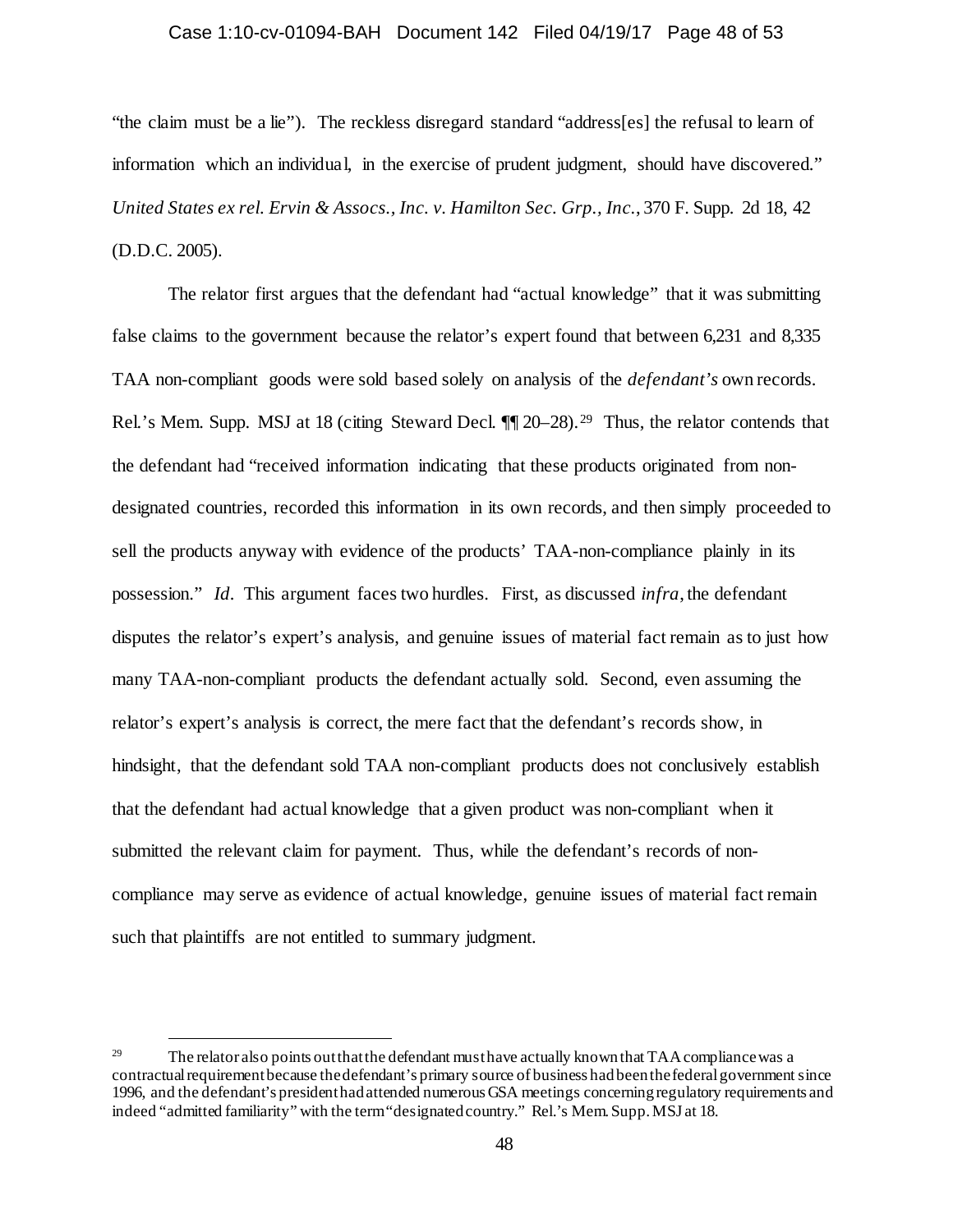# Case 1:10-cv-01094-BAH Document 142 Filed 04/19/17 Page 49 of 53

The government also argues that one of the defendant's suppliers, United Stationers, put the defendant "on notice that it was selling Chinese made shredders to the government." U.S. Mem. at 11. Specifically, the government contends that its expert established that United Stationers' COO data showed that Fellowes shredders sold through the defendant's purchasing channels were Chinese-made. *Id.* The defendant responds that United Stationers did not "transmit [COO information] on the invoice level," and instead the defendant obtained the information only on a quarterly basis. Def.'s Mem. at 32 (quoting Dep. of Nilesh Patel ("Patel Dep.") at 37:7–9; 49:7–13, ECF No. 100. Thus, genuine issues of material fact remain as to whether the defendant was sufficiently put on notice by United Stationers that it was selling Chinese-made shredders at the time it submitted the relevant claims for payment.

The relator relies heavily on the notices the defendant received from GSA informing the defendant that it was listing TAA non-compliant products for sale on agency websites. *See*  Rel.'s Mem. Supp. MSJ at 18–19. While the notices may establish that the defendant knew it was *listing* TAA non-compliant products for sale, the notices do not necessarily show that the defendant knew it had *sold* any TAA non-compliant product when it submitted the relevant claim for payment. *See United States ex rel. Folliard v. Govplace*, 930 F. Supp.2d 123, 127 (D.D.C. 2013) (explaining that a relator "may only pursue claims connected to sales, not simply listings of items for sale"). As noted *supra*,moreover, at the same time the government was sending the defendant notices instructing the defendant to remove TAA non-compliant products from the GSA Advantage! website, the defendant was also receiving high marks on its report cards following each of its CAVs. *Cf. United States ex rel. Folliard v. Gov't Acquisitions*, 764 F.3d at 30 (concluding that reliance on a suppliers' certifications of COO data was reasonable in part because the defendant had notified GSA of its reliance during CAVs and GSA's report cards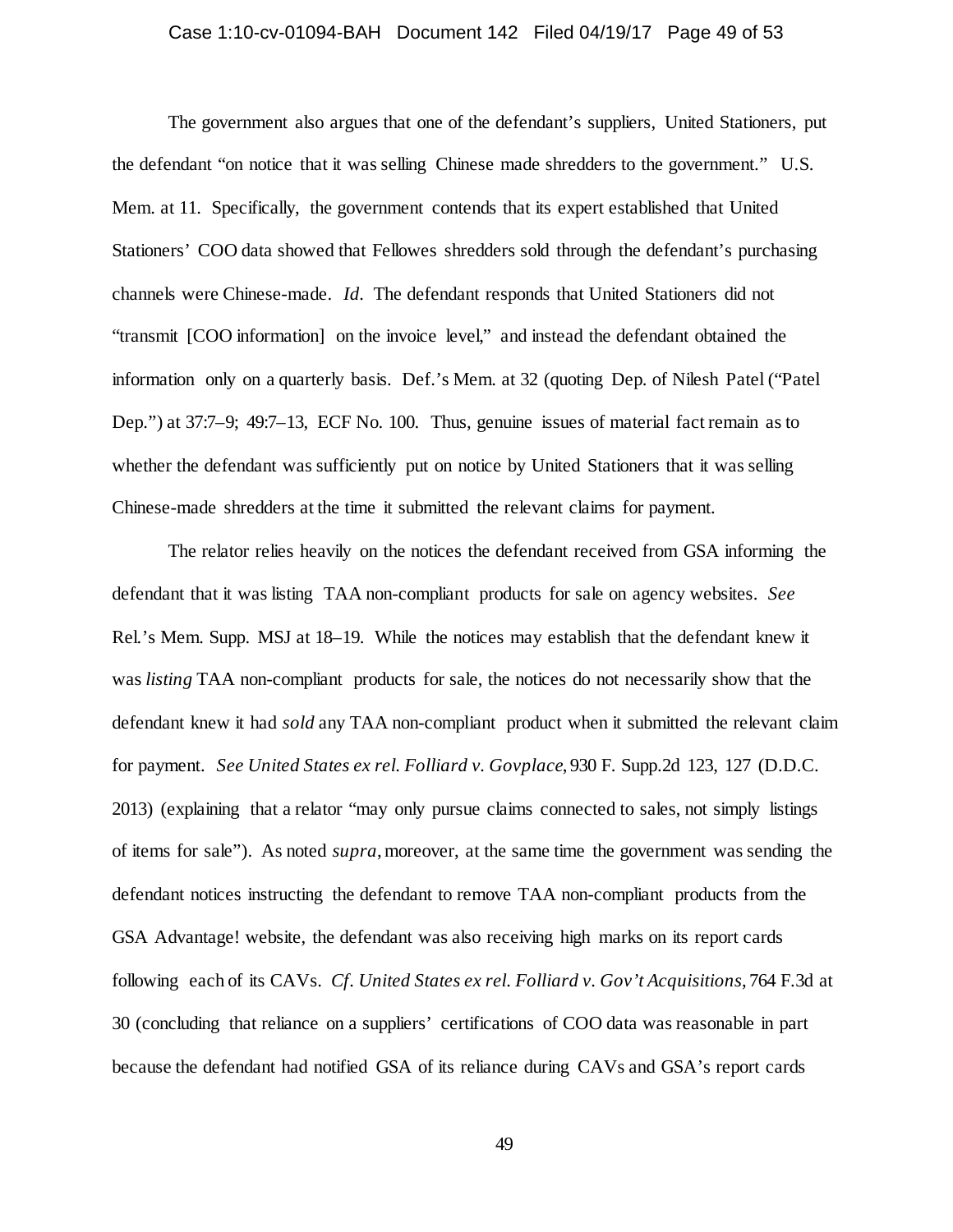# Case 1:10-cv-01094-BAH Document 142 Filed 04/19/17 Page 50 of 53

evaluating the defendant "all concluded that [the defendant] ha[d] complied with the TAA"). Thus, any inference of knowledge based on the GSA notices will necessarily depend on weighing evidence and credibility determinations of witnesses, and thus cannot be the basis for summary judgment against the defendant. *See Reeves*, 530 U.S. at 150; *Burley*, 801 F.3d at 295– 96.

The relator also argues that the defendant acted with deliberate ignorance and reckless disregard because it "maintained no written protocol for collecting and utilizing COO data," Rel.'s Mem. Supp. MSJ at 22, and "relifance] on vendor supplied COO information was unreasonable," *Id.* at 20.30 The relator cites *United States ex rel. Folliard v. Gov't Acquisitions, Inc.*, 764 F.3d 19 (D.C. Cir. 2014), for the proposition that "[r]eliance on information from a third-party for regulatory compliance support is only reasonable when such third party specifically guarantees compliance." Rel.'s Mem. Supp. MSJ at 20–21. *Folliard*, however, merely held that a defendant had "reasonably relied on Ingram Micro's COO certification" on the specific facts of the case because Ingram Micro specifically certified its products' COO. *Folliard*, 764 F.3d at 30–31. In this case, none of the defendant's suppliers expressly certified that its products were TAA compliant. *See, e.g.*, U.S. Mot., Ex. 6, United Stationers' Letter of Supply, ECF No. 94-9, Ex. 8, Tech Data Terms & Conditions of Sale, ECF No. 94-11, Ex. 7, Ingram Micro Letter of Supply and accompanying Fellowes Letter of Supply ("Ingram Micro Letter of Supply"), ECF No. 94-10. This does not, however, render any reliance on its suppliers' representations automatically unreasonable. Especially given the heightened standard of reckless disregard under the FCA, a jury must determine whether any reliance on supplier information was not just unreasonable but was "gross negligence-plus." *Krizek*, 111 F.3d at 943.

<sup>&</sup>lt;sup>30</sup> The relator suggests that the defendant had a "non-delegable duty to furnish only TAA-compliant products to government customers," Rel.'s Mem. Supp. MSJ at 20, but cites no authority in support of this proposition.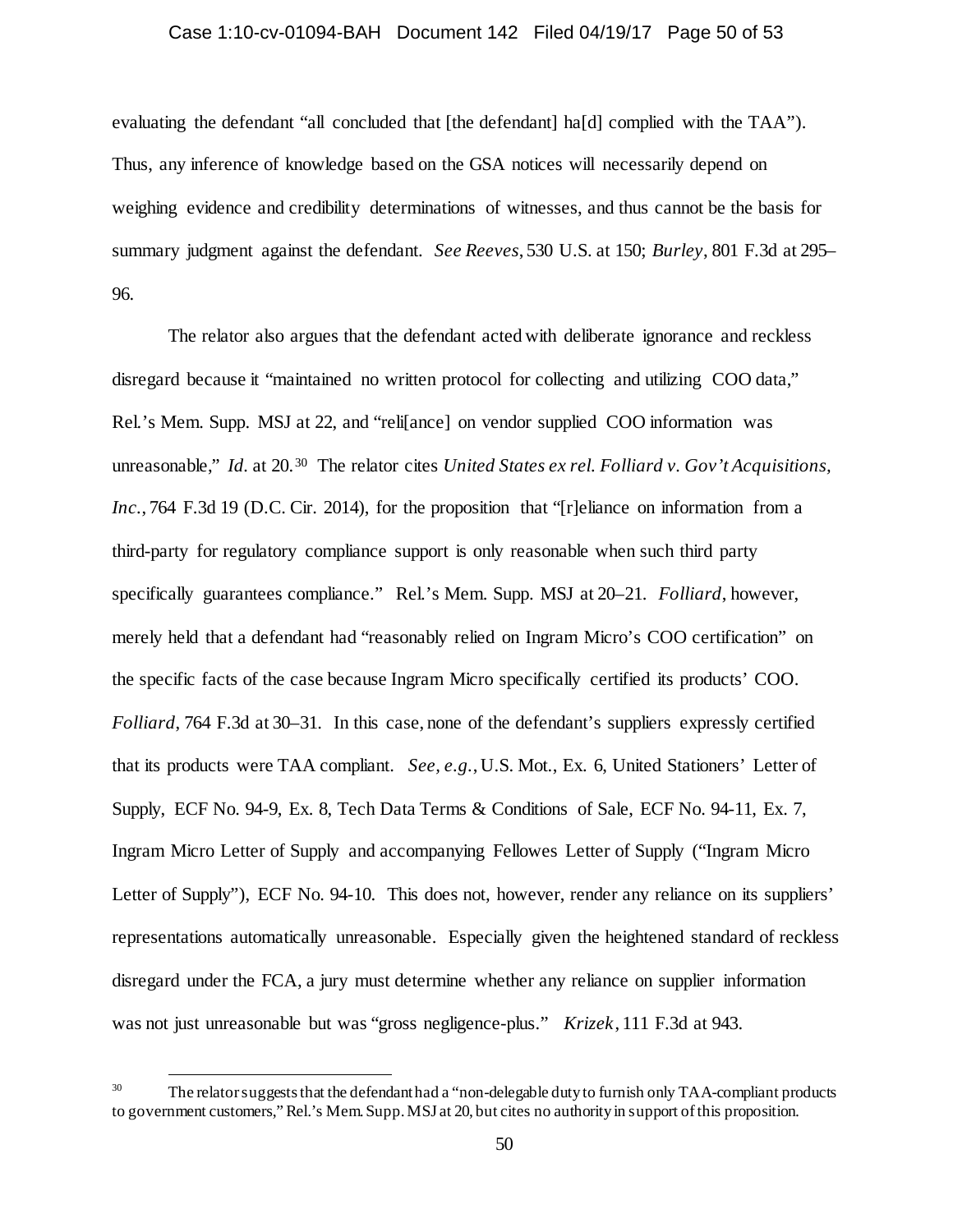In sum, although the plaintiffs have produced evidence that might support a finding of *scienter*, any such conclusion would entail weighing competing evidence and credibility assessments of witnesses. Accordingly, no party is entitled to summary judgment on the issue of *scienter*.

# **2. Damages**

The FCA imposes two types of damages: civil penalties ranging between \$5,500 and \$11,000 for each false claim submitted to the government, and, on top of that, actual damages calculated at three times the amount of any monetary loss the government suffered because of the false claims. 31 U.S.C. § 3729(a)(1)(G); 28 C.F.R. § 85.3(a)(9) (adjusting penalties for inflation). "To establish damages, the government must show not only that the defendant's false claims caused the government to make payments that it would have otherwise withheld, but also that the performance the government received was worth less than what it believed it had purchased." *SAIC*, 626 F.3d at 1279.

As noted above, in calculating the number and value of the defendant's TAA noncompliant sales to the government, the relator's expert arrived at four alternative figures. Rel.'s SMF ¶ 41. Based on these differing numbers, the expert determined that "damages against [the defendant] currently amount to between \$4,223,734 and \$4,834,716 over 21,860 to 24,8080 invoices." Rel.'s Mem. Supp. MSJ at 29. The relator "believes" "that the higher of each of these" numbers "is appropriate for summary judgment." *Id.* Furthermore, according to the relator, "[g]iven the extent of unlawful behavior, and the extent of missing or destroyed documentation, . . . treble damages are appropriate." *Id.* The relator's "belie[f]" that the defendant submitted 24,808 invoices with TAA non-compliant products, as opposed to 21,860 invoices, is not sufficient basis to find, on summary judgment, that the higher of these two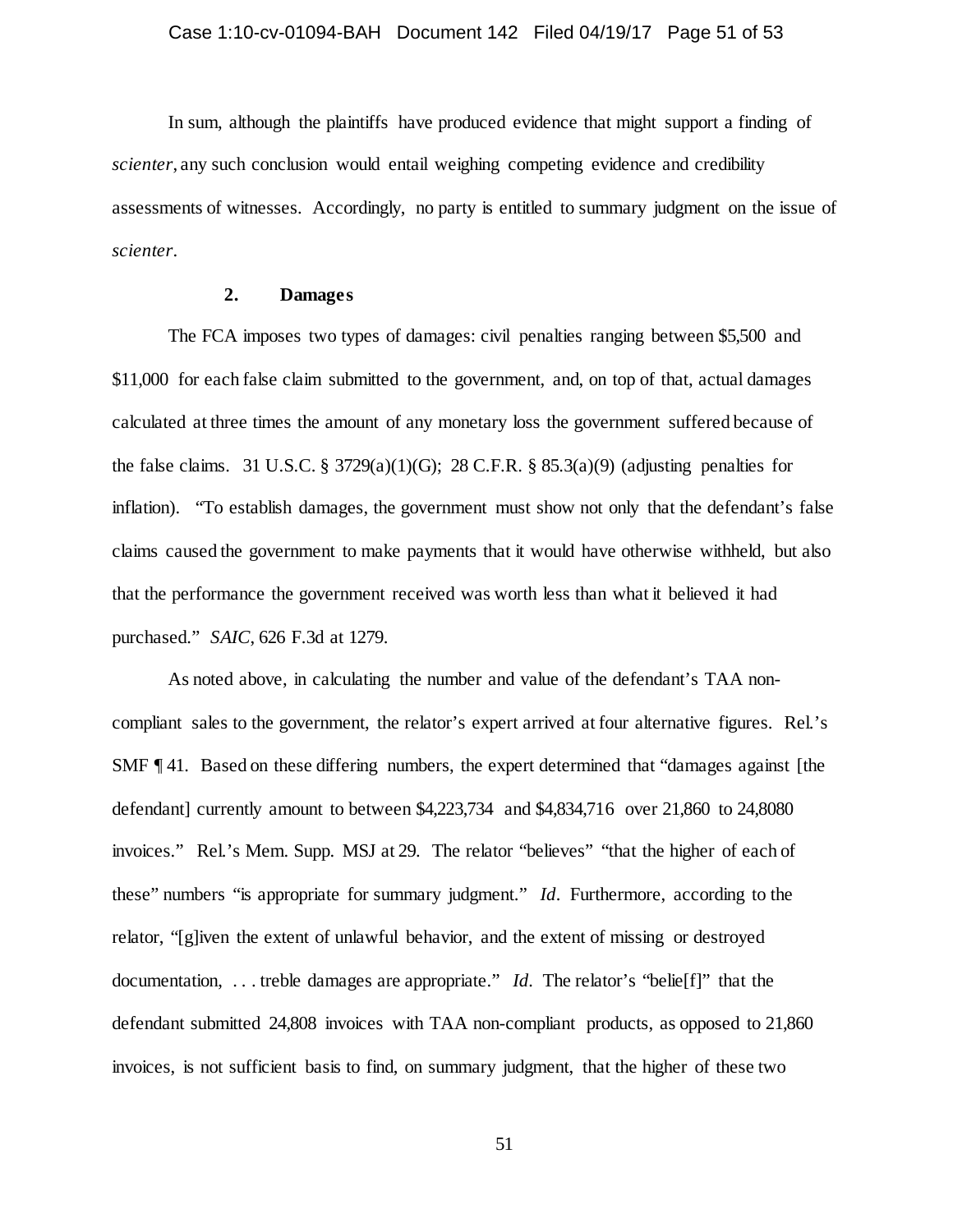# Case 1:10-cv-01094-BAH Document 142 Filed 04/19/17 Page 52 of 53

numbers is appropriate. The very fact that the relator's own expert could not come to a precise conclusion only illustrates that there is a genuine dispute as to how many non-compliant products were actually sold by the defendant.<sup>31</sup>

Further, the defendant calls into question the abilities and methodologies of plaintiffs' experts, criticizing the government's expert report as being "riddled with errors" and "based in part on speculation and conjecture," and for "exclud[ing] exculpatory information . . . [to] fit Plaintiffs [sic] theory of the case." Def.'s Opp'n U.S. & Rel.'s MSJs at 13–15. The defendant also notes that the government's expert, Mr. Kozlow, was not able to match the vendor for all of the sales identified in his report and yet, "[e]ven if [Kozlow] could not confirm the vendor for a particular sale, he still included such sales in his totals for items allegedly coming from nondesignated countries." *Id.* at 13. Furthermore, the defendant asserts that Mr. Kozlow did not review or "chose to disregard" two files and an email from a vendor, including a file that "contains a historical catalog of all COO information for every product sold by Capitol since approximately 2010." *Id.* at 15. According to the defendant, it matched COO information against the list of "allegedly non-complaint shredders attached to the United States' Complaint" and by "utilizing the files" the defendant alleges Mr. Kozlow did not use, "Capitol has demonstrated that it possessed compliant COO information for approximately 348 of the 588 transactions . . . identified in Mr. Kozlow's Report as allegedly involving non-compliant products." *Id.* at 16.

The defendant argues that the relator's expert's report "suffers from similar fatal flaws." *Id.* at 16 (questioning the relator's expert's experience and qualifications). In particular, the

<sup>&</sup>lt;sup>31</sup> While the Court will permit the jury to draw an adverse inference given the incomplete data available in this case, thescope of that inference in terms of the number of non-compliant products sold will be determined by the jury's evaluation of the evidence.